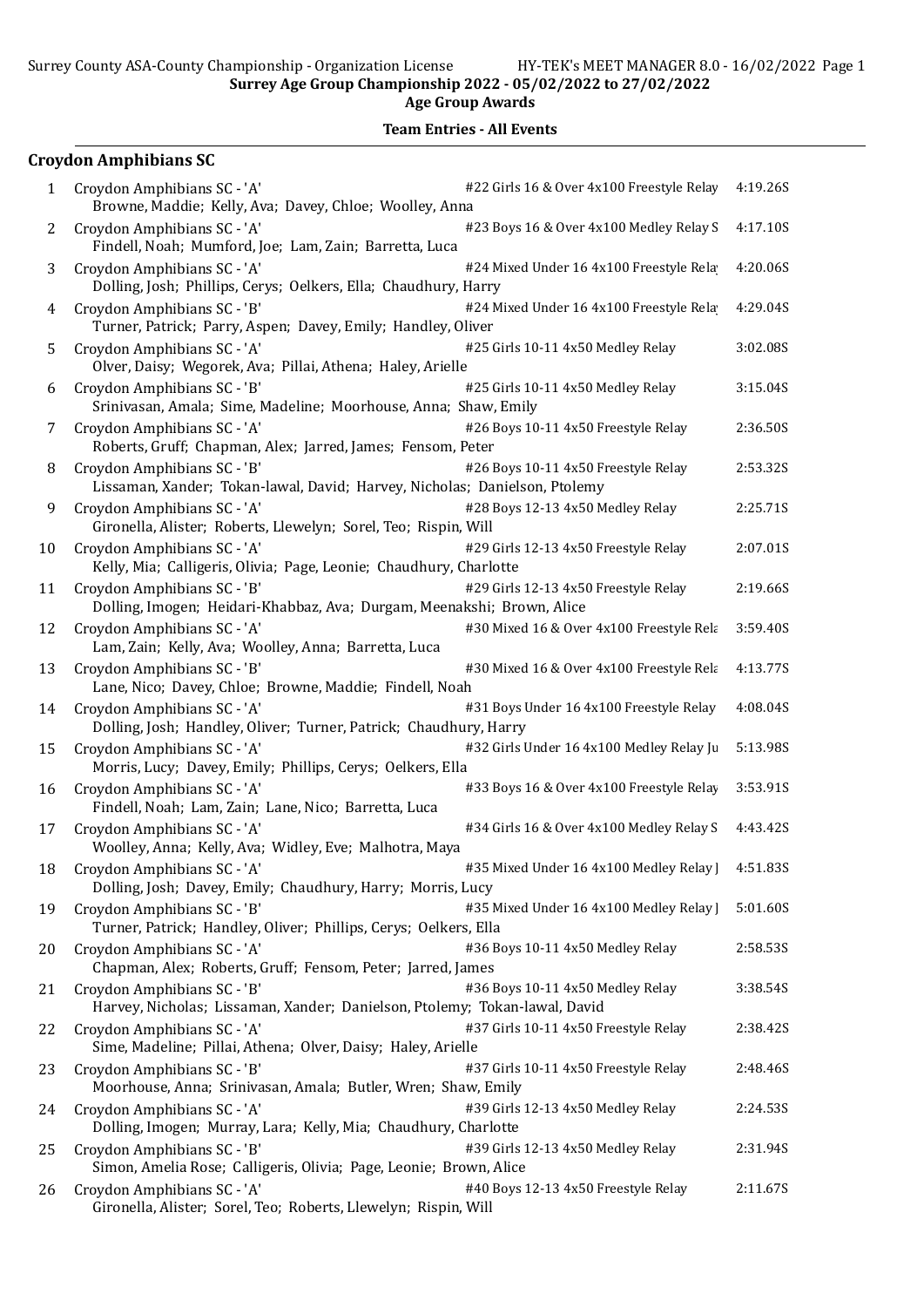#### Team Entries - All Events

## Croydon Amphibians SC

| 27 | Croydon Amphibians SC - 'A'                                | #41 Mixed 16 & Over 4x100 Medley Relay   | 4:21.41S |
|----|------------------------------------------------------------|------------------------------------------|----------|
|    | Woolley, Anna; Kelly, Ava; Lam, Zain; Barretta, Luca       |                                          |          |
| 28 | Croydon Amphibians SC - 'B'                                | #41 Mixed 16 & Over 4x100 Medley Relay   | 4:51.70S |
|    | Findell, Noah; Mumford, Joe; Widley, Eve; Malhotra, Maya   |                                          |          |
| 29 | Croydon Amphibians SC - 'A'                                | #42 Girls Under 16 4x100 Freestyle Relay | 4:40.94S |
|    | Parry, Aspen; Morris, Lucy; Oelkers, Ella; Phillips, Cerys |                                          |          |
| 30 | Croydon Amphibians SC - 'A'                                | #43 Boys Under 16 4x100 Medley Relay Ju  | 4:39.45S |
|    | <b>DU</b> I I II AP                                        |                                          |          |

Dolling, Josh; Handley, Oliver; Chaudhury, Harry; Turner, Patrick Croydon Amphibians SC Total Individual Entries: 0 - Total Relays: 30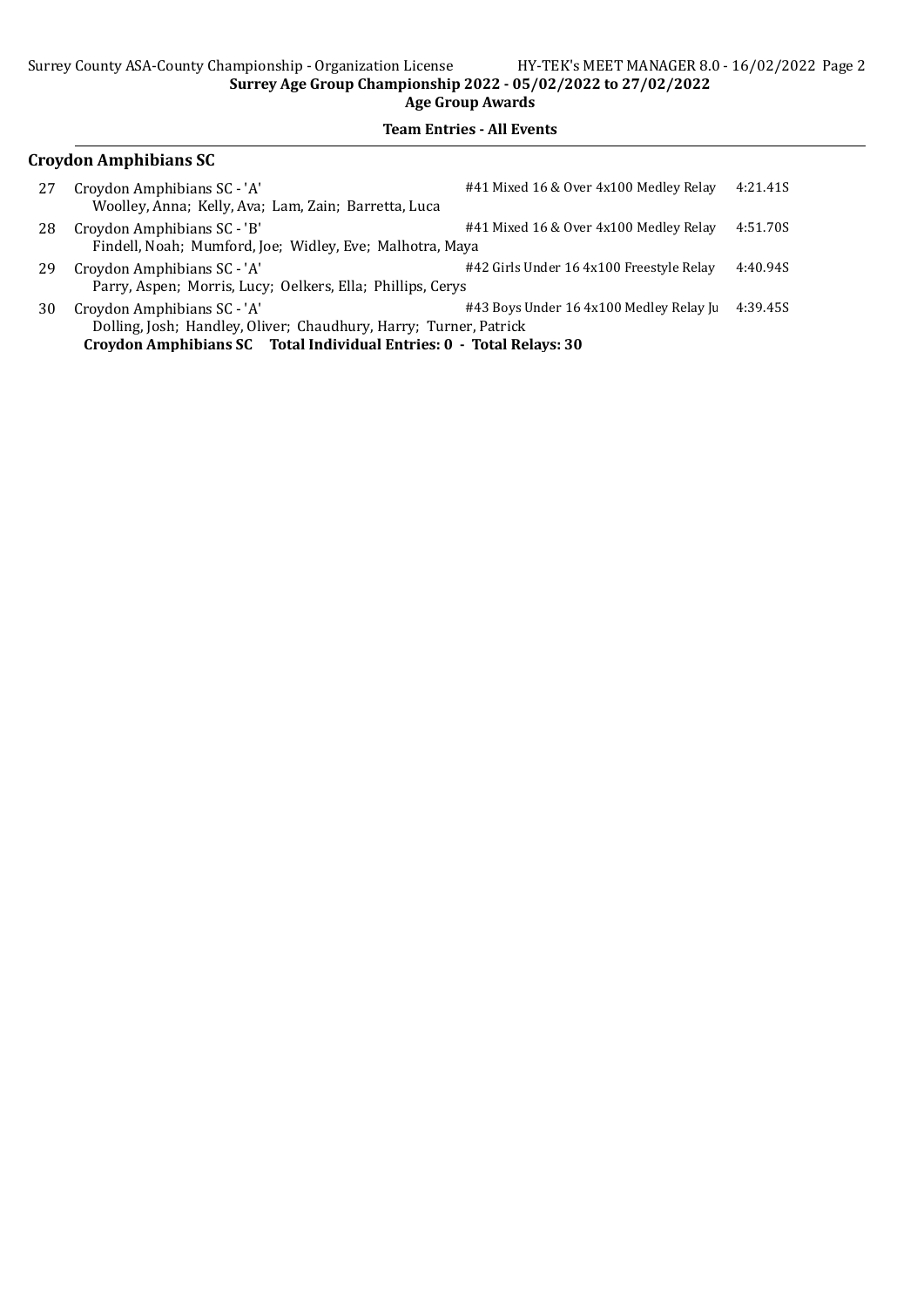#### Team Entries - All Events

# Dorking Swimming Club

| 1  | Dorking Swimming Club - 'A'<br>Hayers, Sophie; Hector, Millie; Strudwick, Jaz; Beggs, Chloe                      | #22 Girls 16 & Over 4x100 Freestyle Relay | 4:24.16  |
|----|------------------------------------------------------------------------------------------------------------------|-------------------------------------------|----------|
| 2  | Dorking Swimming Club - 'B'<br>Roberts, Isobel; Pocock, Isabella; Roberts, Bronwen; Fitzgerald, Hester           | #22 Girls 16 & Over 4x100 Freestyle Relay | 4:50.05  |
| 3  | Dorking Swimming Club - 'A'<br>Williams, Thomas; Askew, Lauren; Johansson, Klara; Pigott, George                 | #24 Mixed Under 16 4x100 Freestyle Rela   | 4:22.32  |
| 4  | Dorking Swimming Club - 'B'<br>Roberts, Megan; Fitzgerald, Duncan; Davidson, Reece; Hayers, Emily                | #24 Mixed Under 16 4x100 Freestyle Rela   | 4:45.01  |
| 5  | Dorking Swimming Club - 'A'<br>Powell, Evie; Neil, Elizabeth; Ispani-Ioannou, Angelina; Wilson, Isla             | #25 Girls 10-11 4x50 Medley Relay         | 3:15.38  |
| 6  | Dorking Swimming Club - 'B'<br>Davidson, Erin; Johansson, Ella; Robbie, Charlotte; Robinson, Lola                | #25 Girls 10-11 4x50 Medley Relay         | 3:14.63  |
| 7  | Dorking Swimming Club - 'A'<br>Howarth, Benjamin; Price, Ethan; Bandari, Jack; Tozer, Luke                       | #26 Boys 10-11 4x50 Freestyle Relay       | 2:47.38S |
| 8  | Dorking Swimming Club - 'B'<br>Bandari, Jack; Chase, Edward; Yell, Joshua; Pupelis, Chelseas                     | #26 Boys 10-11 4x50 Freestyle Relay       | 3:11.63  |
| 9  | Dorking Swimming Club - 'A'<br>Hector, Millie; Askew, Lauren; Hayers, Emily; Beggs, Chloe                        | #27 Girls 4x200 Freestyle Relay           | 9:43.14  |
| 10 | Dorking Swimming Club - 'A'<br>Curzon, Sebastian; Hayat, Danyal; Wisbey, Harry; Botting, Josh                    | #28 Boys 12-13 4x50 Medley Relay          | 2:37.70  |
| 11 | Dorking Swimming Club - 'B'<br>Walker, Toby; Butterworth, Cass; Lloyd, Alec; Lawson, Louis                       | #28 Boys 12-13 4x50 Medley Relay          | 2:47.22  |
| 12 | Dorking Swimming Club - 'A'<br>Tomlinson, Chloe; Kumar, Rithika; Bandari, Sophie; Johansson, Klara               | #29 Girls 12-13 4x50 Freestyle Relay      | 2:16.69  |
| 13 | Dorking Swimming Club - 'B'<br>Cockburn, Lucie; Langston, Catalina; Davison, Amelie; Welsburg-Paterson, Isobel   | #29 Girls 12-13 4x50 Freestyle Relay      | 2:26.34  |
| 14 | Dorking Swimming Club - 'A'<br>Williams, Thomas; Fitzgerald, Duncan; Davidson, Reece; Pigott, George             | #31 Boys Under 16 4x100 Freestyle Relay   | 4:34.46  |
| 15 | Dorking Swimming Club - 'A'<br>Roberts, Megan; Hayers, Emily; Askew, Lauren; Johansson, Klara                    | #32 Girls Under 16 4x100 Medley Relay Ju  | 5:04.65  |
| 16 | Dorking Swimming Club - 'A'<br>Hector, Millie; Pocock, Isabella; Hayers, Sophie; Beggs, Chloe                    | #34 Girls 16 & Over 4x100 Medley Relay S  | 5:04.05  |
| 17 | Dorking Swimming Club - 'A'<br>Williams, Thomas; Roberts, Megan; Askew, Lauren; Pigott, George                   | #35 Mixed Under 16 4x100 Medley Relay     | 4:49.49  |
|    | 18 Dorking Swimming Club - 'B'<br>Curzon, Sebastian; Hayers, Emily; Fitzgerald, Duncan; Johansson, Klara         | #35 Mixed Under 16 4x100 Medley Relay ]   | 5:26.45  |
| 19 | Dorking Swimming Club - 'A'<br>Tozer, Luke; Tims, Jenson; Howarth, Benjamin; Pupelis, Chelseas                   | #36 Boys 10-11 4x50 Medley Relay          | 3:25.74  |
| 20 | Dorking Swimming Club - 'A'<br>Greene, Maisie; Neil, Elizabeth; Powell, Evie; Ispani-Ioannou, Angelina           | #37 Girls 10-11 4x50 Freestyle Relay      | 2:36.47  |
| 21 | Dorking Swimming Club - 'B'<br>Johansson, Ella; Davidson, Erin; Wilson, Isla; Robinson, Lola                     | #37 Girls 10-11 4x50 Freestyle Relay      | 2:50.58  |
| 22 | Dorking Swimming Club - 'A'<br>Cockburn, Lucie; Kumar, Rithika; Tomlinson, Chloe; Johansson, Klara               | #39 Girls 12-13 4x50 Medley Relay         | 2:33.29  |
| 23 | Dorking Swimming Club - 'B'<br>Davison, Amelie; Kotcheff, Matilda; Langston, Catalina; Welsburg-Paterson, Isobel | #39 Girls 12-13 4x50 Medley Relay         | 2:51.64  |
| 24 | Dorking Swimming Club - 'A'<br>Curzon, Sebastian; Hayat, Danyal; Wisbey, Harry; Botting, Josh                    | #40 Boys 12-13 4x50 Freestyle Relay       | 2:23.23  |
| 25 | Dorking Swimming Club - 'B'<br>Lloyd, Alec; Harte, William; Walker, Toby; Butterworth, Cass                      | #40 Boys 12-13 4x50 Freestyle Relay       | 2:40.09  |
| 26 | Dorking Swimming Club - 'A'<br>Johansson, Klara; Hayers, Emily; Roberts, Megan; Askew, Lauren                    | #42 Girls Under 16 4x100 Freestyle Relay  | 4:32.87  |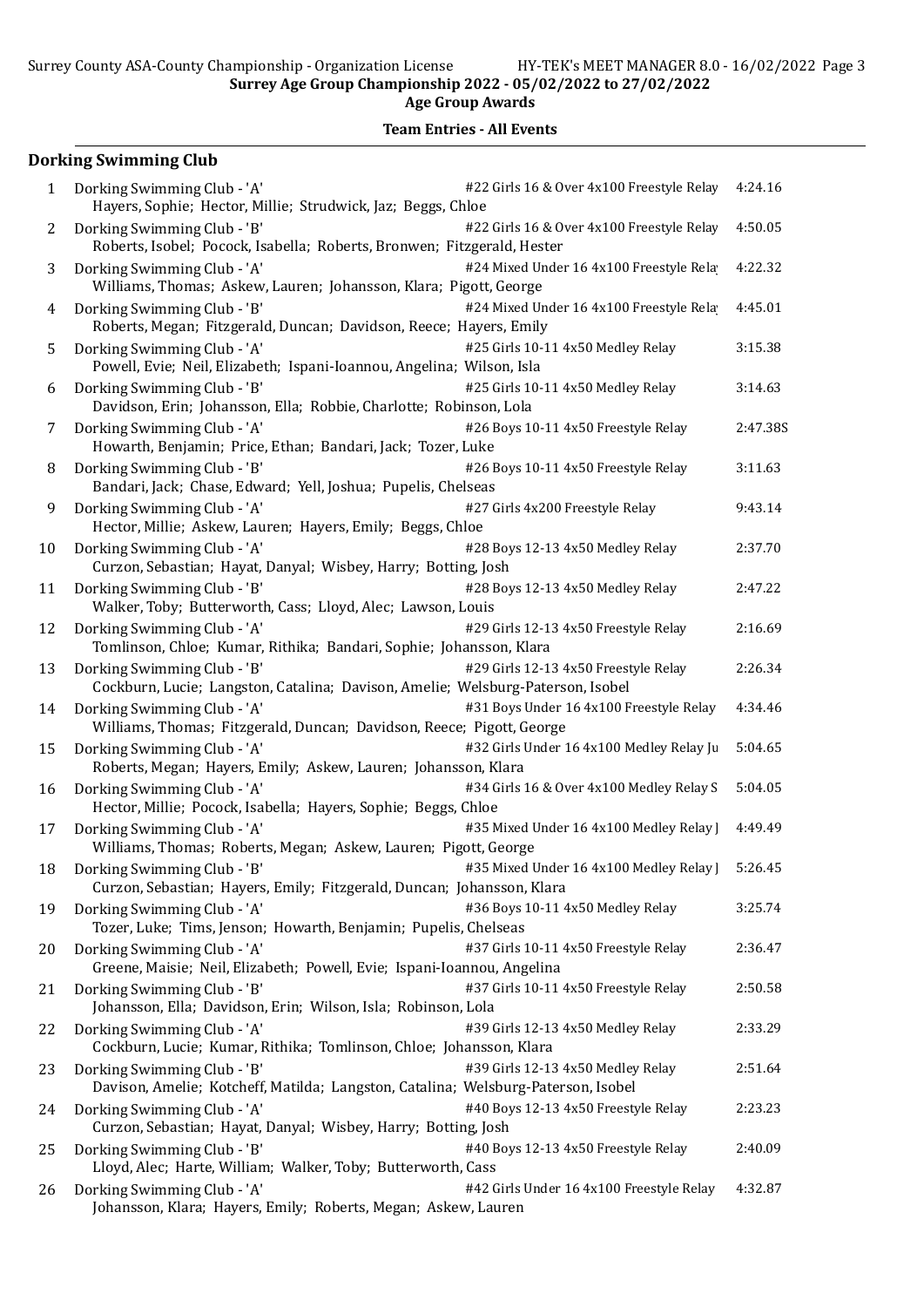#### Team Entries - All Events

### Dorking Swimming Club

- 27 Dorking Swimming Club 'B'  $\#42$  Girls Under 16 4x100 Freestyle Relay 4:50.52 Parnell, Mabel; Crayston, Maddie; Cockburn, Isla; Tomlinson, Chloe
- 28 Dorking Swimming Club 'A'  $\#43$  Boys Under 16 4x100 Medley Relay Juniors 5:18.15 Williams, Thomas; Davidson, Reece; Pigott, George; Fitzgerald, Duncan Dorking Swimming Club Total Individual Entries: 0 - Total Relays: 28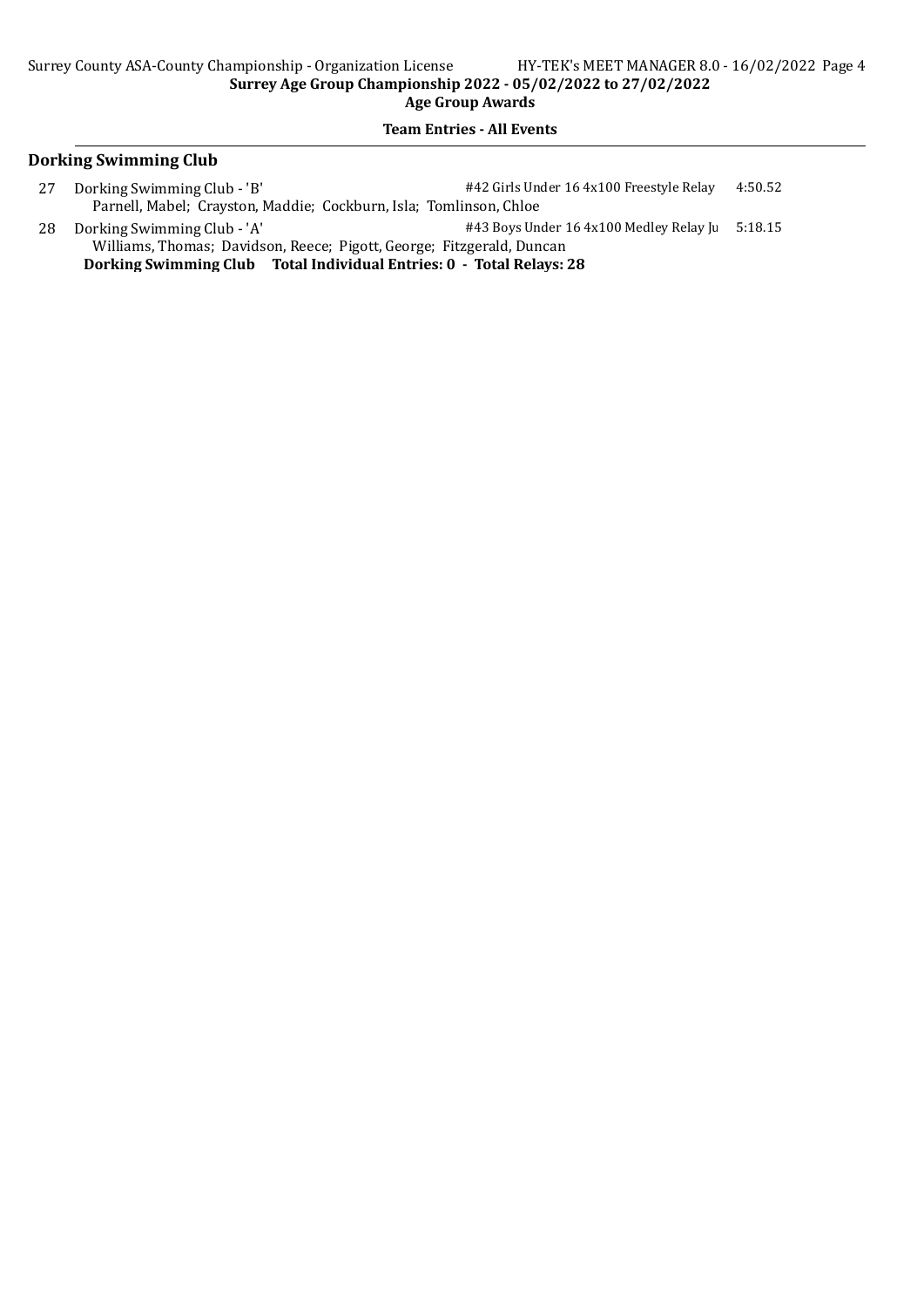Age Group Awards

|    | <b>Dulwich Dolphins</b>                                                                                                                                       |                                           |         |
|----|---------------------------------------------------------------------------------------------------------------------------------------------------------------|-------------------------------------------|---------|
| 1  | Dulwich Dolphins - 'A'<br>Cole, Marion; Ellender, Olivia; Kinsler, Teddy; Doring, Lucy                                                                        | #22 Girls 16 & Over 4x100 Freestyle Relay | 4:12.50 |
| 2  | Dulwich Dolphins - 'A'<br>Ridgley, Samuel; Brooks, Maxwell; Thurlow, Felix; Hazelwood, Turner                                                                 | #23 Boys 16 & Over 4x100 Medley Relay S   | 4:14.00 |
| 3  | Dulwich Dolphins - 'B'<br>Chilton, Christo; Holohan, Thomas; Djidetchian, Theodore; Mclennon-Defoe, Zachary<br>Podmore, Tyler; Roman, Paul; Kechagias, Ilias; | #23 Boys 16 & Over 4x100 Medley Relay S   | 4:25.00 |
| 4  | Dulwich Dolphins - 'A'<br>Butler, Iris; Holmes, Lois; Oneill, Isobel; Bilgin, Lale<br>Orfinada, Chelsy;                                                       | #25 Girls 10-11 4x50 Medley Relay         | 2:55.00 |
| 5  | Dulwich Dolphins - 'A'<br>Zhou, Sansan; Kwok, Liam; Atkinson, Dylan; Deasy, Raff<br>Steyn, Felix;                                                             | #26 Boys 10-11 4x50 Freestyle Relay       | 2:32.50 |
| 6  | Dulwich Dolphins - 'A'<br>Bridge, Elsa; Ellender, Olivia; Kinsler, Teddy; Doring, Lucy<br>Dizdarevic, Sandi; Roberts, Evie; Cole, Marion;                     | #27 Girls 4x200 Freestyle Relay           | 9:03.00 |
| 7  | Dulwich Dolphins - 'A'<br>Colman, Stanley; Raga, Elijah; Pane, James; Darkin, Ernest                                                                          | #28 Boys 12-13 4x50 Medley Relay          | 2:22.50 |
| 8  | Dulwich Dolphins - 'B'<br>McElvanney, Sandy; Hembry, Huxley; Sinclair, Freddy; Steyn, Kasper                                                                  | #28 Boys 12-13 4x50 Medley Relay          | 2:36.00 |
| 9  | Dulwich Dolphins - 'A'<br>Butler, Ethel; Hulston, Bella; Pearce, September; Djidetchian, Anna                                                                 | #29 Girls 12-13 4x50 Freestyle Relay      | 2:09.50 |
| 10 | Dulwich Dolphins - 'B'<br>Dekkoun, Reem; Bowen, Ava; Pye, Emily; Holdom, Isi<br>Mills, Florence;                                                              | #29 Girls 12-13 4x50 Freestyle Relay      | 2:22.00 |
| 11 | Dulwich Dolphins - 'A'<br>Thurlow, Sebastian; Ellender, Max; Lagzouli, Adam; Abdulhafiz, Rami                                                                 | #31 Boys Under 16 4x100 Freestyle Relay   | 4:06.00 |
| 12 | Dulwich Dolphins - 'B'<br>Henderson, George; Blackburn, Xavier; Kwok, Aidan; Wright, Tommy                                                                    | #31 Boys Under 16 4x100 Freestyle Relay   | 4:14.50 |
| 13 | Dulwich Dolphins - 'A'<br>Bridge, Elsa; Stone, Indigo; Baker, Alice; Roberts, Evie                                                                            | #32 Girls Under 16 4x100 Medley Relay Ju  | 4:44.00 |
| 14 | Dulwich Dolphins - 'B'<br>Williamson, Sophie; Jovanov, Lili; Holohan, Ava; Jones, Poppy<br>Garrigan, Sophie; Cheltenham, Mariella;                            | #32 Girls Under 16 4x100 Medley Relay Ju  | 5:12.50 |
| 15 | Dulwich Dolphins - 'A'<br>Hazelwood, Turner; Brooks, Maxwell; Chilton, Christo; Ridgley, Samuel                                                               | #33 Boys 16 & Over 4x100 Freestyle Relay  | 3:50.50 |
| 16 | Dulwich Dolphins - 'B'<br>Mclennon-Defoe, Zachary; Thurlow, Felix; Djidetchian, Theodore; Roman, Paul                                                         | #33 Boys 16 & Over 4x100 Freestyle Relay  | 4:02.00 |
| 17 | Dulwich Dolphins - 'A'<br>Cole, Marion; Kinsler, Teddy; Doring, Lucy; Ellender, Olivia<br>Dizdarevic, Sandi; Chambers, India;                                 | #34 Girls 16 & Over 4x100 Medley Relay S  | 4:38.00 |
| 18 | Dulwich Dolphins - 'A'<br>Kwok, Liam; Atkinson, Dylan; Deasy, Raff; Zhou, Sansan<br>Steyn, Felix;                                                             | #36 Boys 10-11 4x50 Medley Relay          | 2:58.80 |
| 19 | Dulwich Dolphins - 'A'<br>Bilgin, Lale; Butler, Iris; Oneill, Isobel; Holmes, Lois<br>Orfinada, Chelsy;                                                       | #37 Girls 10-11 4x50 Freestyle Relay      | 2:34.50 |
| 20 | Dulwich Dolphins - 'A'<br>Ridgley, Samuel; Hazelwood, Turner; Brooks, Maxwell; Chilton, Christo<br>Thurlow, Felix; Djidetchian, Theodore; Roman, Paul;        | #38 Boys 4x200 Freestyle Relay            | 8:15.00 |
| 21 | Dulwich Dolphins - 'A'<br>Butler, Ethel; Pearce, September; Hulston, Bella; Djidetchian, Anna                                                                 | #39 Girls 12-13 4x50 Medley Relay         | 2:26.00 |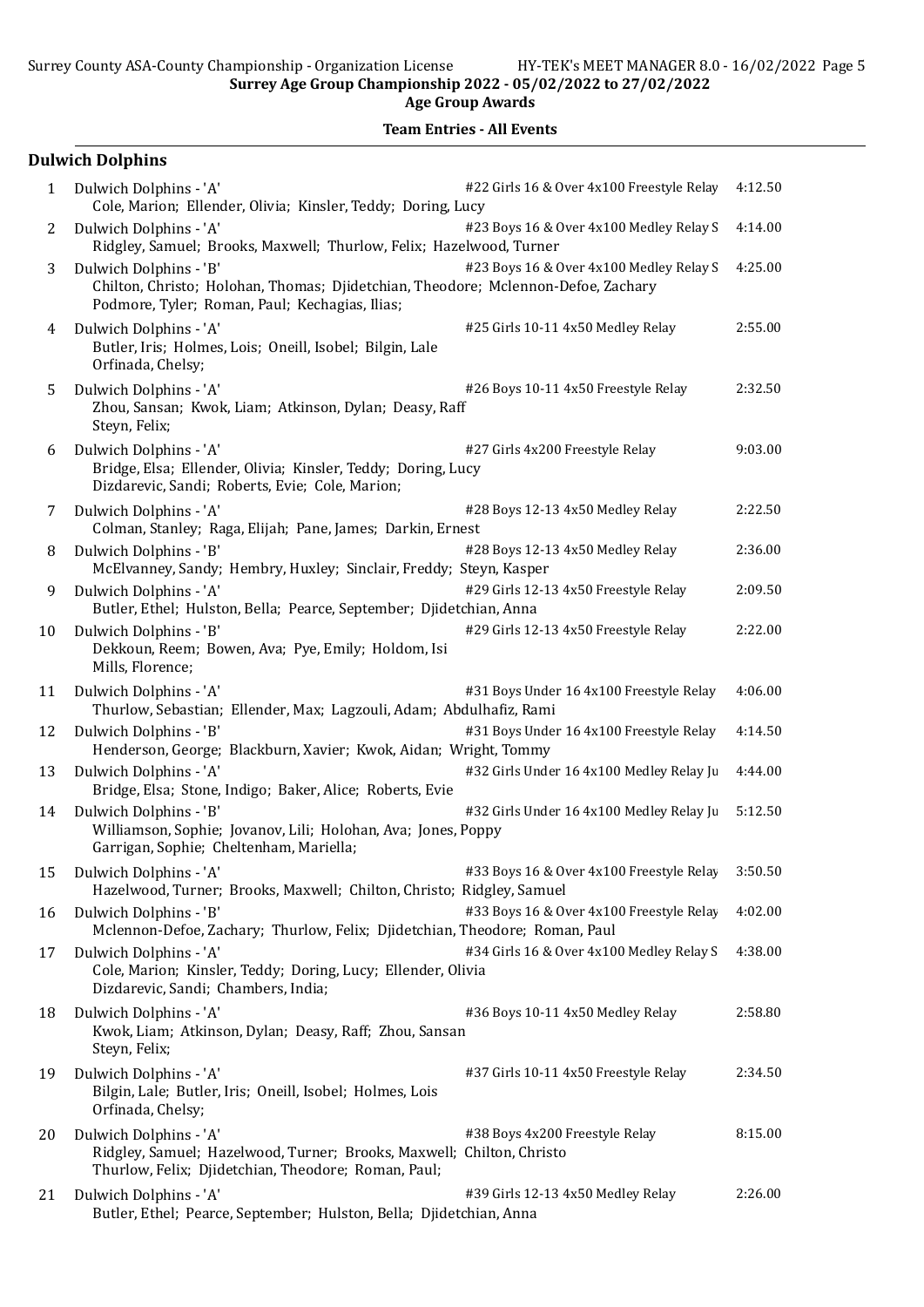|    | <b>Dulwich Dolphins</b>                                                                                                                                                                   |                                          |         |
|----|-------------------------------------------------------------------------------------------------------------------------------------------------------------------------------------------|------------------------------------------|---------|
| 22 | Dulwich Dolphins - 'B'<br>Pye, Emily; Bowen, Ava; Holdom, Isi; Dekkoun, Reem<br>Mills, Florence;                                                                                          | #39 Girls 12-13 4x50 Medley Relay        | 2:38.50 |
| 23 | Dulwich Dolphins - 'A'<br>Pane, James; German, George; Darkin, Ernest; Raga, Elijah                                                                                                       | #40 Boys 12-13 4x50 Freestyle Relay      | 2:04.50 |
| 24 | Dulwich Dolphins - 'B'<br>Sinclair, Freddy; McElvanney, Sandy; Hembry, Huxley; Colman, Stanley<br>Steyn, Kasper; Malizia, Ollie;                                                          | #40 Boys 12-13 4x50 Freestyle Relay      | 2:18.00 |
| 25 | Dulwich Dolphins - 'A'<br>Roberts, Evie; Stone, Indigo; Jovanov, Lili; Bridge, Elsa                                                                                                       | #42 Girls Under 16 4x100 Freestyle Relay | 4:15.50 |
| 26 | Dulwich Dolphins - 'B'<br>Williamson, Sophie; Baker, Alice; Holohan, Ava; Jones, Poppy                                                                                                    | #42 Girls Under 16 4x100 Freestyle Relay | 4:36.00 |
| 27 | Dulwich Dolphins - 'A'<br>Thurlow, Sebastian; Lagzouli, Adam; Ellender, Max; Abdulhafiz, Rami                                                                                             | #43 Boys Under 16 4x100 Medley Relay Ju  | 4:32.00 |
| 28 | Dulwich Dolphins - 'B'<br>Mclennon-Defoe, Maximus; Blackburn, Xavier; Henderson, George; Wright, Tommy<br>Bucur, Alex;<br>Dulwich Dolphins Total Individual Entries: 0 - Total Relays: 28 | #43 Boys Under 16 4x100 Medley Relay Ju  | 4:44.50 |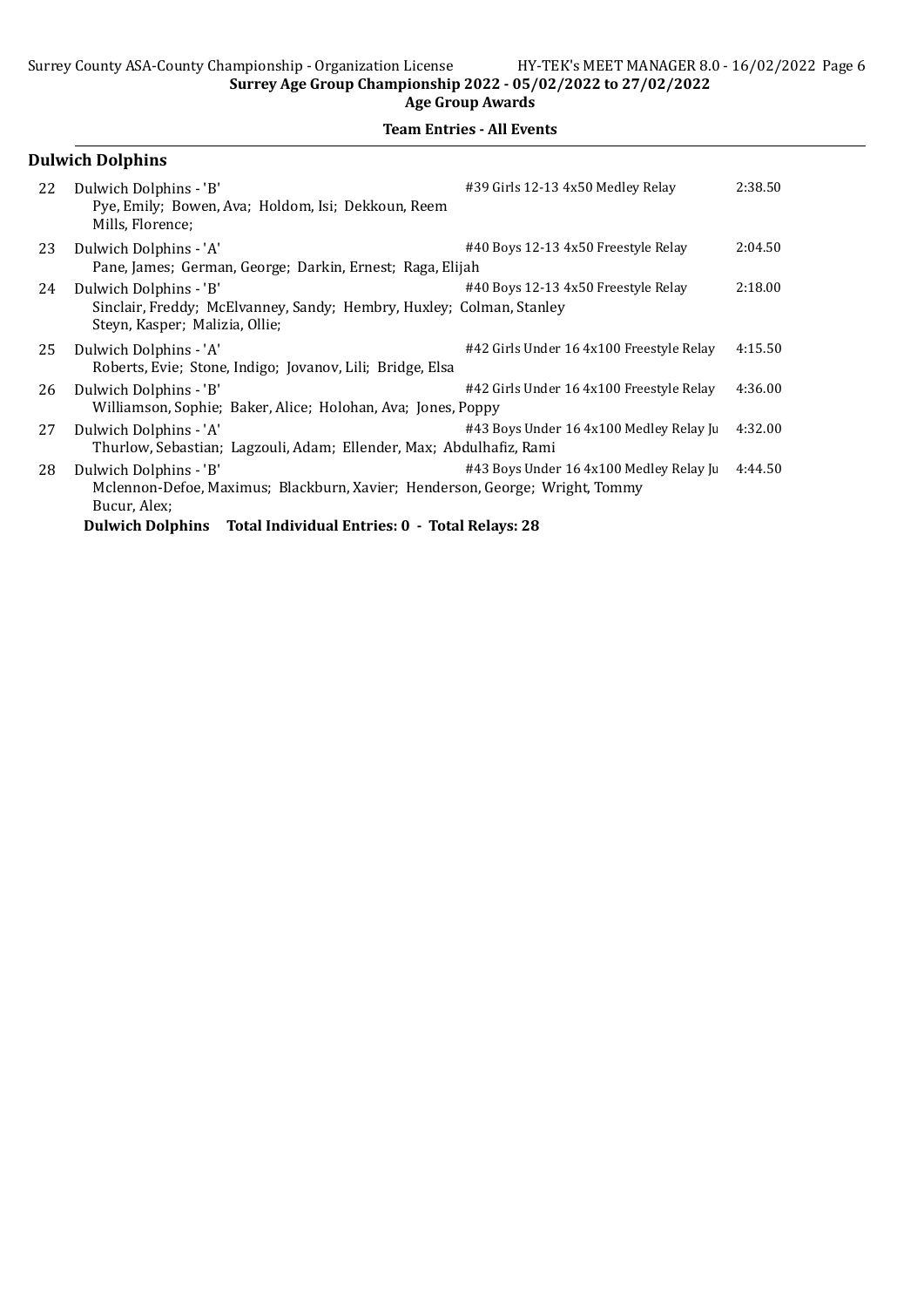Team Entries - All Events

# Elmbridge Phoenix SC

| 1  | Elmbridge Phoenix SC - 'A'<br>Fente-Damers, Sara; Howells, Cerys; Turan, Lara; Pilgrim, Annabel            | #22 Girls 16 & Over 4x100 Freestyle Relay     | 4:01.40S |
|----|------------------------------------------------------------------------------------------------------------|-----------------------------------------------|----------|
| 2  | Elmbridge Phoenix SC - 'B'                                                                                 | #22 Girls 16 & Over 4x100 Freestyle Relay     | 3:56.62  |
| 3  | Elmbridge Phoenix SC - 'A'<br>Shearer, Rohan; Porter, Thomas; Hatchett, Thomas; Fente-Damers, Rafael       | #23 Boys 16 & Over 4x100 Medley Relay S       | 4:10.10S |
| 4  | Elmbridge Phoenix SC - 'A'<br>Holloway, Nicholas; Cipolletta, Louisa; Alampi, Alice; Bello, Aquiles        | #24 Mixed Under 16 4x100 Freestyle Rela       | 4:04.80S |
| 5  | Elmbridge Phoenix SC - 'B'<br>Naude, Danielle; Petmecky Love, Elise; Stearn-Reid, Sebastian; Dyer, Enzo    | #24 Mixed Under 16 4x100 Freestyle Rela       | 4:26.62S |
| 6  | Elmbridge Phoenix SC - 'A'<br>Buchanan, Ellie; Agnew, Sophie; Nakazawa, Chiharu; Turnbull, Martha          | #25 Girls 10-11 4x50 Medley Relay             | 3:00.60  |
| 7  | Elmbridge Phoenix SC - 'A'<br>Dyer, Oscar; Stearn-Reid, Art; Bamberger, Eddie; McElhannan, Tom             | #26 Boys 10-11 4x50 Freestyle Relay           | 2:27.34  |
| 8  | Elmbridge Phoenix SC - 'A'<br>Fente-Damers, Sara; Pilgrim, Emily; Turan, Lara; Pilgrim, Annabel            | #27 Girls 4x200 Freestyle Relay               | 8:37.14  |
| 9  | Elmbridge Phoenix SC - 'A'<br>Fente-Damers, Victor; Luke, Alex; Payton, Theo; Baramidze, Sandro            | #28 Boys 12-13 4x50 Medley Relay              | 2:24.01  |
| 10 | Elmbridge Phoenix SC - 'A'<br>Brown, Lucy; Collins, Poppy; Arnold, Darcey; Warren, Isabella                | #29 Girls 12-13 4x50 Freestyle Relay          | 2:04.72S |
| 11 | Elmbridge Phoenix SC - 'A'<br>Fente-Damers, Sara; Porter, Thomas; Pilgrim, Annabel; Fente-Damers, Rafael   | #30 Mixed 16 & Over 4x100 Freestyle Rela      | 3:44.08S |
| 12 | Elmbridge Phoenix SC - 'B'<br>Payton, Fin; Turan, Lara; Pilgrim, Emily; Shearer, Rohan                     | #30 Mixed 16 & Over 4x100 Freestyle Rela      | 3:58.25S |
| 13 | Elmbridge Phoenix SC - 'A'<br>Holloway, Nicholas; Dyer, Enzo; Fente-Damers, Victor; Bello, Aquiles         | #31 Boys Under 16 4x100 Freestyle Relay       | 4:13.69  |
| 14 | Elmbridge Phoenix SC - 'A'<br>Petmecky Love, Elise; Naude, Danielle; Cipolletta, Louisa; Alampi, Alice     | #32 Girls Under 16 4x100 Medley Relay Ju      | 4:47.20S |
| 15 | Elmbridge Phoenix SC - 'A'<br>Melson, Owen; Shearer, Rohan; Payton, Fin; Fente-Damers, Rafael              | #33 Boys 16 & Over 4x100 Freestyle Relay      | 3:43.81  |
| 16 | Elmbridge Phoenix SC - 'A'<br>Fente-Damers, Sara; Young, Ella; Pilgrim, Annabel; Turan, Lara               | #34 Girls 16 & Over 4x100 Medley Relay S      | 4:33.50  |
| 17 | Elmbridge Phoenix SC - 'A'<br>Bello, Aquiles; Hempenstall, Amy; Cipolletta, Louisa; Holloway, Nicholas     | #35 Mixed Under 16 4x100 Medley Relay         | 4:38.35  |
|    | 18 Elmbridge Phoenix SC - 'B'<br>Petmecky Love, Elise; Naude, Danielle; Stearn-Reid, Sebastian; Dyer, Enzo | #35 Mixed Under 16 4x100 Medley Relay 3:53.44 |          |
| 19 | Elmbridge Phoenix SC - 'A'<br>McElhannan, Tom; Stearn-Reid, Art; Dyer, Oscar; Bamberger, Eddie             | #36 Boys 10-11 4x50 Medley Relay              | 2:47.04  |
| 20 | Elmbridge Phoenix SC - 'A'<br>Nakazawa, Chiharu; Turnbull, Martha; Buchanan, Ellie; Agnew, Sophie          | #37 Girls 10-11 4x50 Freestyle Relay          | 2:30.88  |
| 21 | Elmbridge Phoenix SC - 'A'<br>Fente-Damers, Rafael; Payton, Fin; Shearer, Rohan; Porter, Thomas            | #38 Boys 4x200 Freestyle Relay                | 8:18.54  |
| 22 | Elmbridge Phoenix SC - 'A'<br>Arnold, Darcey; Coleman, Anna; Brown, Lucy; Warren, Isabella                 | #39 Girls 12-13 4x50 Medley Relay             | 2:21.62  |
| 23 | Elmbridge Phoenix SC - 'A'<br>Fente-Damers, Victor; Baramidze, Sandro; Luke, Alex; Payton, Theo            | #40 Boys 12-13 4x50 Freestyle Relay           | 2:07.35  |
| 24 | Elmbridge Phoenix SC - 'A'<br>Fente-Damers, Sara; Porter, Thomas; Pilgrim, Annabel; Melson, Owen           | #41 Mixed 16 & Over 4x100 Medley Relay        | 4:15.48  |
| 25 | Elmbridge Phoenix SC - 'B'<br>Pilgrim, Emily; Hatchett, Thomas; Payton, Fin; Turan, Lara                   | #41 Mixed 16 & Over 4x100 Medley Relay        | 4:27.89  |
| 26 | Elmbridge Phoenix SC - 'A'<br>Alampi, Alice; Hempenstall, Amy; Petmecky Love, Elise; Cipolletta, Louisa    | #42 Girls Under 16 4x100 Freestyle Relay      | 4:15.10  |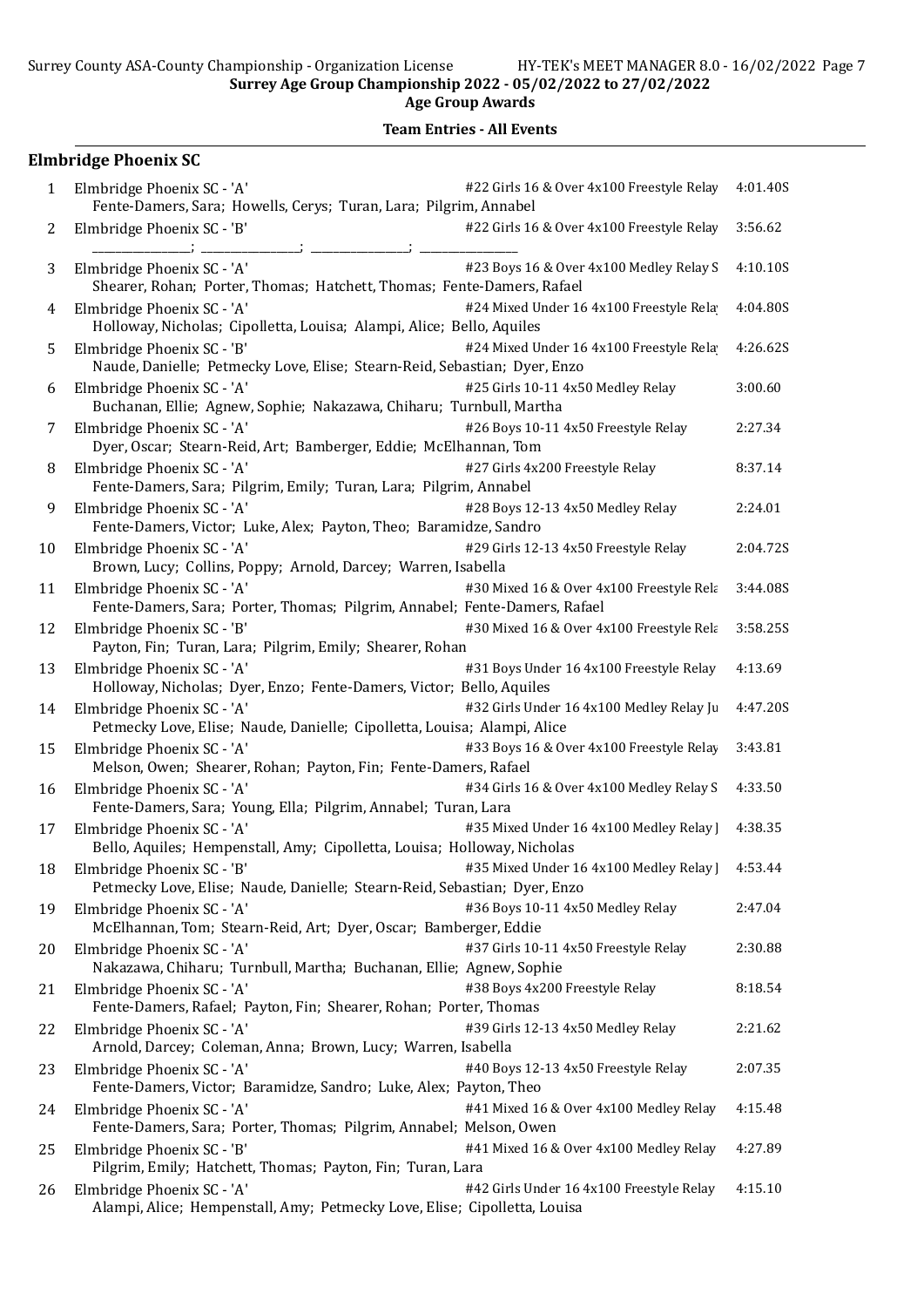#### Team Entries - All Events

## Elmbridge Phoenix SC

27 Elmbridge Phoenix SC - 'A'  $\#43$  Boys Under 16 4x100 Medley Relay Junior 4:44.14 Dyer, Enzo; Stearn-Reid, Sebastian; Bello, Aquiles; Holloway, Nicholas Elmbridge Phoenix SC Total Individual Entries: 0 - Total Relays: 27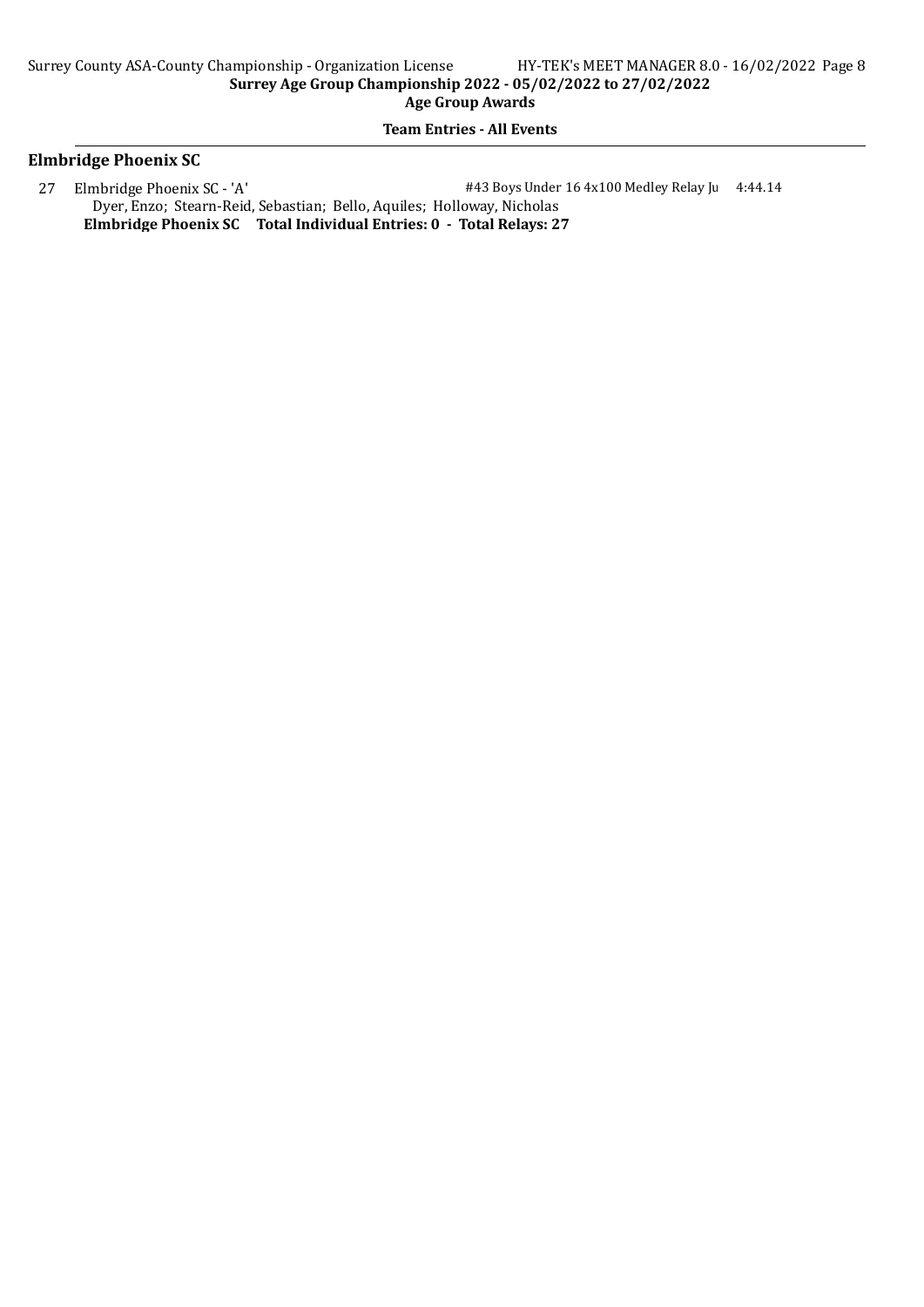Age Group Awards

|    | <b>Epsom District SC</b>                                                                                                                       |          |
|----|------------------------------------------------------------------------------------------------------------------------------------------------|----------|
| 1  | #22 Girls 16 & Over 4x100 Freestyle Relay<br>Epsom District SC - 'A'<br>Alston, Clara; Smith, Izzy; Ladell, Maddie; Howarth, Olivia            | 4:08.72  |
| 2  | #23 Boys 16 & Over 4x100 Medley Relay S<br>Epsom District SC - 'A'<br>Fallon, Daniel; Dunev, Victor; Twomey, Andrew; Nebuloni, Tommaso         | 4:21.23  |
| 3  | Epsom District SC - 'B'<br>#23 Boys 16 & Over 4x100 Medley Relay S<br>Flynn, Todd; De Ville, Ethan; McClure, Max; Booth, Adam                  | 4:30.73  |
| 4  | Epsom District SC - 'A'<br>#24 Mixed Under 16 4x100 Freestyle Rela<br>Lawlor, James; Hasselwander, Niamh; Nebuloni, Pietro; Howarth, Eloise    | 4:25.31  |
| 5  | #24 Mixed Under 16 4x100 Freestyle Rela<br>Epsom District SC - 'B'<br>Lawrence, Poppy; Hartley, Finn; Parker, Lexi; Dicks, Kian                | 4:22.73  |
| 6  | #25 Girls 10-11 4x50 Medley Relay<br>Epsom District SC - 'A'<br>Garrett, Florence; Walmsley, Naomi; Van Zyl, Annabelle; McGlashan, Danielle    | 2:52.71S |
| 7  | #26 Boys 10-11 4x50 Freestyle Relay<br>Epsom District SC - 'A'<br>Lopez-Timur, Ethan; Moore, Elliot; Salmon, Oscar; Van Zyl, Matthew           | 2:22.82S |
| 8  | Epsom District SC - 'A'<br>#28 Boys 12-13 4x50 Medley Relay<br>Newby, Isaac; Lis, Christan; Dicks, Kian; Van Maaren, Nathan                    | 2:37.04  |
| 9  | Epsom District SC - 'A'<br>#29 Girls 12-13 4x50 Freestyle Relay<br>Lambert, Lilly; Burch, Aviella; Baker, Marnie; Giltrap, Sofia               | 2:08.89S |
| 10 | Epsom District SC - 'A'<br>#30 Mixed 16 & Over 4x100 Freestyle Rela<br>Fallon, Daniel; Howarth, Olivia; Ladell, Maddie; Nebuloni, Tommaso      | 3:55.58  |
| 11 | #30 Mixed 16 & Over 4x100 Freestyle Rela<br>Epsom District SC - 'B'<br>Dunev, Victor; Duggans, Lexie; Alston, Clara; Flynn, Todd               | 4:05.24  |
| 12 | #31 Boys Under 16 4x100 Freestyle Relay<br>Epsom District SC - 'A'<br>Dicks, Kian; Nebuloni, Pietro; Van Maaren, Nathan; Lawlor, James         | 4:18.77S |
| 13 | #31 Boys Under 16 4x100 Freestyle Relay<br>Epsom District SC - 'B'<br>Hartley, Finn; Newby, Isaac; Li Nim Nok, Ryaan; Morris, Charlie          | 4:32.31  |
| 14 | Epsom District SC - 'A'<br>#32 Girls Under 16 4x100 Medley Relay Ju<br>Howarth, Eloise; Hasselwander, Niamh; Lawrence, Poppy; Parker, Lexi     | 4:47.19  |
| 15 | Epsom District SC - 'B'<br>#32 Girls Under 16 4x100 Medley Relay Ju<br>Fallon, Lucy; Pirlici, Anna; Lambert, Lilly; Higgins, Chloe             | 5:11.34  |
| 16 | #33 Boys 16 & Over 4x100 Freestyle Relay<br>Epsom District SC - 'A'<br>Fallon, Daniel; Flynn, Todd; Dunev, Victor; Nebuloni, Tommaso           | 3:51.27S |
| 17 | #33 Boys 16 & Over 4x100 Freestyle Relay<br>Epsom District SC - 'B'<br>McClure, Max; De Ville, Ethan; Booth, Adam; Twomey, Andrew              | 4:04.53  |
| 18 | #34 Girls 16 & Over 4x100 Medley Relay S<br>Epsom District SC - 'A'<br>Howarth, Olivia; Smith, Izzy; Ladell, Maddie; Alston, Clara             | 4:48.99  |
| 19 | Epsom District SC - 'A'<br>#35 Mixed Under 16 4x100 Medley Relay<br>Howarth, Eloise; Hasselwander, Niamh; Lawlor, James; Nebuloni, Pietro      | 4:50.76  |
| 20 | #36 Boys 10-11 4x50 Medley Relay<br>Epsom District SC - 'A'<br>Lopez-Timur, Ethan; Salmon, Oscar; Van Zyl, Matthew; Moore, Elliot              | 2:47.03S |
| 21 | #37 Girls 10-11 4x50 Freestyle Relay<br>Epsom District SC - 'A'<br>Van Zyl, Annabelle; McGlashan, Danielle; Garrett, Florence; Walmsley, Naomi | 2:30.76S |
| 22 | #38 Boys 4x200 Freestyle Relay<br>Epsom District SC - 'A'<br>Nebuloni, Tommaso; Flynn, Todd; Dunev, Victor; Fallon, Daniel                     | 8:50.44  |
| 23 | #39 Girls 12-13 4x50 Medley Relay<br>Epsom District SC - 'A'<br>Baker, Marnie; Pirlici, Anna; Lambert, Lilly; Giltrap, Sofia                   | 2:20.87S |
| 24 | #40 Boys 12-13 4x50 Freestyle Relay<br>Epsom District SC - 'A'<br>Dicks, Kian; Rijnoudt, Lucas; Tribe, Lucas; Li Nim Nok, Ryaan                | 2:16.28  |
| 25 | Epsom District SC - 'A'<br>#41 Mixed 16 & Over 4x100 Medley Relay<br>Fallon, Daniel; Dunev, Victor; Ladell, Maddie; Alston, Clara              | 4:27.62  |
| 26 | Epsom District SC - 'B'<br>#41 Mixed 16 & Over 4x100 Medley Relay<br>Howarth, Olivia; De Ville, Ethan; Hemmings, Ellie; Nebuloni, Tommaso      | 4:34.66  |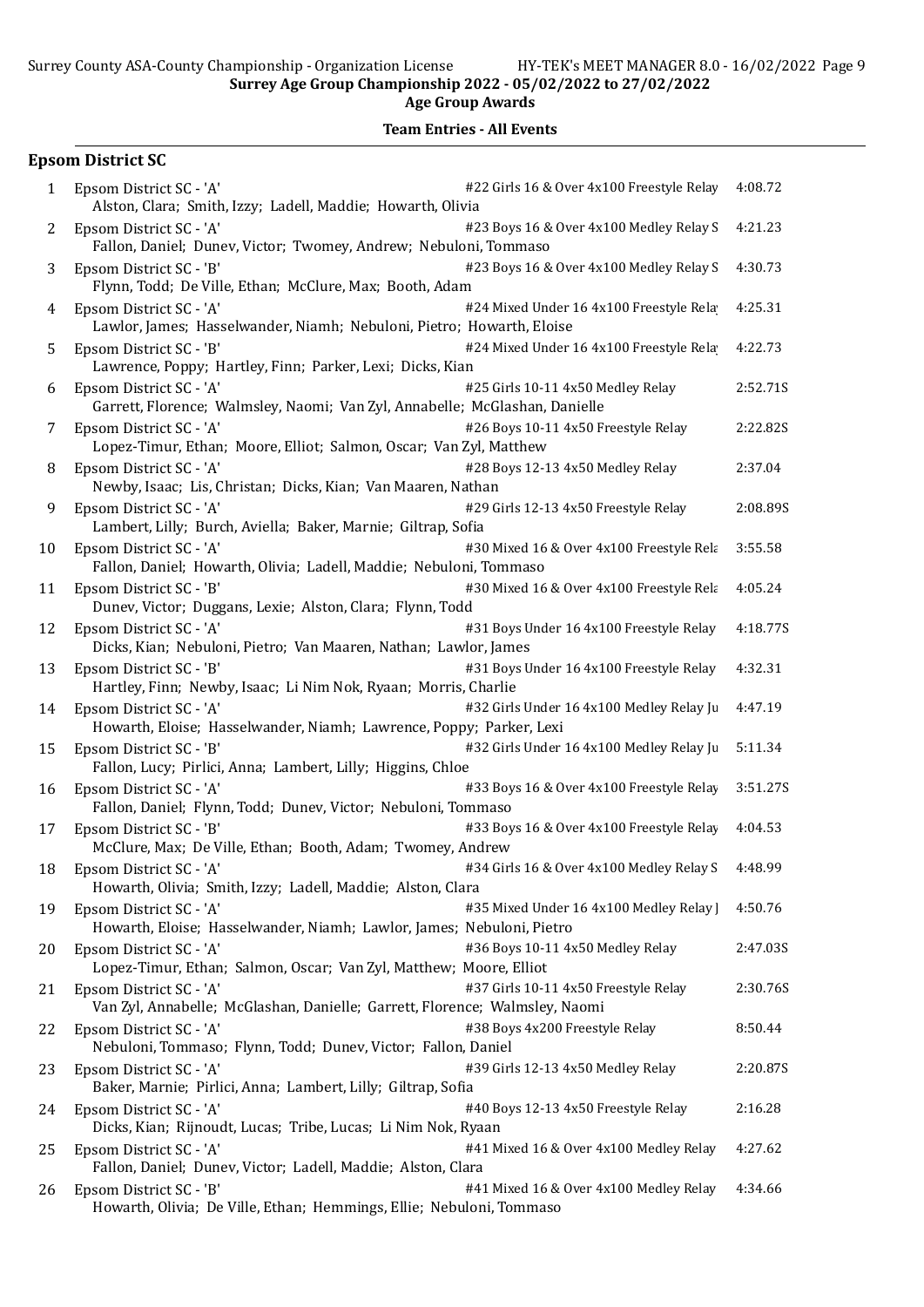#### Team Entries - All Events

## Epsom District SC 27 Epsom District SC - 'A'  $\#42$  Girls Under 16 4x100 Freestyle Relay 4:21.44 Lawrence, Poppy; Hasselwander, Niamh; Parker, Lexi; Howarth, Eloise 28 Epsom District SC - 'B'  $\#42$  Girls Under 16 4x100 Freestyle Relay 4:37.39 Lambert, Lilly; Higgins, Chloe; Giltrap, Sofia; Fallon, Lucy 29 Epsom District SC - 'A'  $\qquad$  #43 Boys Under 16 4x100 Medley Relay Juniors 5:17.35 Morris, Charlie; Nebuloni, Pietro; Lawlor, James; Dicks, Kian 30 Epsom District SC - 'B'  $\#43$  Boys Under 16 4x100 Medley Relay Juniors 5:19.10 Newby, Isaac; Lis, Christan; Li Nim Nok, Ryaan; Hartley, Finn

Epsom District SC Total Individual Entries: 0 - Total Relays: 30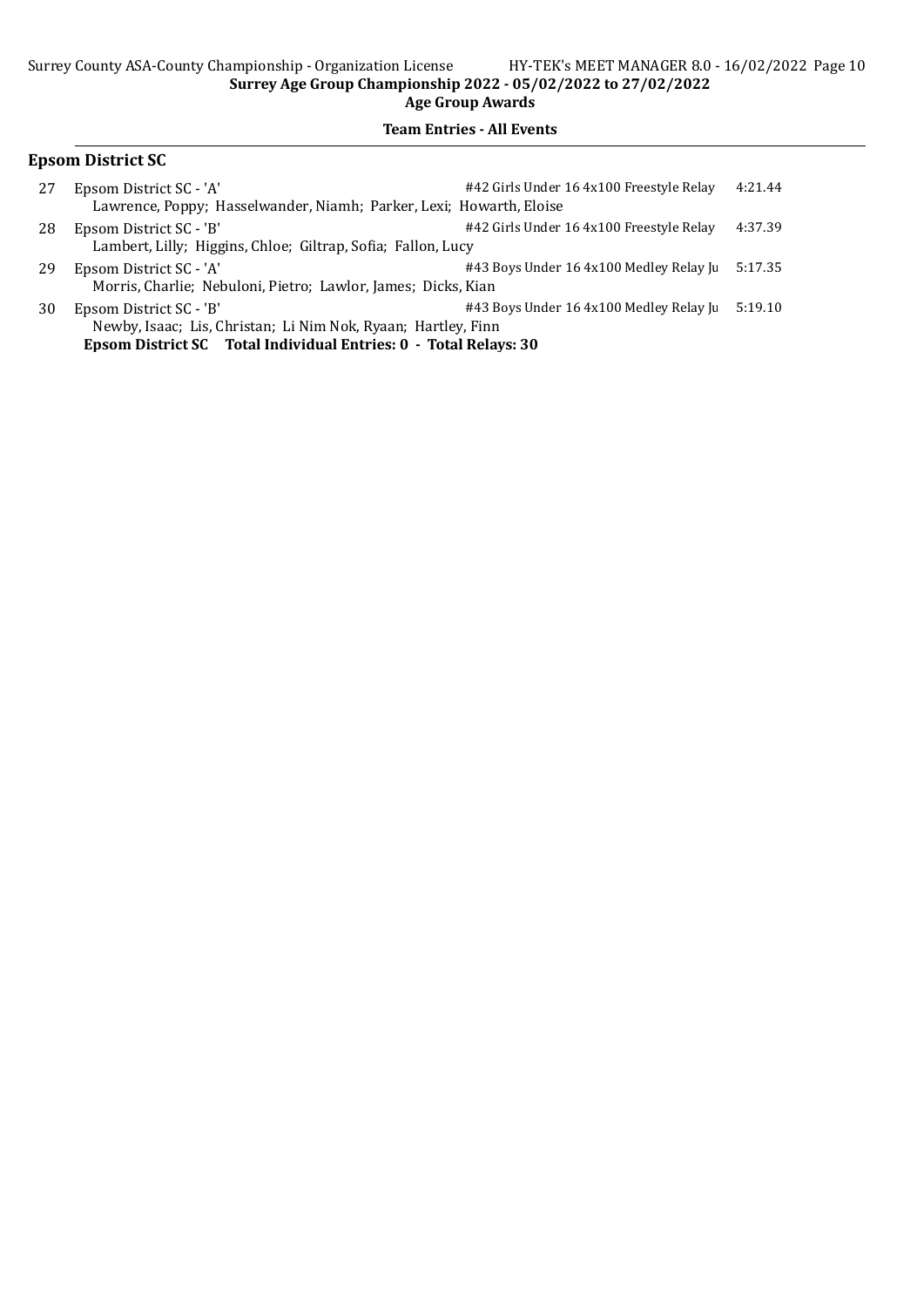Age Group Awards

|              | <b>Farnham SC</b>                                                                                                                                                      |                                           |          |
|--------------|------------------------------------------------------------------------------------------------------------------------------------------------------------------------|-------------------------------------------|----------|
| $\mathbf{1}$ | Farnham SC - 'A'<br>Hale, Ella; O'Mahony, Hannah; Curry, Georgina; Harker, Emily                                                                                       | #22 Girls 16 & Over 4x100 Freestyle Relay | 4:23.56S |
| 2            | Farnham SC - 'A'<br>Porter, Ross; Westhead, Zack; Harker, Alessandro; Hooper, Andrew<br>Jacobs, Jaco;                                                                  | #23 Boys 16 & Over 4x100 Medley Relay S   | 4:10.26  |
| 3            | Farnham SC - 'A'<br>Jones, Ben; Lee, Amy; Price, Bronwen; Brooks, Taylan<br>Pieterse, Lucy;                                                                            | #24 Mixed Under 16 4x100 Freestyle Rela   | 4:27.44S |
| 4            | Farnham SC - 'A'<br>Lee, Cillian; Brown, Xander; Barton, Humphrey; Noel, Thomas<br>Jarrett, William;                                                                   | #26 Boys 10-11 4x50 Freestyle Relay       | 2:31.07  |
| 5            | Farnham SC - 'A'<br>Card, Elliot; Barton, George; Fillingham, Christopher; Brown, Hamish                                                                               | #28 Boys 12-13 4x50 Medley Relay          | 2:38.27  |
| 6            | Farnham SC - 'A'<br>Pieterse, Lucy; Rogers, Sasha; Uprichard, Roxanne; Mitchell, Charlotte<br>Mitchell, Jessica;                                                       | #29 Girls 12-13 4x50 Freestyle Relay      | 2:17.78S |
| 7            | Farnham SC - 'A'<br>Maughan, Charlie; O'Mahony, Hannah; Hale, Ella; Hooper, Andrew<br>Westhead, Zack; Harker, Emily; Porter, Ross;                                     | #30 Mixed 16 & Over 4x100 Freestyle Rela  | 3:58.39  |
| 8            | Farnham SC - 'A'<br>Jones, Ben; Brooks, Taylan; Byrne, Guy; Card, Elliot<br>Brown, Hamish;                                                                             | #31 Boys Under 16 4x100 Freestyle Relay   | 4:34.85S |
| 9            | Farnham SC - 'A'<br>Lee, Amy; Farrier, Amelie; Price, Bronwen; Pieterse, Lucy<br>Long, Celeste;                                                                        | #32 Girls Under 16 4x100 Medley Relay Ju  | 5:04.50  |
| 10           | Farnham SC - 'A'<br>Maughan, Charlie; Jacobs, Jaco; Porter, Ross; Hooper, Andrew<br>Harker, Alessandro; Westhead, Zack;                                                | #33 Boys 16 & Over 4x100 Freestyle Relay  | 3:45.82  |
| 11           | Farnham SC - 'A'<br>O'Mahony, Hannah; Long, Genevieve; Harker, Emily; Hale, Ella<br>Curry, Georgina; Westhead, Ella;                                                   | #34 Girls 16 & Over 4x100 Medley Relay S  | 4:53.63  |
| 12           | Farnham SC - 'A'<br>Brooks, Taylan; Farrier, Amelie; Price, Bronwen; Jones, Ben<br>Lee, Amy;                                                                           | #35 Mixed Under 16 4x100 Medley Relay ]   | 5:03.12  |
| 13           | Farnham SC - 'A'<br>Brown, Xander; Lee, Cillian; Noel, Thomas; Barton, Humphrey<br>Jarrett, William;                                                                   | #36 Boys 10-11 4x50 Medley Relay          | 2:46.33S |
| 14           | Farnham SC - 'A'<br>Westhead, Zack; Porter, Ross; Jacobs, Jaco; Hooper, Andrew<br>Harker, Alessandro;                                                                  | #38 Boys 4x200 Freestyle Relay            | 8:14.82  |
| 15           | Farnham SC - 'A'<br>Card, Elliot; Fillingham, Christopher; Barton, George; Brown, Hamish                                                                               | #40 Boys 12-13 4x50 Freestyle Relay       | 2:19.37  |
| 16           | Farnham SC - 'A'<br>O'Mahony, Hannah; Westhead, Zack; Hooper, Andrew; Hale, Ella<br>Harker, Emily; Porter, Ross;                                                       | #41 Mixed 16 & Over 4x100 Medley Relay    | 4:21.43  |
| 17           | Farnham SC - 'A'<br>Price, Bronwen; Pieterse, Lucy; Long, Celeste; Lee, Amy<br>Farrier, Amelie;<br><b>Farnham SC</b><br>Total Individual Entries: 0 - Total Relays: 17 | #42 Girls Under 16 4x100 Freestyle Relay  | 4:37.56  |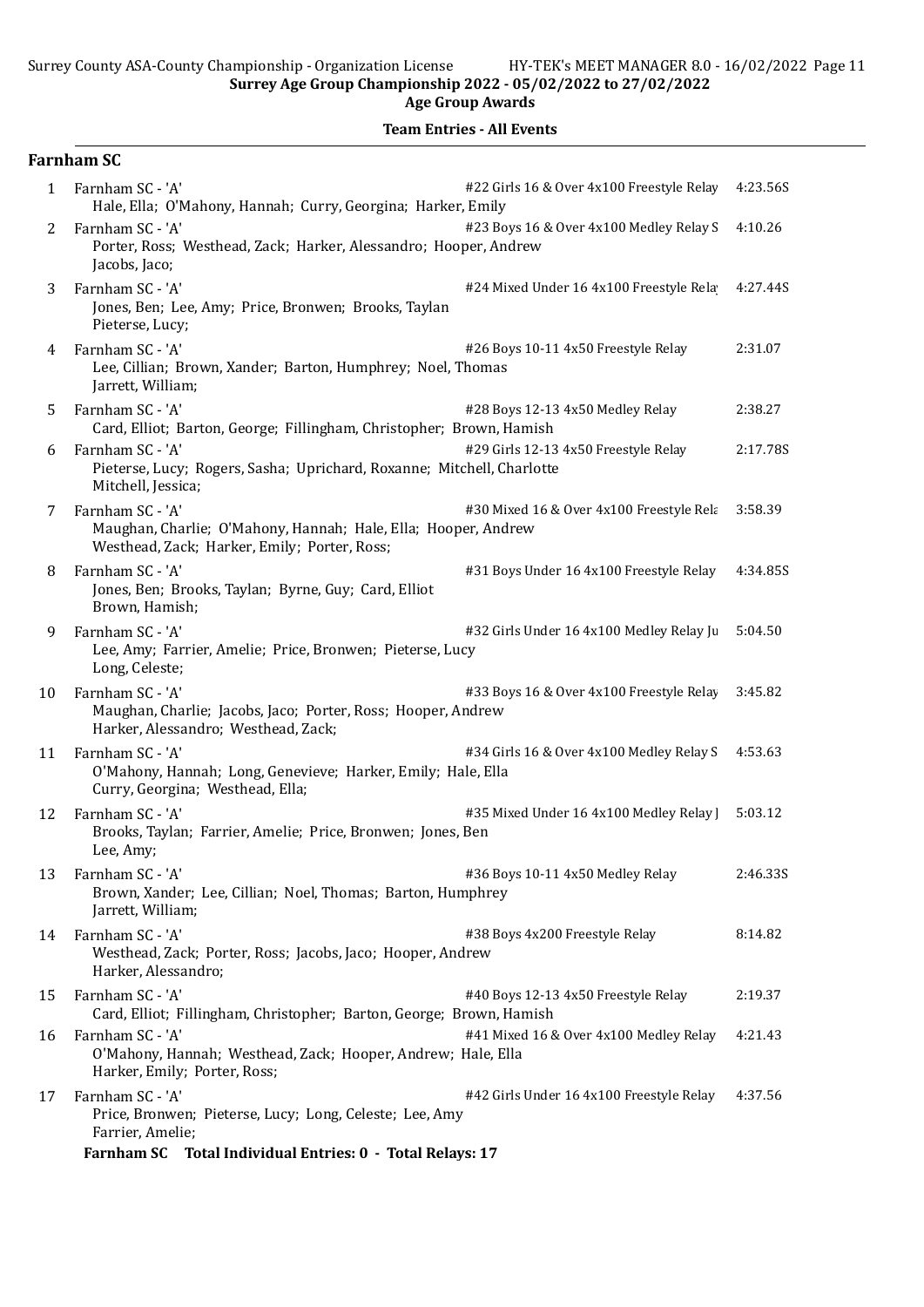| <b>Team Entries - All Events</b> |  |
|----------------------------------|--|
|----------------------------------|--|

|    | <b>Godalming ASC</b>                                                                                                                                                            |            |
|----|---------------------------------------------------------------------------------------------------------------------------------------------------------------------------------|------------|
| 1  | Godalming ASC - 'A'<br>#22 Girls 16 & Over 4x100 Freestyle Relay<br>Horner, Naomi; Marks, Holly; Isaacs, Violet; Sharma, Noelle<br>Tooley, Alice;                               | <b>NTS</b> |
| 2  | Godalming ASC - 'A'<br>#23 Boys 16 & Over 4x100 Medley Relay S<br>Bentley, Jack; Thomas, Leo; Van Eeden, Robert; O'Sullivan, Milo<br>Georgescu-Spiers, Calvin; Everest, Harry;  | <b>NTS</b> |
| 3  | Godalming ASC - 'A'<br>#24 Mixed Under 16 4x100 Freestyle Rela<br>Everest, Charlie; Jarman, Emily; Thomas, Millie; Churchill, Alex<br>Edwards, Archie; Hargreaves, Lois;        | <b>NTS</b> |
| 4  | #26 Boys 10-11 4x50 Freestyle Relay<br>Godalming ASC - 'A'<br>Edwards, Oscar; Deuchar, William; McClave, William; Corrigall, Henry<br>Fox, Sam;                                 | <b>NTS</b> |
| 5  | Godalming ASC - 'A'<br>#28 Boys 12-13 4x50 Medley Relay<br>Parker, Arlo; Stamoulis, Alexandros; Taylor, Matthew; Wang, Augustus<br>Crawford, Edward; Juniper, Jamie;            | <b>NTS</b> |
| 6  | Godalming ASC - 'A'<br>#29 Girls 12-13 4x50 Freestyle Relay<br>Evans, Emily; Vocking, Bea; Kirby, Rosie; Harding, Matilda<br>Fox, Chloe; Blacklay, Blossom;                     | <b>NTS</b> |
| 7  | #30 Mixed 16 & Over 4x100 Freestyle Rela<br>Godalming ASC - 'A'<br>Thomas, Leo; Sharma, Noelle; Marks, Holly; Georgescu-Spiers, Calvin<br>Bentley, Jack; Horner, Naomi;         | <b>NTS</b> |
| 8  | #31 Boys Under 16 4x100 Freestyle Relay<br>Godalming ASC - 'A'<br>Edwards, Archie; Churchill, Alex; Fishlock, Charley; Everest, Charlie<br>Crawford, Stanley; McClave, George;  | <b>NTS</b> |
| 9  | #32 Girls Under 16 4x100 Medley Relay Ju<br>Godalming ASC - 'A'<br>Hazeldine, Gracie; Hargreaves, Lois; Jarman, Emily; Thomas, Millie<br>Field-Hodgson, Grace;                  | <b>NTS</b> |
| 10 | Godalming ASC - 'A'<br>#33 Boys 16 & Over 4x100 Freestyle Relay<br>Thomas, Leo; O'Sullivan, Milo; Bentley, Jack; Van Eeden, Robert<br>Georgescu-Spiers, Calvin; Everest, Harry; | <b>NTS</b> |
| 11 | Godalming ASC - 'A'<br>#34 Girls 16 & Over 4x100 Medley Relay S<br>Horner, Naomi; Sharma, Noelle; Marks, Holly; Isaacs, Violet<br>Tooley, Alice;                                | <b>NTS</b> |
| 12 | Godalming ASC - 'A'<br>#35 Mixed Under 16 4x100 Medley Relay  <br>Hazeldine, Gracie; Thomas, Millie; Everest, Charlie; Edwards, Archie<br>Jarman, Emily; Churchill, Alex;       | <b>NTS</b> |
| 13 | #36 Boys 10-11 4x50 Medley Relay<br>Godalming ASC - 'A'<br>Deuchar, William; Edwards, Oscar; Corrigall, Henry; McClave, William<br>Fox, Sam;                                    | <b>NTS</b> |
| 14 | #39 Girls 12-13 4x50 Medley Relay<br>Godalming ASC - 'A'<br>Vocking, Bea; Kirby, Rosie; Evans, Emily; Harding, Matilda<br>Fox, Chloe; Blacklay, Blossom;                        | <b>NTS</b> |
| 15 | Godalming ASC - 'A'<br>#40 Boys 12-13 4x50 Freestyle Relay<br>Stamoulis, Alexandros; Taylor, Matthew; Parker, Arlo; Wang, Augustus<br>Crawford, Edward; Juniper, Jamie;         | <b>NTS</b> |
| 16 | Godalming ASC - 'A'<br>#41 Mixed 16 & Over 4x100 Medley Relay<br>Georgescu-Spiers, Calvin; Sharma, Noelle; Van Eeden, Robert; Horner, Naomi<br>Thomas, Leo; Isaacs, Violet;     | <b>NTS</b> |
| 17 | Godalming ASC - 'A'<br>#42 Girls Under 16 4x100 Freestyle Relay<br>Jarman, Emily; Hazeldine, Gracie; Hargreaves, Lois; Thomas, Millie<br>Field-Hodgson, Grace;                  | <b>NTS</b> |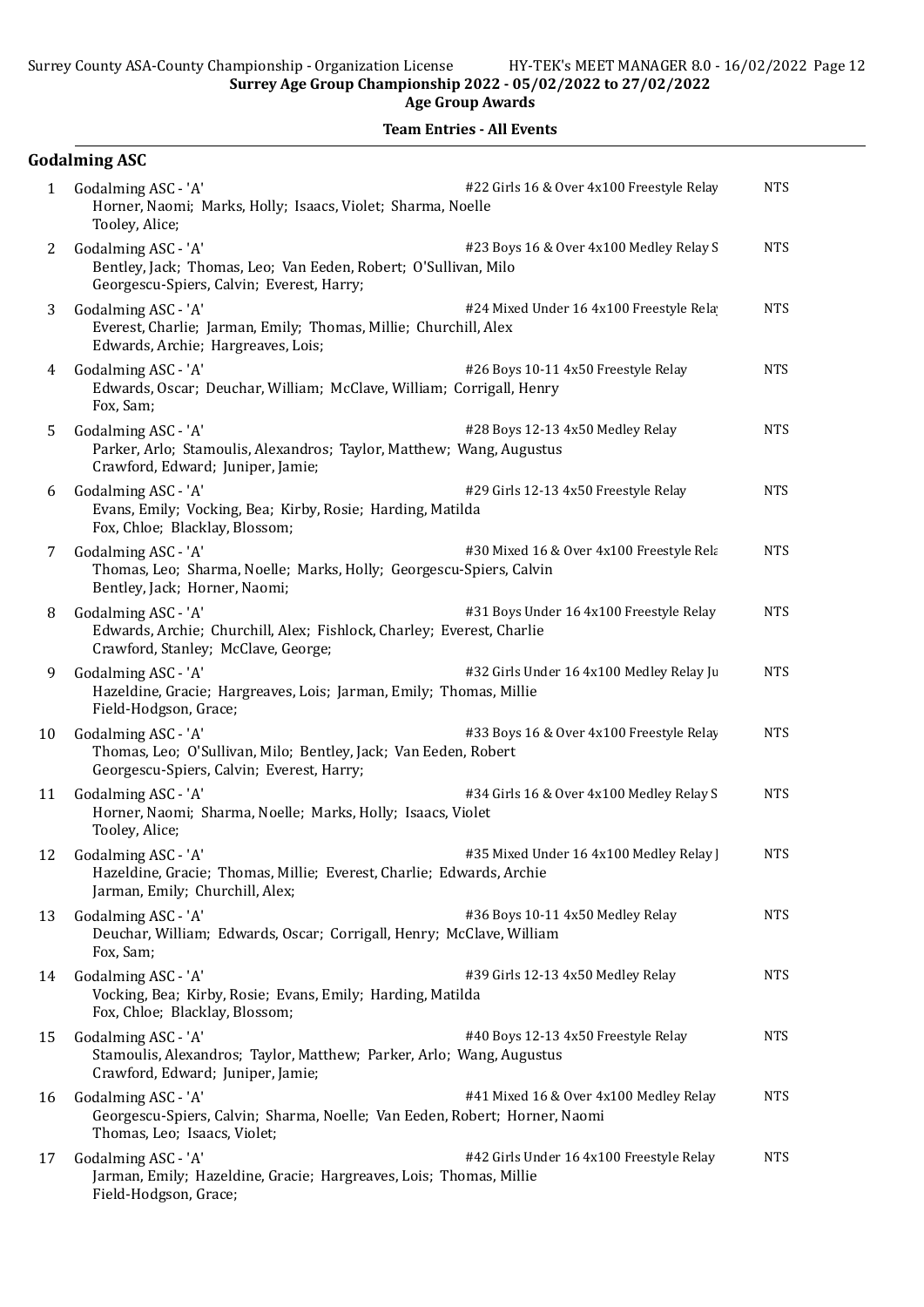#### Team Entries - All Events

## Godalming ASC

18 Godalming ASC - 'A'  $\#43$  Boys Under 16 4x100 Medley Relay Junior NTS Churchill, Alex; Fishlock, Charley; Everest, Charlie; Edwards, Archie McClave, George; Crawford, Stanley;

Godalming ASC Total Individual Entries: 0 - Total Relays: 18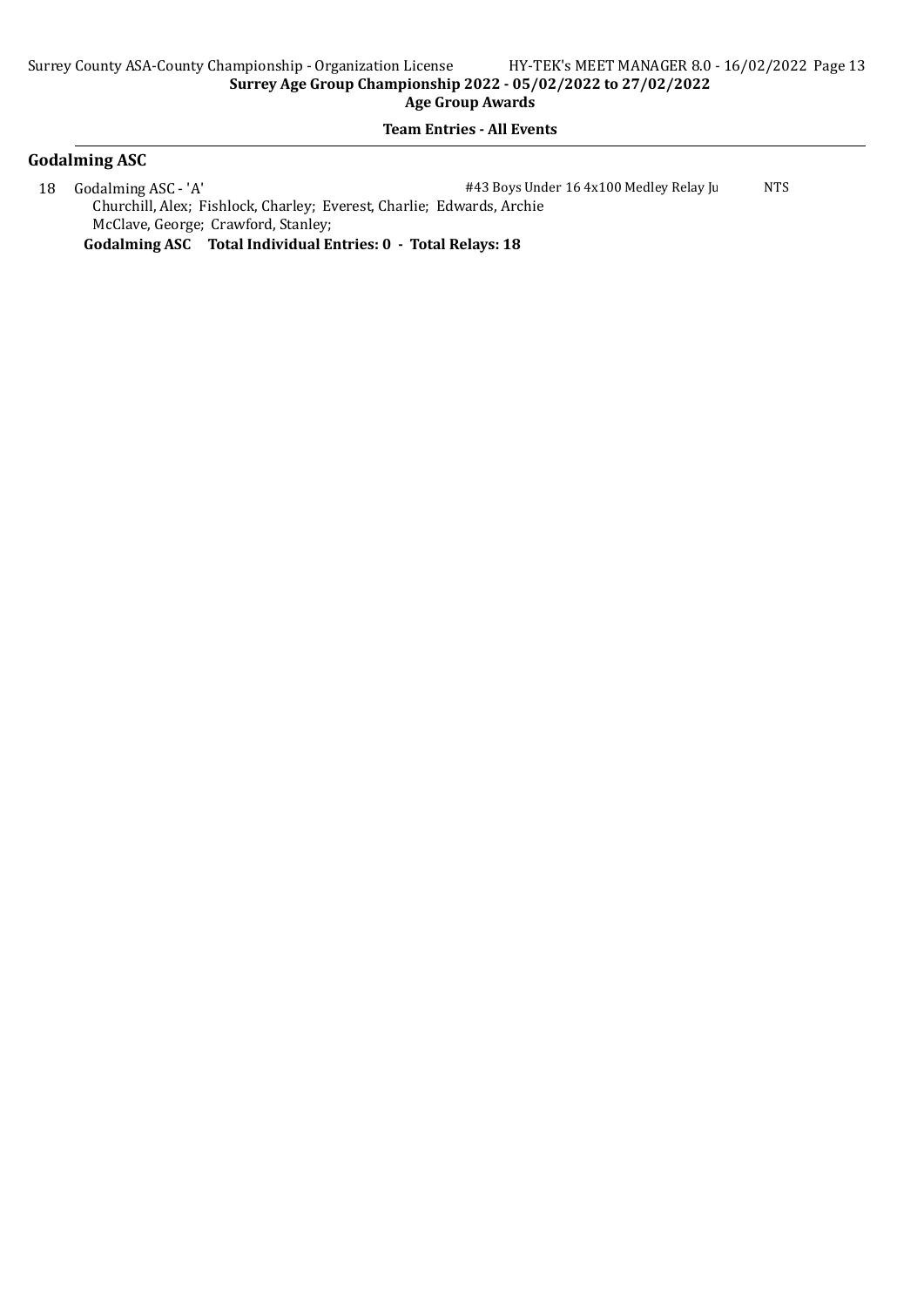Surrey County ASA-County Championship - Organization License HY-TEK's MEET MANAGER 8.0 - 16/02/2022 Page 14 Surrey Age Group Championship 2022 - 05/02/2022 to 27/02/2022

Age Group Awards

Team Entries - All Events

## Guildford City Swimming Club

| 1  | #22 Girls 16 & Over 4x100 Freestyle Relay<br>Guildford City Swimming Club - 'A'<br>Revitt, Darcy; Ryan, Zoe; Griffiths, Pearle; Eardley, Elena                 | 3:52.74S |
|----|----------------------------------------------------------------------------------------------------------------------------------------------------------------|----------|
| 2  | Guildford City Swimming Club - 'B'<br>#22 Girls 16 & Over 4x100 Freestyle Relay<br>Moores, Charlotte; Hansen-Hamilton, Tilly; Gamski, Stella; Bressler, Louise | 4:03.70S |
| 3  | Guildford City Swimming Club - 'A'<br>#23 Boys 16 & Over 4x100 Medley Relay S<br>Stewart, Toby; White, Cameron; Rowett, Ben; Taylor, Matthew                   | 3:45.11S |
| 4  | Guildford City Swimming Club - 'B'<br>#23 Boys 16 & Over 4x100 Medley Relay S<br>Brett, Andrew; Wimble, Callum; Price, Filip; Brockdorff, Felix                | 3:57.48S |
| 5  | Guildford City Swimming Club - 'A'<br>#24 Mixed Under 16 4x100 Freestyle Rela<br>Wey, Joe; Young, Alice; Harmer, Jess; Gayle, Christian                        | 3:50.20S |
| 6  | Guildford City Swimming Club - 'B'<br>#24 Mixed Under 16 4x100 Freestyle Rela<br>Tappin, Jamie; Leonard, Darcy; Roberts, Lottie; Clarke, Charlie               | 3:53.40S |
| 7  | #25 Girls 10-11 4x50 Medley Relay<br>Guildford City Swimming Club - 'A'<br>Mccready, Poppy; Glynn-Jones, Manon; Mccavish, Cara; Simons, Jamie                  | 2:31.83S |
| 8  | Guildford City Swimming Club - 'B'<br>#25 Girls 10-11 4x50 Medley Relay<br>Hagberg, Olivia; Coletta, Aila; Oxley, Isla; Simpson-Jones, Savannah                | 2:38.30S |
| 9  | Guildford City Swimming Club - 'A'<br>#26 Boys 10-11 4x50 Freestyle Relay<br>Schmitt, Jojo; Goddard, Charlie; Jamieson, Jack; Sturdy, Leon                     | 2:22.33S |
| 10 | Guildford City Swimming Club - 'B'<br>#26 Boys 10-11 4x50 Freestyle Relay<br>Balmer, William; Young, Lachlan; Chou, Kobus; Baker, Daniel                       | 2:34.97S |
| 11 | #27 Girls 4x200 Freestyle Relay<br>Guildford City Swimming Club - 'A'<br>Revitt, Darcy; Ryan, Zoe; Griffiths, Pearle; Hansen-Hamilton, Tilly                   | 8:27.73S |
| 12 | #27 Girls 4x200 Freestyle Relay<br>Guildford City Swimming Club - 'B'<br>Leonard, Darcy; Moller-Butcher, Genevieve; Young, Alice; Bressler, Louise             | 8:38.64S |
| 13 | #28 Boys 12-13 4x50 Medley Relay<br>Guildford City Swimming Club - 'A'<br>Bartlett, Sebastian; Richardson, Finlay; Linehan, Oliver; Radford, Will              | 2:15.58S |
| 14 | #28 Boys 12-13 4x50 Medley Relay<br>Guildford City Swimming Club - 'B'<br>Browne, Frederick; Dar, Abdullah; Roul, Yash; Ince, Elijah                           | 2:30.98S |
| 15 | Guildford City Swimming Club - 'A'<br>#29 Girls 12-13 4x50 Freestyle Relay<br>Small, Lauren; Stoyanova, Sofia; Taylor, Lexi; Humphries, Ella                   | 1:55.68S |
| 16 | #29 Girls 12-13 4x50 Freestyle Relay<br>Guildford City Swimming Club - 'B'<br>Bennett, Freya; Stone, Lara; Ince, Isla; Pye, Hannah                             | 1:59.39S |
| 17 | Guildford City Swimming Club - 'A'<br>#30 Mixed 16 & Over 4x100 Freestyle Rela<br>Taylor, Matthew; Griffiths, Pearle; Revitt, Darcy; Price, Filip              | 3:37.61S |
| 18 | Guildford City Swimming Club - 'B'<br>#30 Mixed 16 & Over 4x100 Freestyle Rela<br>Rowett, Ben; Ryan, Zoe; Eardley, Elena; Stewart, Toby                        | 3:43.69S |
| 19 | Guildford City Swimming Club - 'A'<br>#31 Boys Under 16 4x100 Freestyle Relay<br>Wey, Joe; Tappin, Jamie; Clarke, Charlie; Gayle, Christian                    | 3:46.40S |
| 20 | Guildford City Swimming Club - 'B'<br>#31 Boys Under 16 4x100 Freestyle Relay<br>Freemantle, Oliver; Buxton, Sam; Fuller, Dylan; Davies, Morgan                | 4:01.41S |
| 21 | Guildford City Swimming Club - 'A'<br>#32 Girls Under 16 4x100 Medley Relay Ju<br>Matthews, Tegan; Cope, Charlie; Roberts, Lottie; Harmer, Jess                | 4:24.18S |
| 22 | Guildford City Swimming Club - 'B'<br>#32 Girls Under 16 4x100 Medley Relay Ju<br>Branson, Tia; Hopwood, Holly; Pflug, Violetta; Young, Alice                  | 4:31.34S |
| 23 | #33 Boys 16 & Over 4x100 Freestyle Relay<br>Guildford City Swimming Club - 'A'<br>Price, Filip; Rowett, Ben; Stewart, Toby; Taylor, Matthew                    | 3:28.56S |
| 24 | Guildford City Swimming Club - 'B'<br>#33 Boys 16 & Over 4x100 Freestyle Relay<br>Brockdorff, Felix; Ottey, Benjamin; Young, Michael; Readhead, Joseph         | 3:41.26S |
| 25 | Guildford City Swimming Club - 'A'<br>#34 Girls 16 & Over 4x100 Medley Relay S<br>Hansen-Hamilton, Tilly; Allatt-File, Emma; Moores, Charlotte; Revitt, Darcy  | 4:17.26S |
| 26 | Guildford City Swimming Club - 'B'<br>#34 Girls 16 & Over 4x100 Medley Relay S<br>Ryan, Zoe; Fowlds, Amy; Eardley, Elena; Gamski, Stella                       | 4:22.42S |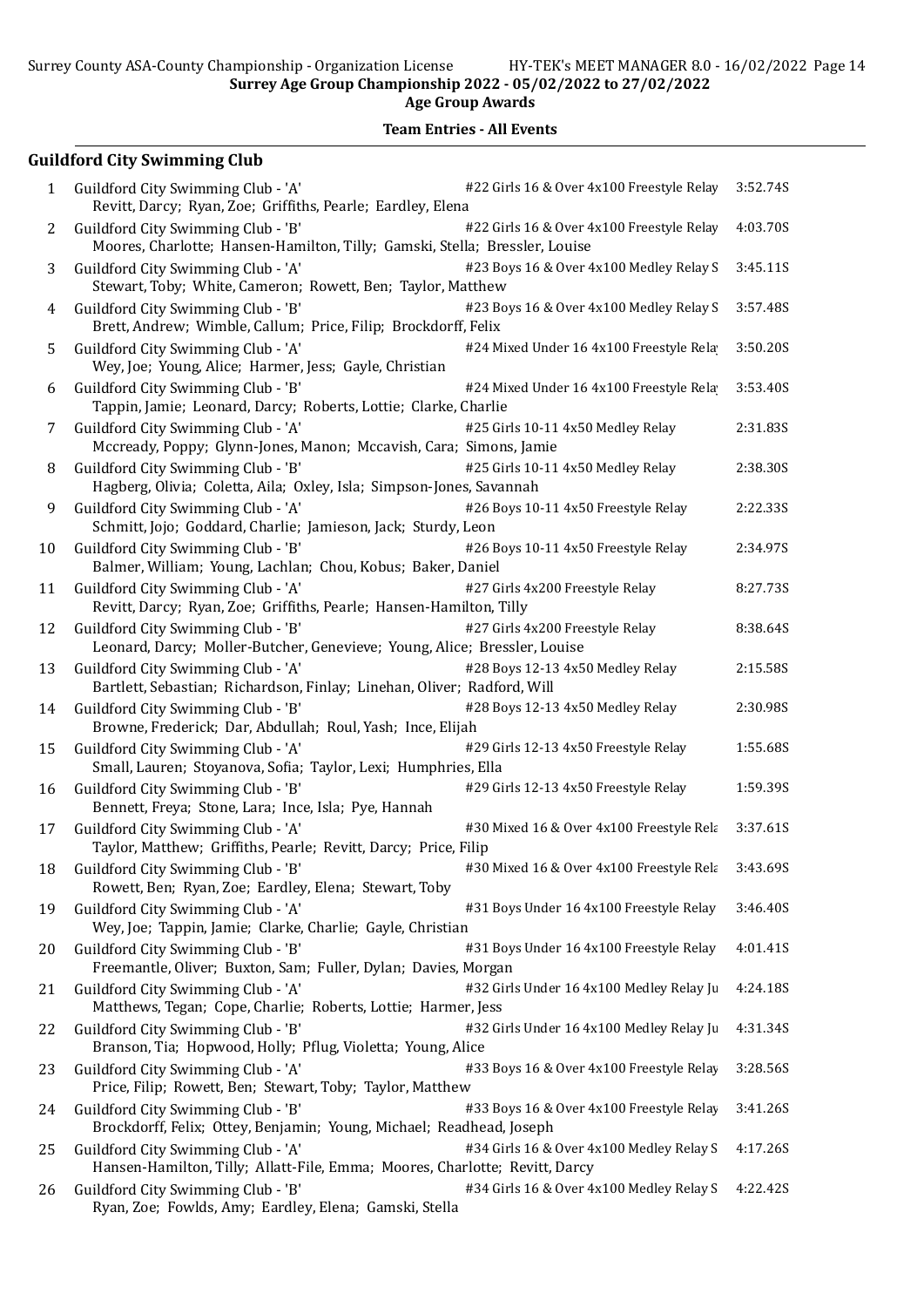Surrey Age Group Championship 2022 - 05/02/2022 to 27/02/2022

Age Group Awards

## Team Entries - All Events

## Guildford City Swimming Club

| 27 | Guildford City Swimming Club - 'A'<br>Gayle, Christian; Cope, Charlie; Clarke, Charlie; Harmer, Jess                                                                                | #35 Mixed Under 16 4x100 Medley Relay ]  | 4:17.76S |
|----|-------------------------------------------------------------------------------------------------------------------------------------------------------------------------------------|------------------------------------------|----------|
| 28 | Guildford City Swimming Club - 'B'<br>Matthews, Tegan; Welch, Harry; Roberts, Lottie; Wey, Joe                                                                                      | #35 Mixed Under 16 4x100 Medley Relay    | 4:21.18S |
| 29 | Guildford City Swimming Club - 'A'<br>Jamieson, Jack; Chou, Kobus; Schmitt, Jojo; Sturdy, Leon                                                                                      | #36 Boys 10-11 4x50 Medley Relay         | 2:46.89S |
| 30 | Guildford City Swimming Club - 'B'<br>Balmer, William; Young, Lachlan; Goddard, Charlie; Baker, Daniel                                                                              | #36 Boys 10-11 4x50 Medley Relay         | 2:58.56S |
| 31 | Guildford City Swimming Club - 'A'<br>Hagberg, Olivia; Mccavish, Cara; Coletta, Aila; Simons, Jamie                                                                                 | #37 Girls 10-11 4x50 Freestyle Relay     | 2:16.17S |
| 32 | Guildford City Swimming Club - 'B'<br>Glynn-Jones, Manon; Oxley, Isla; Mccready, Poppy; Simpson-Jones, Savannah                                                                     | #37 Girls 10-11 4x50 Freestyle Relay     | 2:22.235 |
| 33 | Guildford City Swimming Club - 'A'<br>Price, Filip; Brockdorff, Felix; Rowett, Ben; Stewart, Toby                                                                                   | #38 Boys 4x200 Freestyle Relay           | 7:40.18S |
| 34 | Guildford City Swimming Club - 'B'<br>Taylor, Matthew; Readhead, Joseph; Young, Michael; Wey, Joe                                                                                   | #38 Boys 4x200 Freestyle Relay           | 8:08.04S |
| 35 | Guildford City Swimming Club - 'A'<br>Stoyanova, Sofia; Johnson, Daisy; Humphries, Ella; Taylor, Lexi                                                                               | #39 Girls 12-13 4x50 Medley Relay        | 2:10.99S |
| 36 | Guildford City Swimming Club - 'B'<br>Ince, Isla; Wimble, Cayla; Stone, Lara; Small, Lauren                                                                                         | #39 Girls 12-13 4x50 Medley Relay        | 2:15.52S |
| 37 | Guildford City Swimming Club - 'A'<br>Richardson, Finlay; Roul, Yash; Radford, Will; Linehan, Oliver                                                                                | #40 Boys 12-13 4x50 Freestyle Relay      | 2:00.05S |
| 38 | Guildford City Swimming Club - 'B'<br>Fung Hung, Rex; Bartlett, Sebastian; Browne, Frederick; Ince, Elijah                                                                          | #40 Boys 12-13 4x50 Freestyle Relay      | 2:13.62S |
| 39 | Guildford City Swimming Club - 'A'<br>Stewart, Toby; Allatt-File, Emma; Rowett, Ben; Revitt, Darcy                                                                                  | #41 Mixed 16 & Over 4x100 Medley Relay   | 3:59.25S |
| 40 | Guildford City Swimming Club - 'B'<br>Ryan, Zoe; White, Cameron; Hansen-Hamilton, Tilly; Taylor, Matthew                                                                            | #41 Mixed 16 & Over 4x100 Medley Relay   | 4:03.64S |
| 41 | Guildford City Swimming Club - 'A'<br>Young, Alice; Leonard, Darcy; Roberts, Lottie; Harmer, Jess                                                                                   | #42 Girls Under 16 4x100 Freestyle Relay | 3:57.20S |
| 42 | Guildford City Swimming Club - 'B'<br>Stewart, Ruby; Hagberg, Emma; Irwin, Alicia; Matthews, Tegan                                                                                  | #42 Girls Under 16 4x100 Freestyle Relay | 4:05.31S |
| 43 | Guildford City Swimming Club - 'A'<br>Gayle, Christian; Welch, Harry; Clarke, Charlie; Wey, Joe                                                                                     | #43 Boys Under 16 4x100 Medley Relay Ju  | 4:14.76S |
| 44 | Guildford City Swimming Club - 'B'<br>Buxton, Sam; Freemantle, Oliver; Davies, Morgan; Tappin, Jamie<br>Guildford City Swimming Club Total Individual Entries: 0 - Total Relays: 44 | #43 Boys Under 16 4x100 Medley Relay Ju  | 4:30.65S |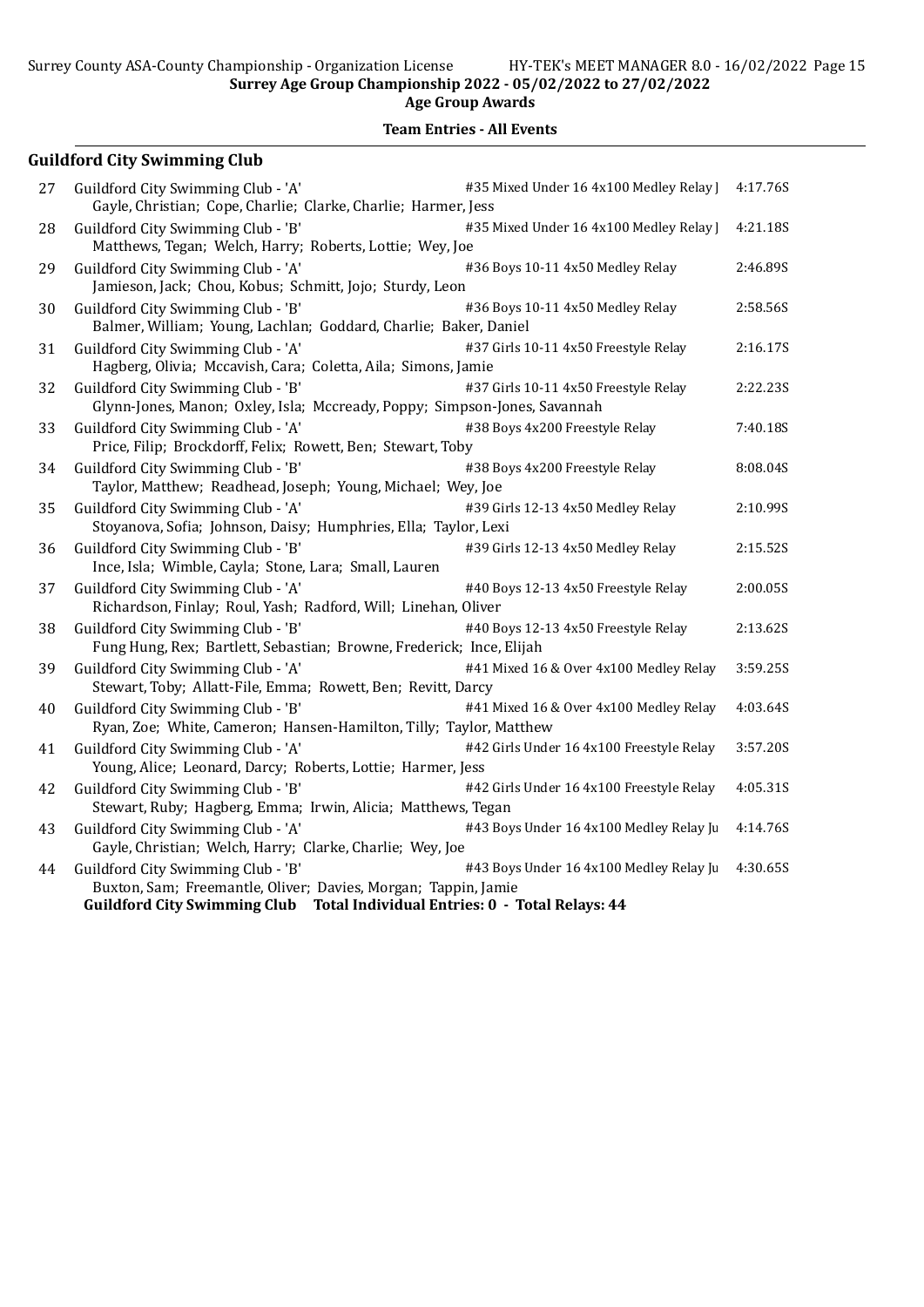Surrey Age Group Championship 2022 - 05/02/2022 to 27/02/2022

Age Group Awards

Team Entries - All Events

## Haslemere Swimming Club

| 1  | Haslemere Swimming Club - 'A'<br>Griffin, Lilia; Fryer, Amy; Jackson, Ella; Bowen, Jemima                      | #22 Girls 16 & Over 4x100 Freestyle Relay | 4:16.76S   |
|----|----------------------------------------------------------------------------------------------------------------|-------------------------------------------|------------|
| 2  | Haslemere Swimming Club - 'A'<br>Bicknell, Mark; Jackson, Finlay; Westley, Wilby; Farthing, Jamie              | #23 Boys 16 & Over 4x100 Medley Relay S   | 4:24.80S   |
| 3  | Haslemere Swimming Club - 'A'<br>Salt, Peter; Shackleton, Scarlett; Schute, Issie; Fryer, Ben                  | #24 Mixed Under 16 4x100 Freestyle Rela   | <b>NTS</b> |
| 4  | Haslemere Swimming Club - 'A'<br>Galbraith, Evelyn; Hogan, Josie; Walder, Tiggy; Spear, Amelia                 | #25 Girls 10-11 4x50 Medley Relay         | 3:03.97S   |
| 5  | Haslemere Swimming Club - 'B'<br>Gibb, Niamh; Hogan, Josie; Walder, Tiggy; _                                   | #25 Girls 10-11 4x50 Medley Relay         | 3:22.20S   |
| 6  | Haslemere Swimming Club - 'A'<br>Pearcey, Jarvis; Gordon, Isaac; Knox, Rupert; Harkman, Henry                  | #26 Boys 10-11 4x50 Freestyle Relay       | 2:48.39S   |
| 7  | Haslemere Swimming Club - 'A'<br>Hutchinson, Jacob; Kennedy, William; Tough, Arthur; Colgate, Brodie           | #28 Boys 12-13 4x50 Medley Relay          | 2:43.21S   |
| 8  | Haslemere Swimming Club - 'B'<br>Caton, Charlie; Goodhew, Henry; Scholes, James; Dadd, Charlie                 | #28 Boys 12-13 4x50 Medley Relay          | 2:58.20S   |
| 9  | Haslemere Swimming Club - 'A'<br>Martin, Delilah; Klidjian, Aurelia; Silano, Ella; Pearcey, Elodie             | #29 Girls 12-13 4x50 Freestyle Relay      | 2:03.92S   |
| 10 | Haslemere Swimming Club - 'B'<br>Gordon, Freya; White, Rebecca; Wallace - Bourgoin, Mirabell; Williamson, Iona | #29 Girls 12-13 4x50 Freestyle Relay      | 2:19.15S   |
| 11 | Haslemere Swimming Club - 'A'<br>Westley, Wilby; Jackson, Ella; Fryer, Amy; Jackson, Finlay                    | #30 Mixed 16 & Over 4x100 Freestyle Rela  | <b>NTS</b> |
| 12 | Haslemere Swimming Club - 'A'<br>Farthing, Callum; Price, Benjamin; Salt, George; Wilson, Jimmy                | #31 Boys Under 16 4x100 Freestyle Relay   | 4:18.63S   |
| 13 | Haslemere Swimming Club - 'B'<br>Fryer, Ben; Wilson, Jimmy; Stemp, Alexander; Hutton, Benjamin                 | #31 Boys Under 16 4x100 Freestyle Relay   | 4:32.30S   |
| 14 | Haslemere Swimming Club - 'A'<br>Burke, Emily; Dadd, Emily; Williamson, Emma; Martin, Tabitha                  | #32 Girls Under 16 4x100 Medley Relay Ju  | 4:58.39S   |
| 15 | Haslemere Swimming Club - 'B'<br>Way, Isobel; Coad, Rebecca; Shackleton, Scarlett; Dadd, Emily                 | #32 Girls Under 16 4x100 Medley Relay Ju  | 5:12.30S   |
| 16 | Haslemere Swimming Club - 'A'<br>Westley, Wilby; Farthing, Jamie; Jackson, Finlay; Bicknell, Mark              | #33 Boys 16 & Over 4x100 Freestyle Relay  | 3:51.20S   |
| 17 | Haslemere Swimming Club - 'A'<br>Jackson, Ella; Bowen, Jemima; Griffin, Lilia; Fryer, Amy                      | #34 Girls 16 & Over 4x100 Medley Relay S  | 4:47.96S   |
|    | 18 Haslemere Swimming Club - 'A'<br>Schute, Issie; Fryer, Ben; Shackleton, Scarlett; Salt, Peter               | #35 Mixed Under 16 4x100 Medley Relay ]   | 5:04.42S   |
| 19 | Haslemere Swimming Club - 'A'<br>Knox, Rupert; Pearcey, Jarvis; Gordon, Isaac; Harkman, Henry                  | #36 Boys 10-11 4x50 Medley Relay          | 3:07.95S   |
| 20 | Haslemere Swimming Club - 'A'<br>Spear, Amelia; Hogan, Josie; Wikarczuk, Tosia; Galbraith, Evelyn              | #37 Girls 10-11 4x50 Freestyle Relay      | 2:37.14S   |
| 21 | Haslemere Swimming Club - 'B'                                                                                  | #37 Girls 10-11 4x50 Freestyle Relay      | 3:02.30S   |
| 22 | Haslemere Swimming Club - 'A'<br>Silano, Ella; Pearcey, Elodie; Martin, Delilah; Gordon, Freya                 | #39 Girls 12-13 4x50 Medley Relay         | 2:20.04S   |
| 23 | Haslemere Swimming Club - 'B'<br>Pickford, Lara; White, Rebecca; Klidjian, Aurelia; Williamson, Iona           | #39 Girls 12-13 4x50 Medley Relay         | 2:40.52S   |
| 24 | Haslemere Swimming Club - 'A'<br>Colgate, Brodie; Hutchinson, Jacob; Scholes, James; Tough, Arthur             | #40 Boys 12-13 4x50 Freestyle Relay       | 2:17.01S   |
| 25 | Haslemere Swimming Club - 'B'<br>Dadd, Charlie; Kennedy, William; Caton, Charlie; Goodhew, Henry               | #40 Boys 12-13 4x50 Freestyle Relay       | 2:38.235   |
| 26 | Haslemere Swimming Club - 'A'<br>Westley, Wilby; Jackson, Finlay; Griffin, Lilia; Bowen, Jemima                | #41 Mixed 16 & Over 4x100 Medley Relay    | <b>NTS</b> |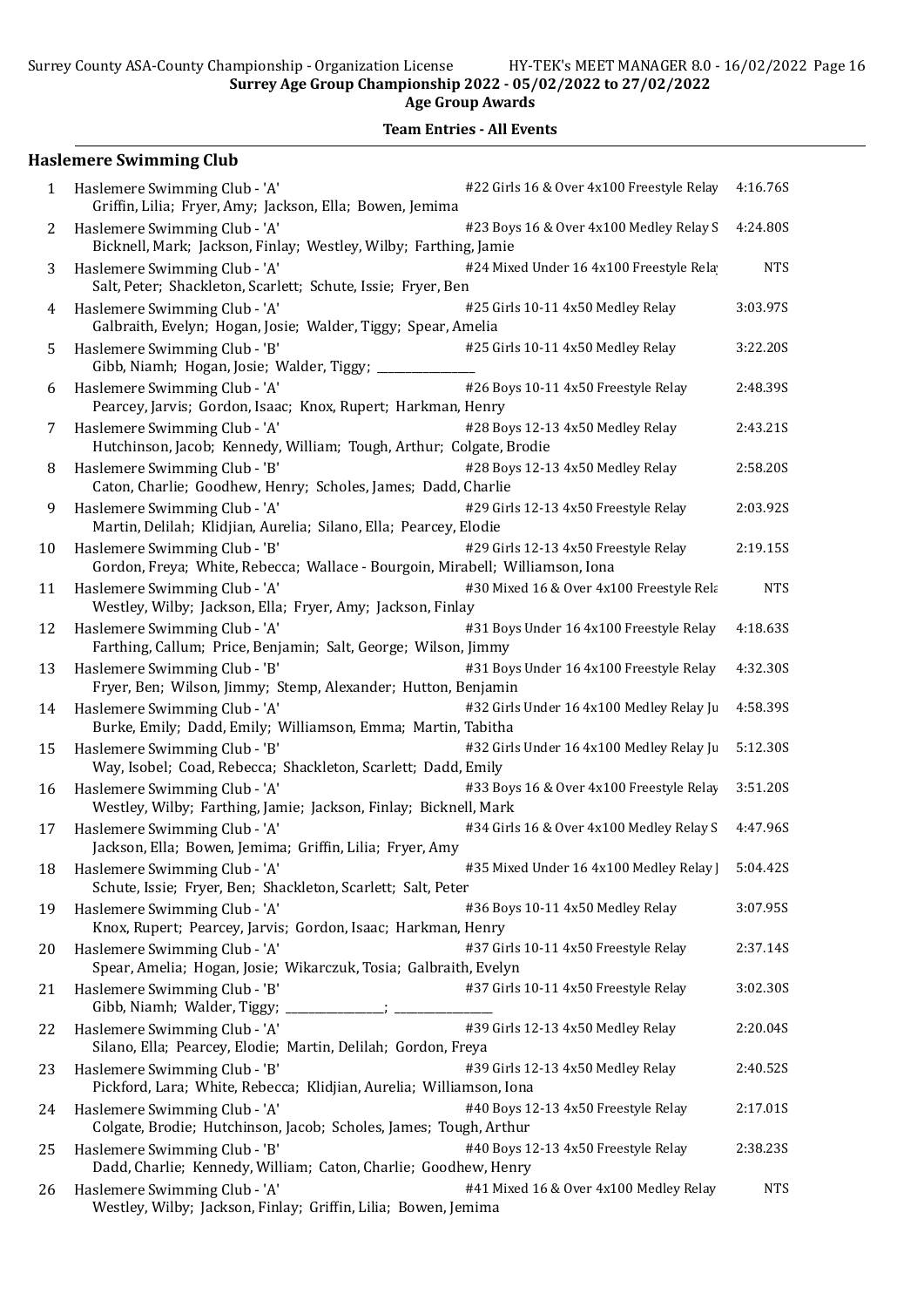## Team Entries - All Events

### Haslemere Swimming Club

| 27 | Haslemere Swimming Club - 'A'<br>Williamson, Emma; Dadd, Emily; Burke, Emily; Martin, Tabitha   | #42 Girls Under 16 4x100 Freestyle Relay | 4:26.64S |
|----|-------------------------------------------------------------------------------------------------|------------------------------------------|----------|
| 28 | Haslemere Swimming Club - 'B'<br>Dadd, Emily; Shackleton, Scarlett; Coad, Rebecca; Way, Isobel  | #42 Girls Under 16 4x100 Freestyle Relay | 4:36.20S |
| 29 | Haslemere Swimming Club - 'A'<br>Salt, George; Farthing, Callum; Wilson, Jimmy; Price, Benjamin | #43 Boys Under 16 4x100 Medley Relay Ju  | 4:54.76S |
| 30 | Haslemere Swimming Club - 'B'<br>Wilson, Jimmy; Fryer, Ben; Hutton, Benjamin; Price, Benjamin   | #43 Boys Under 16 4x100 Medley Relay Ju  | 5:12.90S |

Haslemere Swimming Club Total Individual Entries: 0 - Total Relays: 30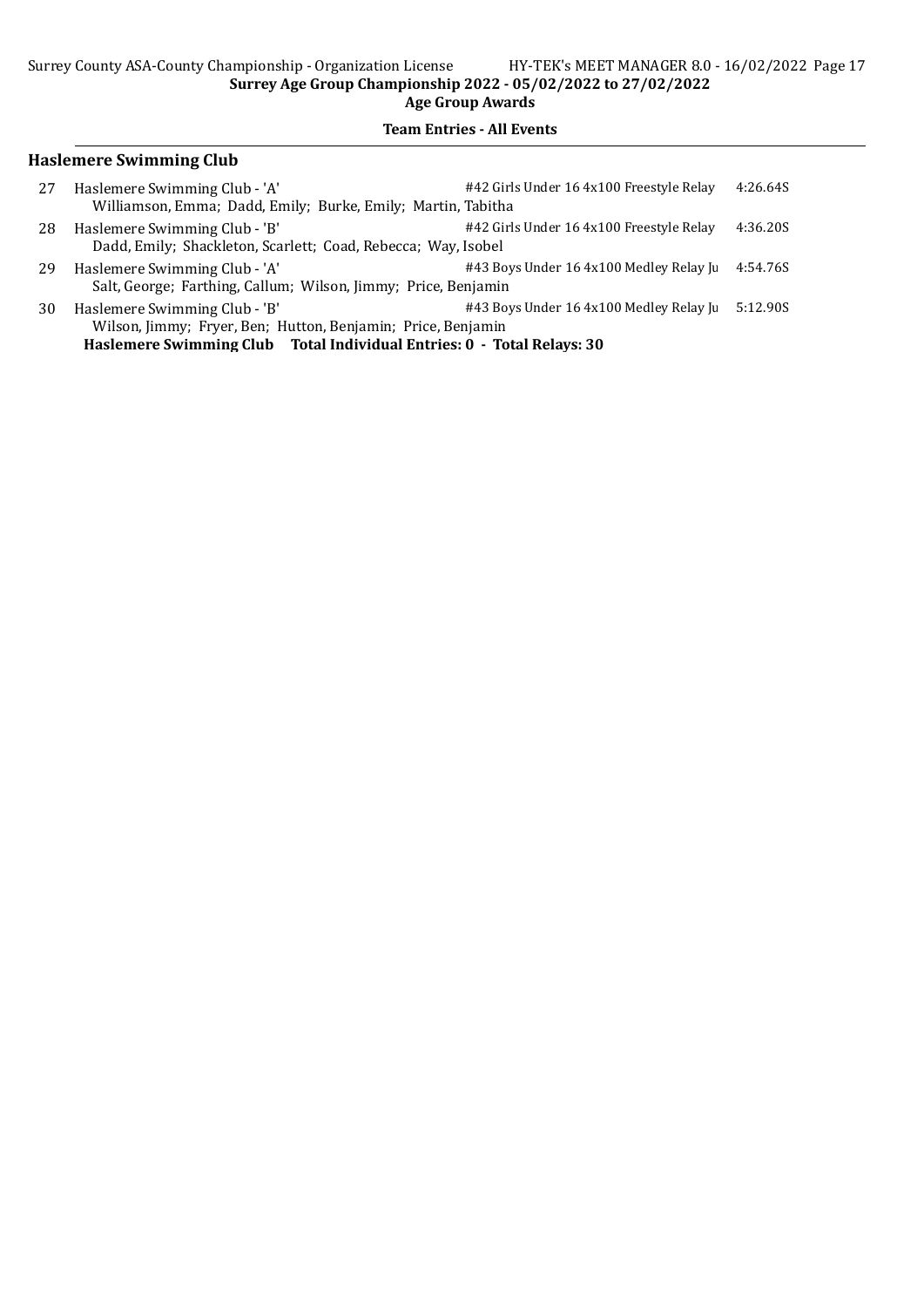Surrey Age Group Championship 2022 - 05/02/2022 to 27/02/2022 Age Group Awards

|                | <b>Kingston Royals SC</b>                                                                                                                                                   |                                          |          |
|----------------|-----------------------------------------------------------------------------------------------------------------------------------------------------------------------------|------------------------------------------|----------|
| 1              | Kingston Royals SC - 'A'<br>Williams, Lucia; Hill, Emma; Whelan, Eva; Seeley, Stella                                                                                        | #25 Girls 10-11 4x50 Medley Relay        | 2:45.63S |
| $\overline{2}$ | Kingston Royals SC - 'B'<br>Haldane, Holly; Evans, Elen; Brown, Amanda; Hubbard, Grace<br>Carroll, Iona; Dore, Liliana; Kun, Marissa; Verow, Eve                            | #25 Girls 10-11 4x50 Medley Relay        | 3:11.62  |
| 3              | Kingston Royals SC - 'A'<br>Fraser, Charlie; Marine, Nikolai; Hill, Charlie; Han, Nathan                                                                                    | #26 Boys 10-11 4x50 Freestyle Relay      | 2:30.38S |
| 4              | Kingston Royals SC - 'B'<br>Schirmer, Oscar; Raza, Mahdi Abbas; Pool, Aidan; Spurdle, Ethan<br>Adomaitis, Mantas; Bajaj, Aarav; Hamblett, Jacob; Liang, Chen                | #26 Boys 10-11 4x50 Freestyle Relay      | 2:56.65S |
| 5              | Kingston Royals SC - 'A'<br>Antonelli, Michelangelo; Pool, Noah; Ciais, Xavier; Umotong, Daniel                                                                             | #28 Boys 12-13 4x50 Medley Relay         | 2:24.50S |
| 6              | Kingston Royals SC - 'B'<br>Luo, Richie; Guthalo, Maxim; Fraser, Rory; Jiang, Harry<br>Babic, Adrian; Dore, Oliver; Evans, Thomas; Kim, Aaron Kim                           | #28 Boys 12-13 4x50 Medley Relay         | 2:39.96S |
| 7              | Kingston Royals SC - 'A'<br>Mulcahy, Millie; Leon Soon, Poppy; Samuel, Katherine; Russell, Emilia                                                                           | #29 Girls 12-13 4x50 Freestyle Relay     | 2:08.12S |
| 8              | Kingston Royals SC - 'B'<br>Figna, Ginny; Kolev, Maiya; Galbraith, Lola; Hill, Chloe<br>Hardy, Sophie; Karatzas, Moira; Simpson, Kalina; Teasdel, Alice                     | #29 Girls 12-13 4x50 Freestyle Relay     | 2:18.88S |
| 9              | Kingston Royals SC - 'A'<br>Antonelli, Matteo; Buchbinder, Jonas; Galbraith, Finn; Malone, Ewan<br>Burgin Widmer, Orlando; Carroll, Jack; Cinpoes, Pip; Pak, Jin-Soo        | #31 Boys Under 16 4x100 Freestyle Relay  | 4:15.71S |
| 10             | Kingston Royals SC - 'A'<br>Joyce, Poppy; Wright, Jessica; Russell, Emilia; Mulcahy, Millie<br>Beveridge-Gray, Elizabeth; Phillips, Emma; Tang, Ivana; Zain-Prosser, Jemima | #32 Girls Under 16 4x100 Medley Relay Ju | 5:25.68S |
| 11             | Kingston Royals SC - 'A'<br>Marine, Nikolai; Han, Nathan; Fraser, Charlie; Schirmer, Oscar                                                                                  | #36 Boys 10-11 4x50 Medley Relay         | 3:00.60S |
| 12             | Kingston Royals SC - 'B'<br>Spurdle, Ethan; Dorey, Oli; Hill, Charlie; Leon Soon, Zak<br>Adomaitis, Mantas; Bajaj, Aarav; Hamblett, Jacob; Liang, Chen                      | #36 Boys 10-11 4x50 Medley Relay         | 3:36.65S |
| 13             | Kingston Royals SC - 'A'<br>Hill, Emma; Seeley, Stella; Williams, Lucia; Whelan, Eva                                                                                        | #37 Girls 10-11 4x50 Freestyle Relay     | 2:28.285 |
| 14             | Kingston Royals SC - 'B'<br>Hubbard, Grace; Evans, Elen; Hayman, Arianya; Haldane, Holly<br>Carroll, Iona; Dore, Liliana; Kun, Marissa; Verow, Eve                          | #37 Girls 10-11 4x50 Freestyle Relay     | 2:55.38S |
| 15             | Kingston Royals SC - 'A'<br>Russell, Emilia; Wright, Jessica; Samuel, Katherine; Mulcahy, Millie                                                                            | #39 Girls 12-13 4x50 Medley Relay        | 2:25.69S |
| 16             | Kingston Royals SC - 'B'<br>Hill, Chloe; Leon Soon, Poppy; Galbraith, Lola; Figna, Ginny<br>Hardy, Sophie; Karatzas, Moira; Simpson, Kalina; Teasdel, Alice                 | #39 Girls 12-13 4x50 Medley Relay        | 2:37.02S |
| 17             | Kingston Royals SC - 'A'<br>Pool, Noah; Ciais, Xavier; Umotong, Daniel; Fraser, Rory                                                                                        | #40 Boys 12-13 4x50 Freestyle Relay      | 2:07.46S |
| 18             | Kingston Royals SC - 'B'<br>Guthalo, Maxim; Koutsoudis-Bhuller, Leander; Bayraktar, Enis; Jiang, Harry<br>Babic, Jasen; Dore, Oliver; Evans, Thomas; Kim, Aaron Kim         | #40 Boys 12-13 4x50 Freestyle Relay      | 2:17.53S |
| 19             | Kingston Royals SC - 'A'<br>Russell, Emilia; Joyce, Poppy; Mulcahy, Millie; Figna, Ginny<br>Beveridge-Gray, Elizabeth; Phillips, Emma; Tang, Ivana; Zain-Prosser, Jemima    | #42 Girls Under 16 4x100 Freestyle Relay | 4:43.67S |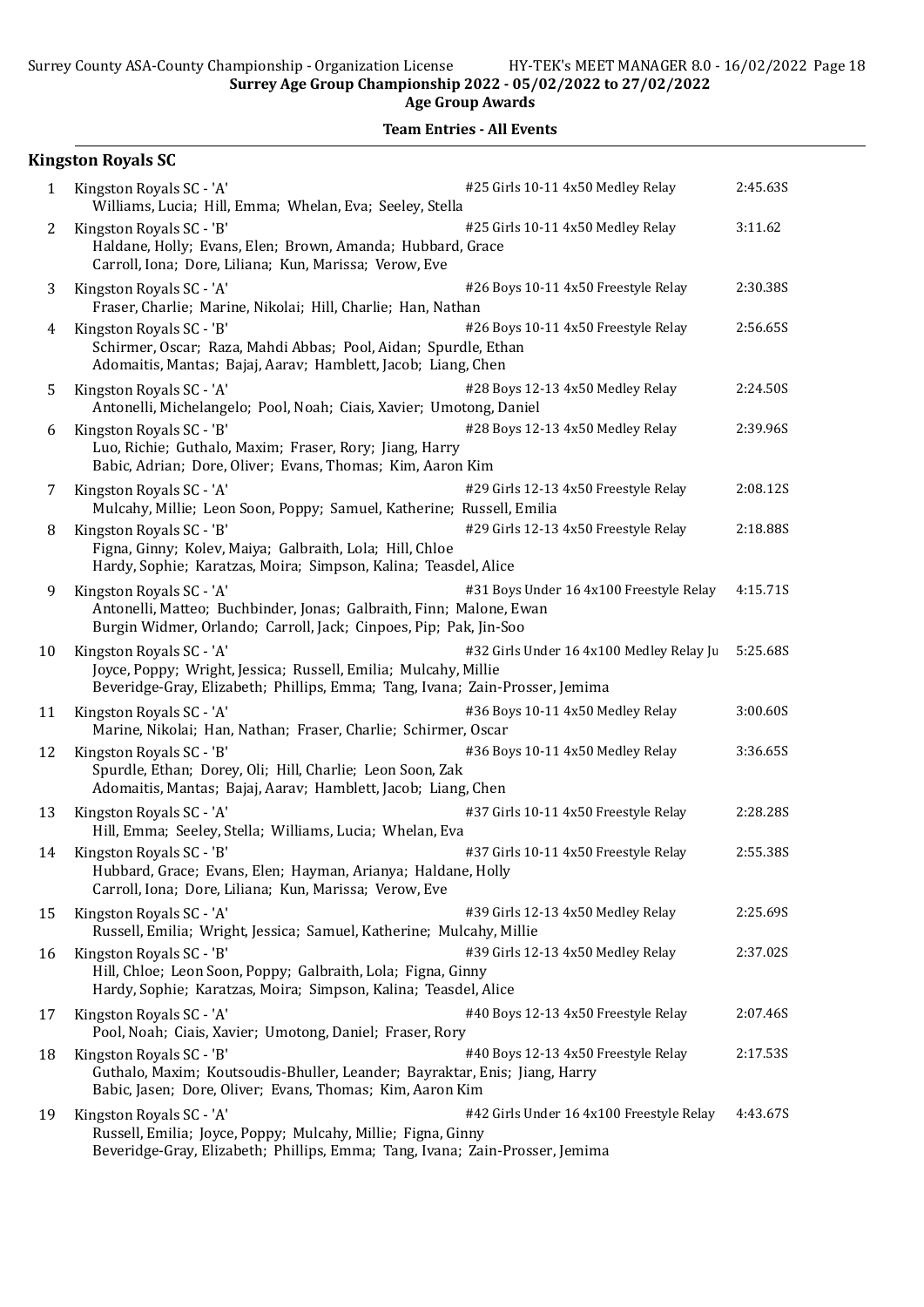### Team Entries - All Events

#### Kingston Royals SC

20 Kingston Royals SC - 'A'  $\#43$  Boys Under 16 4x100 Medley Relay Juniors 5:08.87S Buchbinder, Janik; Lacaze, Amaury; Buchbinder, Jonas; Galbraith, Finn Burgin Widmer, Orlando; Carroll, Jack; Cinpoes, Pip; Pak, Jin-Soo Kingston Royals SC Total Individual Entries: 0 - Total Relays: 20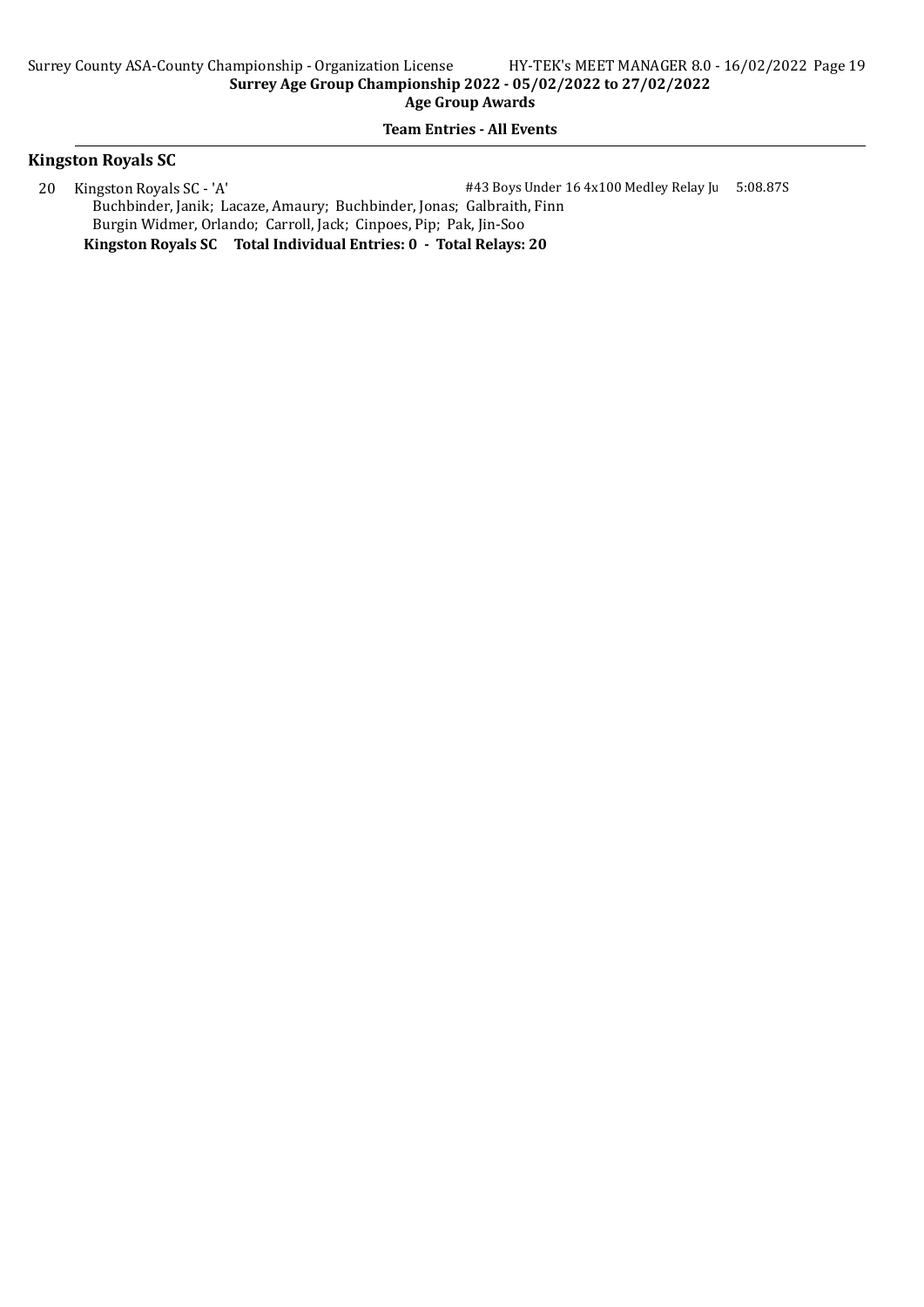Age Group Awards

|              | <b>Leander SC</b>                                                                                                                                                                                   |           |
|--------------|-----------------------------------------------------------------------------------------------------------------------------------------------------------------------------------------------------|-----------|
| $\mathbf{1}$ | #22 Girls 16 & Over 4x100 Freestyle Relay<br>Leander SC - 'A'<br>Trumper, Katy; Garner, Bea; Andriulaityte, Ausrine; To, Jessica<br>McArdle, Kiera;                                                 | 4:26.53   |
| 2            | Leander SC - 'A'<br>#23 Boys 16 & Over 4x100 Medley Relay S<br>Findlay, Ben; Mason, Jacob; Taylor, Jacob; Jerman, Tom<br>Thomas, Sonny;                                                             | 4:23.59   |
| 3            | #24 Mixed Under 16 4x100 Freestyle Rela<br>Leander SC - 'A'<br>Lespiau-Curial, Adrien; Hufton, Lucy; Blythe, Mia; Lawrie, Alexander                                                                 | 4:11.92   |
| 4            | #24 Mixed Under 16 4x100 Freestyle Rela<br>Leander SC - 'B'<br>Jennings, Joe; Li, Annabel; Findlay, Skye; Myers, Lachlan                                                                            | 4:21.78   |
| 5            | Leander SC - 'A'<br>#25 Girls 10-11 4x50 Medley Relay<br>Chambers, Arelle; Hufton, Clementine; Myers, Zoe; Ward, Thea                                                                               | <b>NT</b> |
| 6            | #26 Boys 10-11 4x50 Freestyle Relay<br>Leander SC - 'A'<br>Wightman, Harry; Kwok, James; Charuk, Benjamin; Lamond, Milo                                                                             | <b>NT</b> |
| 7            | Leander SC - 'A'<br>#27 Girls 4x200 Freestyle Relay<br>Hufton, Lucy; To, Jessica; Li, Annabel; Trumper, Katy                                                                                        | 9:51.13   |
| 8            | Leander SC - 'B'<br>#27 Girls 4x200 Freestyle Relay<br>Cole, Natalia; Findlay, Skye; Cotton, Grace; Andriulaityte, Ausrine<br>Blythe, Mia; Cotton, Grace; Findlay, Skye;                            | 10:16.03  |
| 9            | Leander SC - 'A'<br>#28 Boys 12-13 4x50 Medley Relay<br>Goodbody, Charlie; English, Stanley; Byatt, Thomas; Gubkin, Ivan                                                                            | 2:27.19   |
| 10           | #28 Boys 12-13 4x50 Medley Relay<br>Leander SC - 'B'<br>Rahman, Aaron; Kwok, William; Raistrick-Scott, Freddie; Taylor, Sam<br>Spicha, Jack; To, Ryan;                                              | <b>NT</b> |
| 11           | Leander SC - 'A'<br>#29 Girls 12-13 4x50 Freestyle Relay<br>Charuk, Amelia; Verrycken, Stella; Andrews, Honor; Garner, Amelia                                                                       | 2:17.06   |
| 12           | Leander SC - 'B'<br>#29 Girls 12-13 4x50 Freestyle Relay<br>Dulny, Alexandra; Kohli, Eleanor; Taylor-Moon, Freya; Lodge, Ella<br>Pearce, Ruby;                                                      | 2:27.82   |
| 13           | Leander SC - 'A'<br>#30 Mixed 16 & Over 4x100 Freestyle Rela<br>Thomas, Sonny; To, Jessica; Trumper, Katy; Findlay, Ben<br>Mason, Jacob;                                                            | 4:05.32S  |
| 14           | Leander SC - 'B'<br>#30 Mixed 16 & Over 4x100 Freestyle Rela<br>Taylor, Jacob; Trumper, Katy; Garner, Bea; Findlay, Ben<br>Andriulaityte, Ausrine;                                                  | 4:08.89   |
| 15           | #31 Boys Under 16 4x100 Freestyle Relay<br>Leander SC - 'A'<br>Lawrie, Alexander; Jennings, Joe; Myers, Lachlan; Lespiau-Curial, Adrien                                                             | 4:02.30   |
| 16           | Leander SC - 'B'<br>#31 Boys Under 16 4x100 Freestyle Relay<br>Nogueira, Victor; Farnell, Oscar; Osborne, Archie; Flood, Ryan<br>Farnell, Oscar; Fernandes, Eothain; Flood, Ryan; Goodbody, Charlie | 4:28.86S  |
| 17           | Leander SC - 'A'<br>#32 Girls Under 16 4x100 Medley Relay Ju<br>Hufton, Lucy; Cunniffe, Martha; Garner, Amelia; Findlay, Skye                                                                       | 5:12.34S  |
| 18           | Leander SC - 'B'<br>#32 Girls Under 16 4x100 Medley Relay Ju<br>Blythe, Mia; Serrant, Nina; Cotton, Grace; Li, Annabel<br>Cotton, Grace;                                                            | 5:19.99S  |
| 19           | Leander SC - 'A'<br>#33 Boys 16 & Over 4x100 Freestyle Relay<br>Jerman, Tom; Thomas, Sonny; Findlay, Ben; Mason, Jacob<br>Taylor, Jacob;                                                            | 3:46.44   |
| 20           | Leander SC - 'A'<br>#34 Girls 16 & Over 4x100 Medley Relay S<br>To, Jessica; Andriulaityte, Ausrine; Garner, Bea; Trumper, Katy<br>Trumper, Katy;                                                   | 5:07.18   |
| 21           | Leander SC - 'A'<br>#35 Mixed Under 16 4x100 Medley Relay  <br>Hufton, Lucy; Lespiau-Curial, Adrien; Lawrie, Alexander; Blythe, Mia                                                                 | 4:39.50   |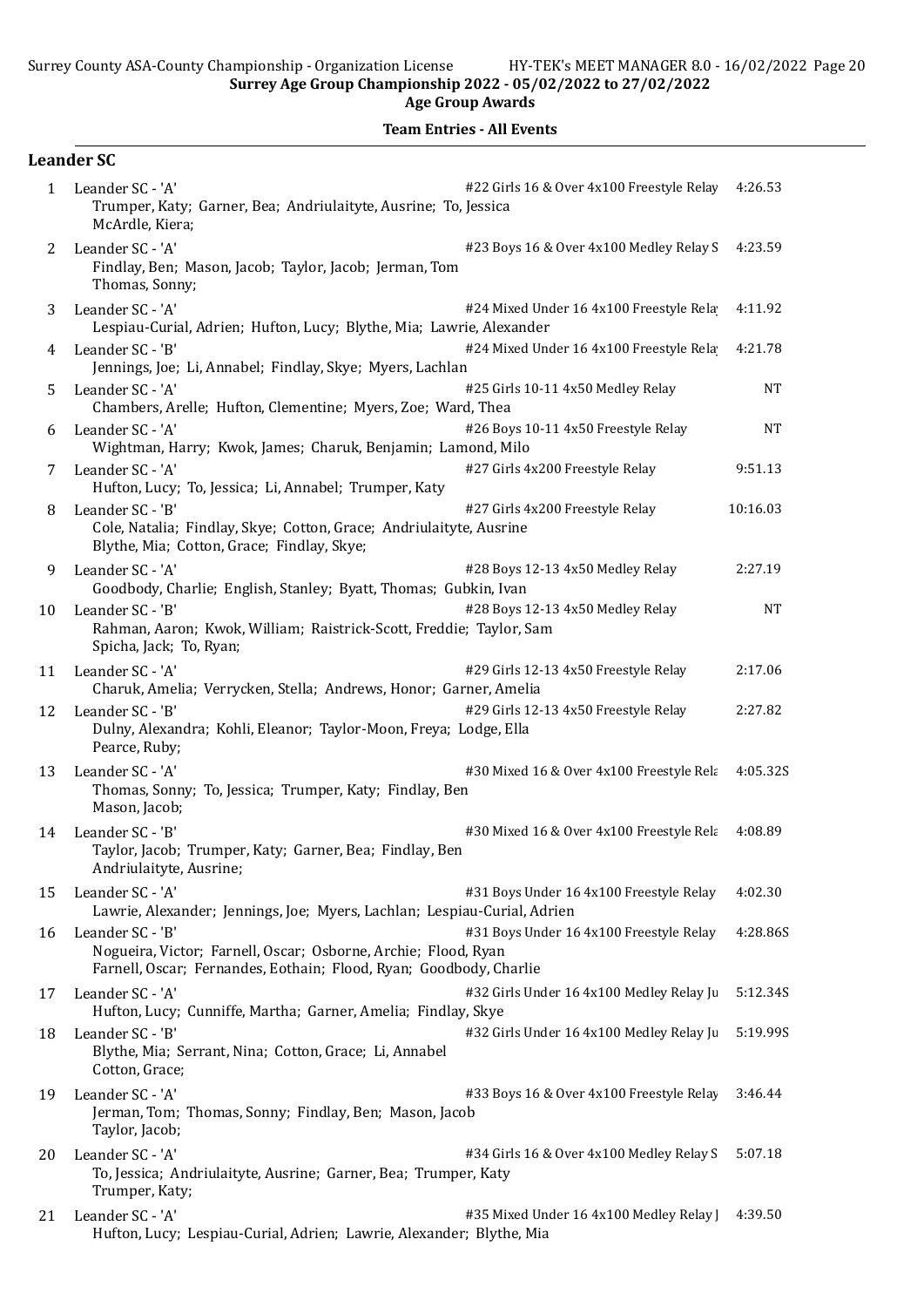Age Group Awards

|    | <b>Leander SC</b>                                                                                                                                                                                                                   |           |
|----|-------------------------------------------------------------------------------------------------------------------------------------------------------------------------------------------------------------------------------------|-----------|
| 22 | #35 Mixed Under 16 4x100 Medley Relay  <br>Leander SC - 'B'<br>Myers, Lachlan; Serrant, Nina; Farnell, Oscar; Li, Annabel<br>Jennings, Joe; Li, Annabel;                                                                            | 4:59.07S  |
| 23 | Leander SC - 'A'<br>#36 Boys 10-11 4x50 Medley Relay<br>Wightman, Harry; Kwok, James; Lamond, Milo; Charuk, Benjamin<br>McCarthy, Patrick;                                                                                          | <b>NT</b> |
| 24 | #37 Girls 10-11 4x50 Freestyle Relay<br>Leander SC - 'A'<br>Myers, Zoe; Hufton, Clementine; Chambers, Arelle; Ward, Thea                                                                                                            | <b>NT</b> |
| 25 | #38 Boys 4x200 Freestyle Relay<br>Leander SC - 'A'<br>Lawrie, Alexander; Lespiau-Curial, Adrien; Nogueira, William; Thomas, Sonny                                                                                                   | 8:46.03   |
| 26 | #38 Boys 4x200 Freestyle Relay<br>Leander SC - 'B'<br>Mason, Jacob; Myers, Lachlan; Nogueira, Victor; Jennings, Joe                                                                                                                 | 9:24.41   |
| 27 | Leander SC - 'A'<br>#39 Girls 12-13 4x50 Medley Relay<br>Charuk, Amelia; Garner, Amelia; Verrycken, Stella; Andrews, Honor                                                                                                          | 2:33.79   |
| 28 | Leander SC - 'B'<br>#39 Girls 12-13 4x50 Medley Relay<br>Dulny, Alexandra; Kohli, Eleanor; Lodge, Ella; Taylor-Moon, Freya<br>Pearce, Ruby;                                                                                         | 2:48.27   |
| 29 | Leander SC - 'A'<br>#40 Boys 12-13 4x50 Freestyle Relay<br>Gubkin, Ivan; Byatt, Thomas; Taylor, Sam; Goodbody, Charlie                                                                                                              | 2:08.50   |
| 30 | Leander SC - 'B'<br>#40 Boys 12-13 4x50 Freestyle Relay<br>English, Stanley; Rahman, Aaron; Kwok, William; Raistrick-Scott, Freddie<br>Spicha, Jack; To, Ryan;                                                                      | <b>NT</b> |
| 31 | Leander SC - 'A'<br>#41 Mixed 16 & Over 4x100 Medley Relay<br>Findlay, Ben; Mason, Jacob; To, Jessica; Trumper, Katy<br>Thomas, Sonny;                                                                                              | 4:36.45S  |
| 32 | Leander SC - 'B'<br>#41 Mixed 16 & Over 4x100 Medley Relay<br>Findlay, Ben; Andriulaityte, Ausrine; Garner, Bea; Thomas, Sonny<br>Taylor, Jacob; Trumper, Katy;                                                                     | 4:40.15S  |
| 33 | #42 Girls Under 16 4x100 Freestyle Relay<br>Leander SC - 'A'<br>Blythe, Mia; Li, Annabel; Findlay, Skye; Hufton, Lucy                                                                                                               | 4:32.43   |
| 34 | Leander SC - 'B'<br>#42 Girls Under 16 4x100 Freestyle Relay<br>Cole, Natalia; Serrant, Nina; Goodbody, Lizzy; Cotton, Grace<br>Garner, Amelia; Giri, Tara;                                                                         | 4:46.53S  |
| 35 | #43 Boys Under 16 4x100 Medley Relay Ju<br>Leander SC - 'A'<br>Myers, Lachlan; Lespiau-Curial, Adrien; Lawrie, Alexander; Jennings, Joe                                                                                             | 4:27.64   |
| 36 | Leander SC - 'B'<br>#43 Boys Under 16 4x100 Medley Relay Ju<br>Nogueira, William; Flood, Ryan; Farnell, Oscar; Osborne, Archie<br>Goodbody, Charlie; Nogueira, Victor;<br>Leander SC Total Individual Entries: 0 - Total Relays: 36 | 4:48.57   |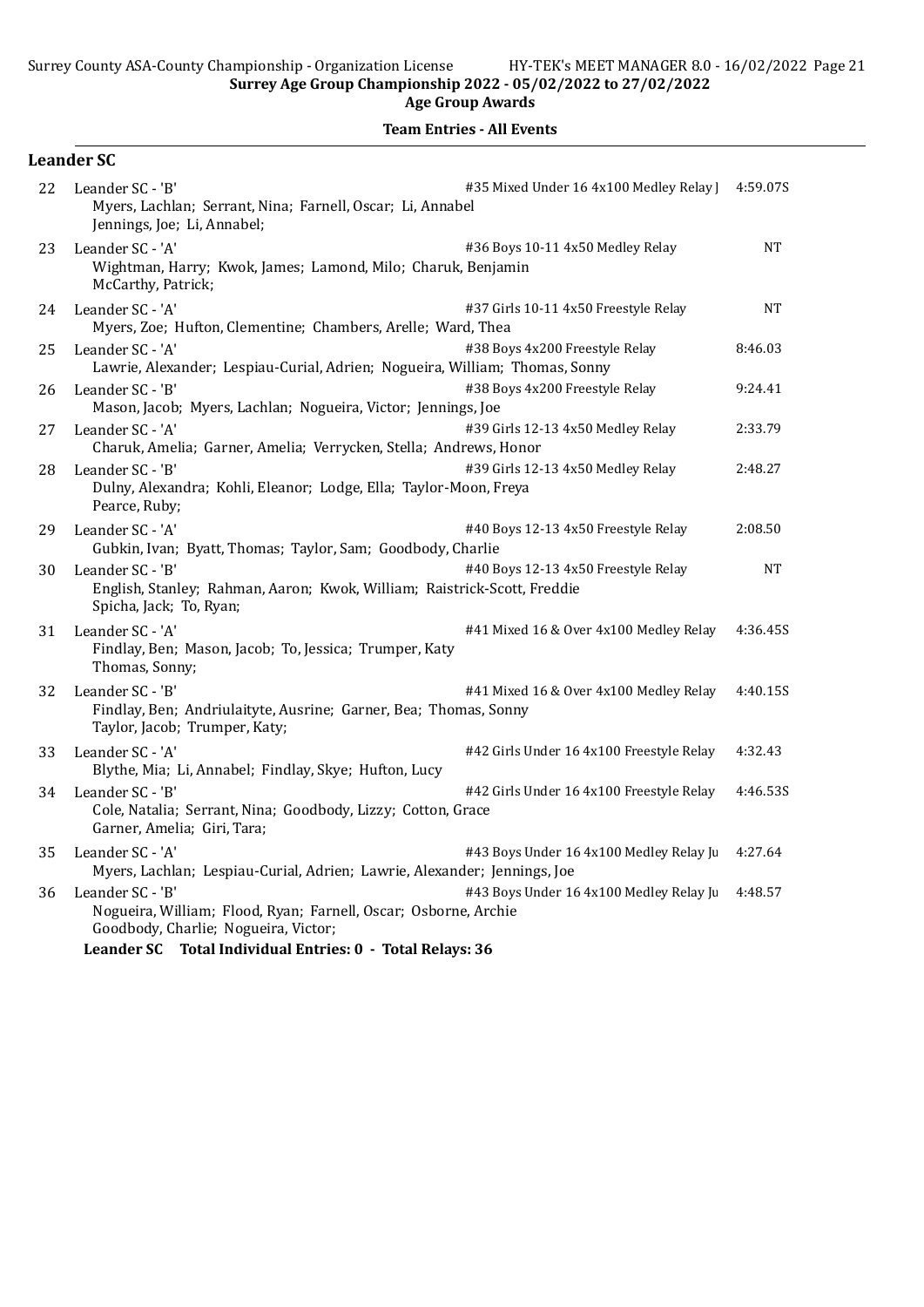Age Group Awards

|              | <b>Leatherhead SC</b>                                                                                                                      |          |
|--------------|--------------------------------------------------------------------------------------------------------------------------------------------|----------|
| $\mathbf{1}$ | #22 Girls 16 & Over 4x100 Freestyle Relay<br>Leatherhead SC - 'A'<br>Fakkel, Charlotte; Barras, Lauren; Flower, Leila; Harris, Libby       | 3:59.94S |
| 2            | Leatherhead SC - 'B'<br>#22 Girls 16 & Over 4x100 Freestyle Relay<br>McKay, Zoe; Bennett, Jessica; Kelly, Lucy; Reynolds, Jessica          | 4:15.93S |
| 3            | Leatherhead SC - 'A'<br>#23 Boys 16 & Over 4x100 Medley Relay S<br>Palmer, Noah; Knowles, Elis; Christie, Justin; Palmer, Jacob            | 4:07.14S |
| 4            | Leatherhead SC - 'B'<br>#23 Boys 16 & Over 4x100 Medley Relay S<br>Melrose, Sam; Carr, Ethan; Westsmith, Alex; Bourne-Waterhouse, Noah     | 4:25.51S |
| 5            | #24 Mixed Under 16 4x100 Freestyle Rela<br>Leatherhead SC - 'A'<br>Knocker, Sophie; Moore, Luke; Radford, Amelie; Palmer, Rafi             | 4:11.54S |
| 6            | #24 Mixed Under 16 4x100 Freestyle Rela<br>Leatherhead SC - 'B'<br>Wall, Millie; Dodd, Holly; Whyte, Angus; Ward, Jensen                   | 4:22.36S |
| 7            | #25 Girls 10-11 4x50 Medley Relay<br>Leatherhead SC - 'A'<br>Crouch, Sophia; Coppola Johansen, Elisia; Ford, Polly; Power, Jessica         | 2:58.06S |
| 8            | Leatherhead SC - 'B'<br>#25 Girls 10-11 4x50 Medley Relay<br>Heathfield, Ischia; Taylor, Olivia; Savage, Maya; Gaskell, Ruby               | 3:14.35S |
| 9            | Leatherhead SC - 'A'<br>#26 Boys 10-11 4x50 Freestyle Relay<br>McDonald, Rory; El-Hallaoui, Ilias; Gates, Maximus; Hamilton, Seth          | 2:35.37S |
| 10           | #27 Girls 4x200 Freestyle Relay<br>Leatherhead SC - 'A'<br>Fakkel, Charlotte; Flower, Leila; Barras, Lauren; Harris, Libby                 | 8:34.42S |
| 11           | #27 Girls 4x200 Freestyle Relay<br>Leatherhead SC - 'B'<br>Bennett, Jessica; Dodd, Holly; Kelly, Lucy; Reynolds, Jessica                   | 9:23.84S |
| 12           | #28 Boys 12-13 4x50 Medley Relay<br>Leatherhead SC - 'A'<br>Truman, William; Young, Alex; Power, Jack; Dekker, Ryan                        | 2:34.80  |
| 13           | #28 Boys 12-13 4x50 Medley Relay<br>Leatherhead SC - 'B'<br>Carmody, Alexander; Courts, William; Acres, James; Cotonet, Ralph              | 2:46.45  |
| 14           | Leatherhead SC - 'A'<br>#29 Girls 12-13 4x50 Freestyle Relay<br>Jones, Ami; Musk, Chloe; Bourne-Waterhouse, Freyja; Dodd, Holly            | 2:03.82S |
| 15           | Leatherhead SC - 'B'<br>#29 Girls 12-13 4x50 Freestyle Relay<br>Raincock, Sienna; Thomas, Bella; Irwin, Lulu; Weatherstone, Astrid         | 2:11.65S |
| 16           | #30 Mixed 16 & Over 4x100 Freestyle Rela<br>Leatherhead SC - 'A'<br>Palmer, Jacob; Harris, Libby; Fakkel, Charlotte; Christie, Justin      | 3:48.75S |
| 17           | Leatherhead SC - 'B'<br>#30 Mixed 16 & Over 4x100 Freestyle Rela<br>Bourne-Waterhouse, Noah; Barras, Lauren; Flower, Leila; Palmer, Noah   | 3:57.50S |
| 18           | #31 Boys Under 16 4x100 Freestyle Relay<br>Leatherhead SC - 'A'<br>Moore, Luke; Truman, George; Ward, Jensen; Palmer, Rafi                 | 4:16.72S |
| 19           | Leatherhead SC - 'B'<br>#31 Boys Under 16 4x100 Freestyle Relay<br>Whyte, Angus; Cheshire, Lucas; Jones, William; Savage, Oliver           | 4:25.00S |
| 20           | Leatherhead SC - 'A'<br>#32 Girls Under 16 4x100 Medley Relay Ju<br>Dodd, Holly; Knocker, Sophie; Brooke, Neve; Radford, Amelie            | 4:51.93  |
| 21           | Leatherhead SC - 'B'<br>#32 Girls Under 16 4x100 Medley Relay Ju<br>Jones, Ami; Weatherstone, Astrid; Hornzee, Felicity; Wall, Millie      | 5:03.90  |
| 22           | #33 Boys 16 & Over 4x100 Freestyle Relay<br>Leatherhead SC - 'A'<br>Palmer, Jacob; Palmer, Noah; Bourne-Waterhouse, Noah; Christie, Justin | 3:46.31S |
| 23           | #33 Boys 16 & Over 4x100 Freestyle Relay<br>Leatherhead SC - 'B'<br>Westsmith, Alex; Knowles, Elis; Hulme, Sebastian; Carr, Ethan          | 3:59.57S |
| 24           | #34 Girls 16 & Over 4x100 Medley Relay S<br>Leatherhead SC - 'A'<br>McKay, Zoe; Harris, Libby; Flower, Leila; Fakkel, Charlotte            | 4:29.39S |
| 25           | Leatherhead SC - 'B'<br>#34 Girls 16 & Over 4x100 Medley Relay S<br>Kelly, Lucy; Bennett, Jessica; Barras, Lauren; Reynolds, Jessica       | 4:35.39S |
| 26           | Leatherhead SC - 'A'<br>#35 Mixed Under 16 4x100 Medley Relay ]<br>Moore, Luke; Cheshire, Lucas; Knocker, Sophie; Radford, Amelie          | 4:36.84  |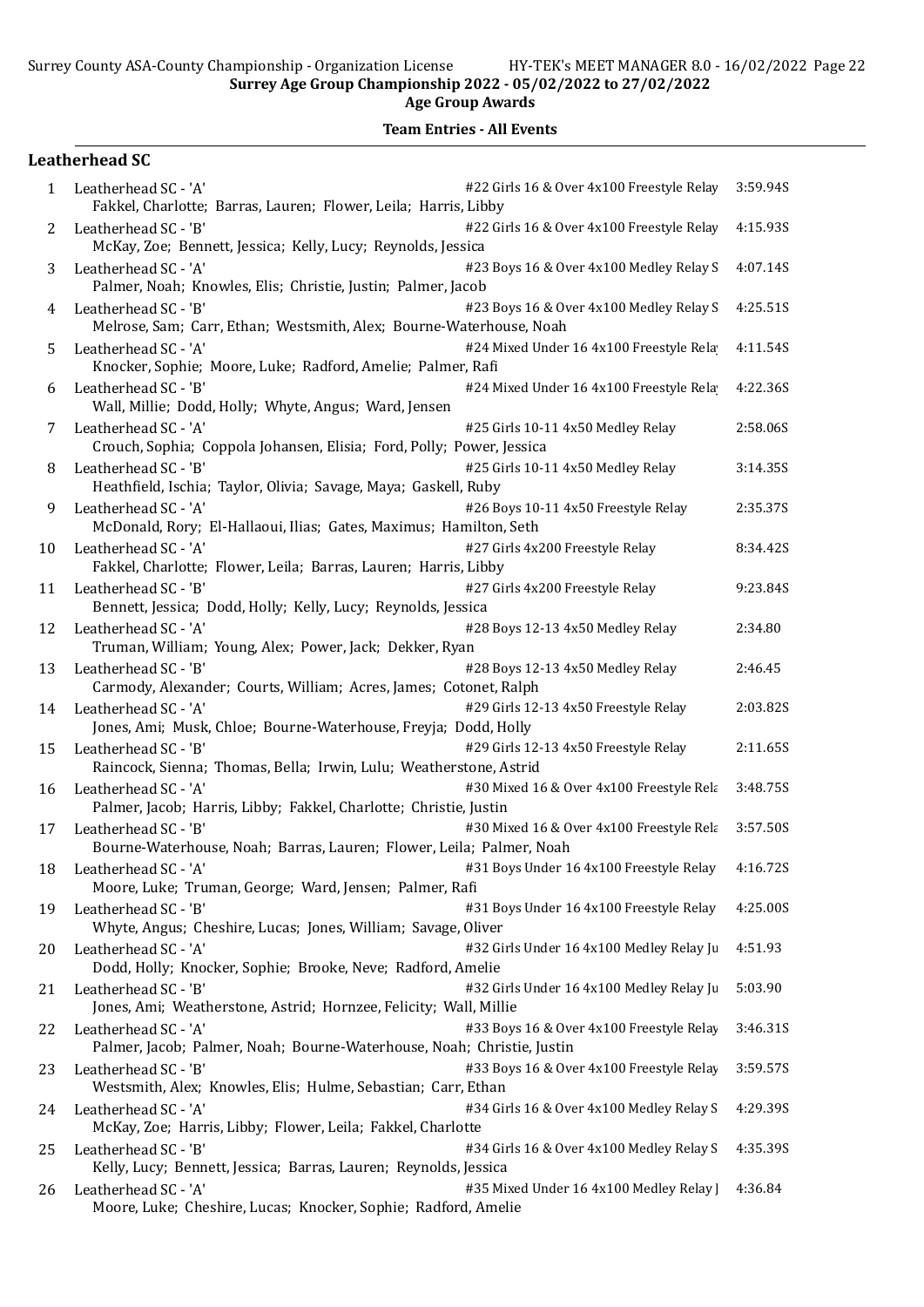|    | <b>Leatherhead SC</b>                                                                                                                                                                          |          |
|----|------------------------------------------------------------------------------------------------------------------------------------------------------------------------------------------------|----------|
| 27 | #35 Mixed Under 16 4x100 Medley Relay<br>Leatherhead SC - 'B'<br>Jones, William; Whyte, Angus; Brooke, Neve; Wall, Millie                                                                      | 4:45.83  |
| 28 | Leatherhead SC - 'A'<br>#36 Boys 10-11 4x50 Medley Relay<br>El-Hallaoui, Ilias; McDonald, Rory; Hamilton, Seth; Gates, Maximus                                                                 | 3:01.65S |
| 29 | Leatherhead SC - 'A'<br>#37 Girls 10-11 4x50 Freestyle Relay<br>Ford, Polly; Power, Jessica; Coppola Johansen, Elisia; Crouch, Sophia                                                          | 2:32.94S |
| 30 | #37 Girls 10-11 4x50 Freestyle Relay<br>Leatherhead SC - 'B'<br>Heathfield, Ischia; Savage, Maya; Taylor, Olivia; Gaskell, Ruby                                                                | 2:47.42S |
| 31 | #38 Boys 4x200 Freestyle Relay<br>Leatherhead SC - 'A'<br>Palmer, Noah; Palmer, Jacob; Carr, Ethan; Christie, Justin                                                                           | 8:18.18S |
| 32 | #38 Boys 4x200 Freestyle Relay<br>Leatherhead SC - 'B'<br>Knowles, Elis; Moore, Luke; Hulme, Sebastian; Bourne-Waterhouse, Noah                                                                | 8:40.75S |
| 33 | #39 Girls 12-13 4x50 Medley Relay<br>Leatherhead SC - 'A'<br>Jones, Ami; Weatherstone, Astrid; Raincock, Sienna; Dodd, Holly                                                                   | 2:19.23S |
| 34 | Leatherhead SC - 'B'<br>#39 Girls 12-13 4x50 Medley Relay<br>Herman, Tabby; Ward, Lauren; Musk, Chloe; Bourne-Waterhouse, Freyja                                                               | 2:29.02S |
| 35 | Leatherhead SC - 'A'<br>#40 Boys 12-13 4x50 Freestyle Relay<br>Dekker, Ryan; Young, Alex; Widdowson, Edward; Cotonet, Ralph                                                                    | 2:13.73S |
| 36 | #40 Boys 12-13 4x50 Freestyle Relay<br>Leatherhead SC - 'B'<br>Truman, William; Courts, William; Acres, James; Power, Jack                                                                     | 2:21.11S |
| 37 | #41 Mixed 16 & Over 4x100 Medley Relay<br>Leatherhead SC - 'A'<br>Palmer, Jacob; Knowles, Elis; Flower, Leila; Harris, Libby                                                                   | 4:13.66S |
| 38 | Leatherhead SC - 'B'<br>#41 Mixed 16 & Over 4x100 Medley Relay<br>Palmer, Noah; Bennett, Jessica; Christie, Justin; Fakkel, Charlotte                                                          | 4:18.15S |
| 39 | Leatherhead SC - 'A'<br>#42 Girls Under 16 4x100 Freestyle Relay<br>Radford, Amelie; Dodd, Holly; Wall, Millie; Knocker, Sophie                                                                | 4:17.18S |
| 40 | Leatherhead SC - 'B'<br>#42 Girls Under 16 4x100 Freestyle Relay<br>Hornzee, Felicity; Cattaneo, Lauren; Jones, Ami; Brooke, Neve                                                              | 4:31.51S |
| 41 | Leatherhead SC - 'A'<br>#43 Boys Under 16 4x100 Medley Relay Ju<br>Jones, William; Cheshire, Lucas; Moore, Luke; Palmer, Rafi                                                                  | 4:38.01S |
| 42 | #43 Boys Under 16 4x100 Medley Relay Ju<br>Leatherhead SC - 'B'<br>Moore, Matthew; Whyte, Angus; Truman, George; Ward, Jensen<br>Leatherhead SC Total Individual Entries: 0 - Total Relays: 42 | 4:49.60S |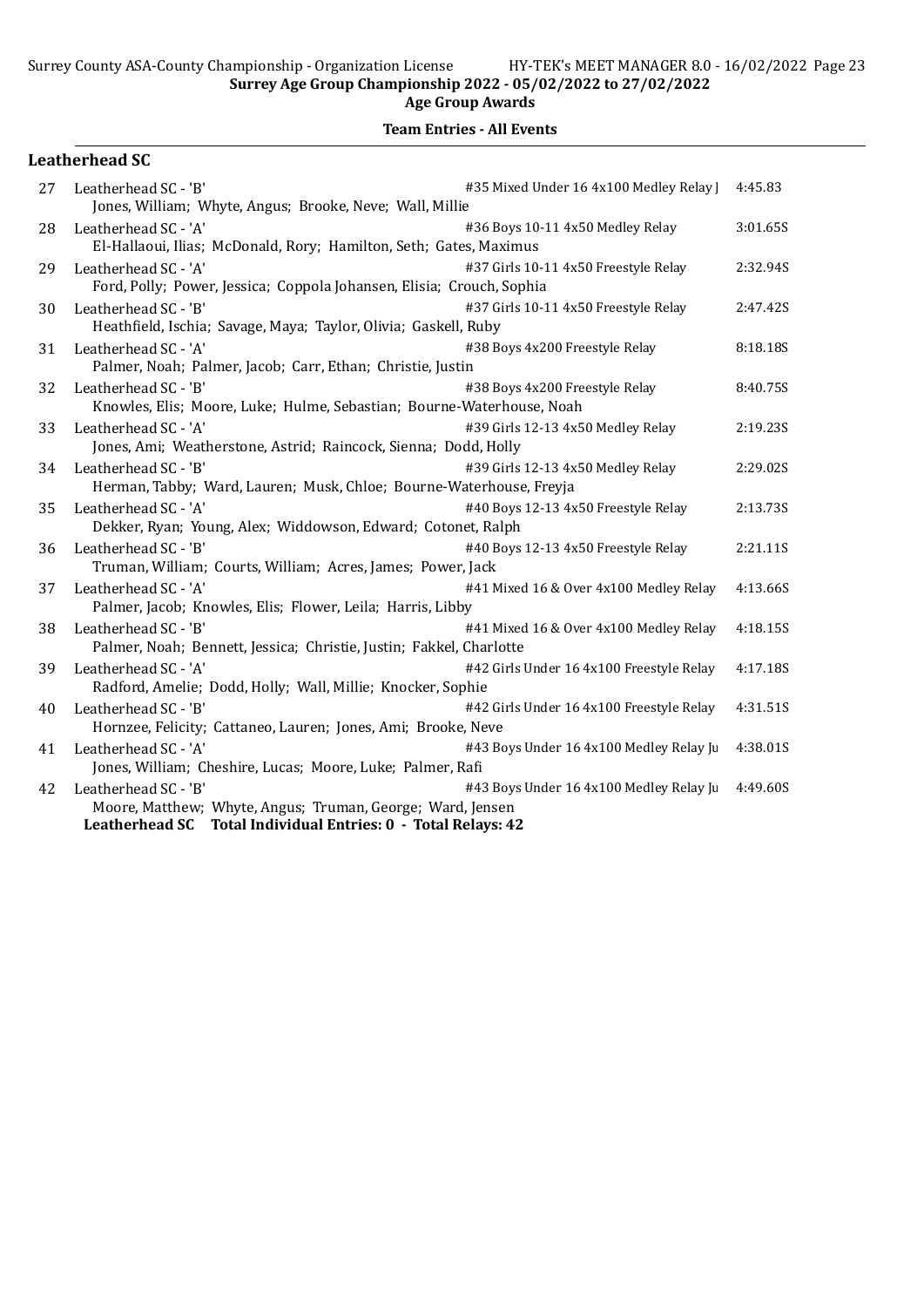|    | <b>Redhill &amp; Reigate SC</b>                                                                                                                           |           |
|----|-----------------------------------------------------------------------------------------------------------------------------------------------------------|-----------|
| 1  | #22 Girls 16 & Over 4x100 Freestyle Relay<br>Redhill & Reigate SC - 'A'<br>Barson, Olivia; Austin, Lucy; Marshall, Charlotte; Bryant, Ella                | <b>NT</b> |
| 2  | Redhill & Reigate SC - 'B'<br>#22 Girls 16 & Over 4x100 Freestyle Relay<br>Parsons, Maisy; Collins, Hazel; Boys, Romilly; Pointer, Amelia                 | 4:42.27S  |
| 3  | Redhill & Reigate SC - 'A'<br>#23 Boys 16 & Over 4x100 Medley Relay S<br>Sonntag, Liam; Cornelius, Jay; Crawford, Matthew; Hemeda, Aly                    | 4:30.30S  |
| 4  | Redhill & Reigate SC - 'B'<br>#23 Boys 16 & Over 4x100 Medley Relay S<br>Davey, Daniel; Naylor-Beggs, Alex; Haslam, Trystan; Cornelius, Oliver            | 5:15.13S  |
| 5  | #24 Mixed Under 16 4x100 Freestyle Rela<br>Redhill & Reigate SC - 'A'<br>Hemeda, Sief; Balkham, Jessica; Watanabe, Emi; Jacques, Dominic                  | 4:20.52S  |
| 6  | #24 Mixed Under 16 4x100 Freestyle Rela<br>Redhill & Reigate SC - 'B'<br>Nsofor, Savannah; Gatton, Oliver; Grebe, Karli; Harrington, Archie               | 4:46.98S  |
| 7  | #26 Boys 10-11 4x50 Freestyle Relay<br>Redhill & Reigate SC - 'A'<br>Kloes, Daniel; Truman, Ryan; Ince, Lenny; Jacques, Edward                            | 2:30.19S  |
| 8  | #26 Boys 10-11 4x50 Freestyle Relay<br>Redhill & Reigate SC - 'B'<br>Grebe, Ruben; Emmanuel, Neethan; Lee, James; Stevens, Ben                            | 3:07.45S  |
| 9  | Redhill & Reigate SC - 'A'<br>#28 Boys 12-13 4x50 Medley Relay<br>Jacques, Henry; Phillips, Stanley; Jakins, Finn; Ferretto, Noah                         | 2:34.86S  |
| 10 | #28 Boys 12-13 4x50 Medley Relay<br>Redhill & Reigate SC - 'B'<br>Candler, Finlay; Miller, Johnny; Musiychuk, Maksym; Marks, Ethan                        | 2:40.92S  |
| 11 | #29 Girls 12-13 4x50 Freestyle Relay<br>Redhill & Reigate SC - 'A'<br>Bowers, Isabella; Marshall, Rebecca; Nsofor, Izabella; Stevens, Isabelle            | 2:16.09S  |
| 12 | #29 Girls 12-13 4x50 Freestyle Relay<br>Redhill & Reigate SC - 'B'<br>Hughes, Alice; Bornus, Rozalia; Woodruff, Aimee; White, Louisa                      | 2:28.09S  |
| 13 | #30 Mixed 16 & Over 4x100 Freestyle Rela<br>Redhill & Reigate SC - 'A'<br>Cornelius, Jay; Barson, Olivia; Sonntag, Liam; Bryant, Ella                     | 4:12.26S  |
| 14 | Redhill & Reigate SC - 'B'<br>#30 Mixed 16 & Over 4x100 Freestyle Rela<br>Hemeda, Aly; Davey, Daniel; Austin, Lucy; Marshall, Charlotte                   | <b>NT</b> |
| 15 | Redhill & Reigate SC - 'A'<br>#31 Boys Under 16 4x100 Freestyle Relay<br>Hemeda, Sief; Gatton, Oliver; Jacques, Dominic; Harrington, Archie               | 4:38.27S  |
| 16 | #32 Girls Under 16 4x100 Medley Relay Ju<br>Redhill & Reigate SC - 'A'<br>Balkham, Jessica; Marks, Macey; Watanabe, Emi; Nsofor, Savannah                 | 5:06.55S  |
| 17 | #32 Girls Under 16 4x100 Medley Relay Ju<br>Redhill & Reigate SC - 'B'<br>Stokes, Poppy; Padmasiri, Anjali; Mckerracher, Maisy; Grebe, Karli              | 5:40.49S  |
| 18 | #33 Boys 16 & Over 4x100 Freestyle Relay<br>Redhill & Reigate SC - 'A'<br>Cornelius, Jay; Crawford, Matthew; Sonntag, Liam; Hemeda, Aly<br>Gatland, Adam; | <b>NT</b> |
| 19 | #33 Boys 16 & Over 4x100 Freestyle Relay<br>Redhill & Reigate SC - 'B'<br>Haslam, Trystan; Cornelius, Oliver; Davey, Daniel; Naylor-Beggs, Alex           | 4:21.08S  |
| 20 | #34 Girls 16 & Over 4x100 Medley Relay S<br>Redhill & Reigate SC - 'A'<br>Marshall, Charlotte; Austin, Lucy; Bryant, Ella; Barson, Olivia                 | 4:53.27S  |
| 21 | Redhill & Reigate SC - 'B'<br>#34 Girls 16 & Over 4x100 Medley Relay S<br>Pointer, Amelia; Collins, Hazel; Boys, Romilly; Parsons, Maisy                  | 5:29.62S  |
| 22 | Redhill & Reigate SC - 'A'<br>#35 Mixed Under 16 4x100 Medley Relay  <br>Balkham, Jessica; Hemeda, Sief; Watanabe, Emi; Jacques, Dominic                  | 5:01.93S  |
| 23 | Redhill & Reigate SC - 'B'<br>#35 Mixed Under 16 4x100 Medley Relay  <br>Harrington, Archie; Marks, Macey; Gatton, Oliver; Grebe, Karli                   | 5:41.25S  |
| 24 | #36 Boys 10-11 4x50 Medley Relay<br>Redhill & Reigate SC - 'A'<br>Kloes, Daniel; Ince, Lenny; Jacques, Edward; Truman, Ryan                               | 2:56.81S  |
| 25 | Redhill & Reigate SC - 'A'<br>#37 Girls 10-11 4x50 Freestyle Relay<br>Floyd, Ines; Wickenden, Florence; Magaya, Chioniso; Foster, Yasmina                 | <b>NT</b> |
| 26 | Redhill & Reigate SC - 'A'<br>#39 Girls 12-13 4x50 Medley Relay<br>White, Louisa; Hughes, Alice; Bowers, Isabella; Stevens, Isabelle                      | 2:35.50S  |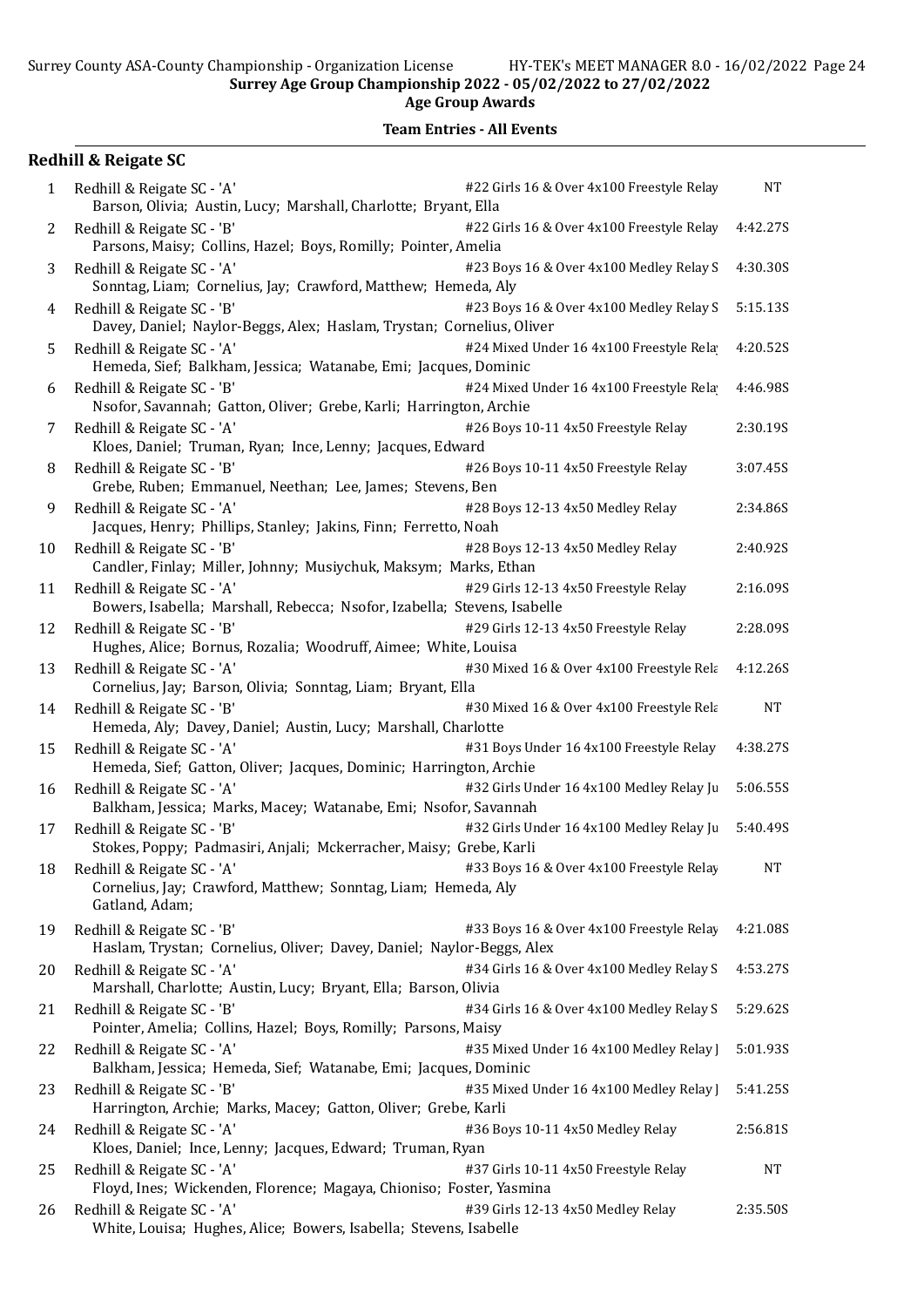### Team Entries - All Events

|              | <b>Redhill &amp; Reigate SC</b>                                                                                                                                            |                                          |          |
|--------------|----------------------------------------------------------------------------------------------------------------------------------------------------------------------------|------------------------------------------|----------|
| 27           | Redhill & Reigate SC - 'B'<br>Woodruff, Aimee; Marshall, Rebecca; Nsofor, Izabella; Bornus, Rozalia                                                                        | #39 Girls 12-13 4x50 Medley Relay        | 2:44.285 |
| 28           | Redhill & Reigate SC - 'A'<br>Musiychuk, Maksym; Phillips, Stanley; Ferretto, Noah; Jacques, Henry                                                                         | #40 Boys 12-13 4x50 Freestyle Relay      | 2:13.92S |
| 29           | Redhill & Reigate SC - 'B'<br>Jakins, Finn; Candler, Finlay; Miller, Johnny; Marks, Ethan                                                                                  | #40 Boys 12-13 4x50 Freestyle Relay      | 2:18.82S |
| 30           | Redhill & Reigate SC - 'A'<br>Marshall, Charlotte; Austin, Lucy; Cornelius, Jay; Sonntag, Liam                                                                             | #41 Mixed 16 & Over 4x100 Medley Relay   | 4:30.79S |
| 31           | Redhill & Reigate SC - 'B'<br>Hemeda, Aly; Collins, Hazel; Bryant, Ella; Davey, Daniel                                                                                     | #41 Mixed 16 & Over 4x100 Medley Relay   | 5:08.51S |
| 32           | Redhill & Reigate SC - 'A'<br>Watanabe, Emi; Grebe, Karli; Balkham, Jessica; Nsofor, Savannah                                                                              | #42 Girls Under 16 4x100 Freestyle Relay | 4:29.23S |
| 33           | Redhill & Reigate SC - 'B'<br>Stokes, Poppy; Camisotti, Sofia; Mckerracher, Maisy; Marks, Macey                                                                            | #42 Girls Under 16 4x100 Freestyle Relay | 4:55.49S |
| 34           | Redhill & Reigate SC - 'A'<br>Harrington, Archie; Zharotia, Pranjay; Hemeda, Sief; Jacques, Dominic<br>Redhill & Reigate SC Total Individual Entries: 0 - Total Relays: 34 | #43 Boys Under 16 4x100 Medley Relay Ju  | 5:12.64S |
|              | <b>South Croydon SC</b>                                                                                                                                                    |                                          |          |
| $\mathbf{1}$ | South Croydon SC - 'A'<br>Piper, Ethan; Astramskas, Augustinas; Khachaturyan, Alex; Harris-Bilbao, Simon                                                                   | #28 Boys 12-13 4x50 Medley Relay         | 2:35.54  |
|              |                                                                                                                                                                            |                                          |          |

2 South Croydon SC - 'A'  $\#40$  Boys 12-13 4x50 Freestyle Relay 2:18.29S Khachaturyan, Alex; Harris-Bilbao, Simon; Astramskas, Augustinas; Piper, Ethan South Croydon SC Total Individual Entries: 0 - Total Relays: 2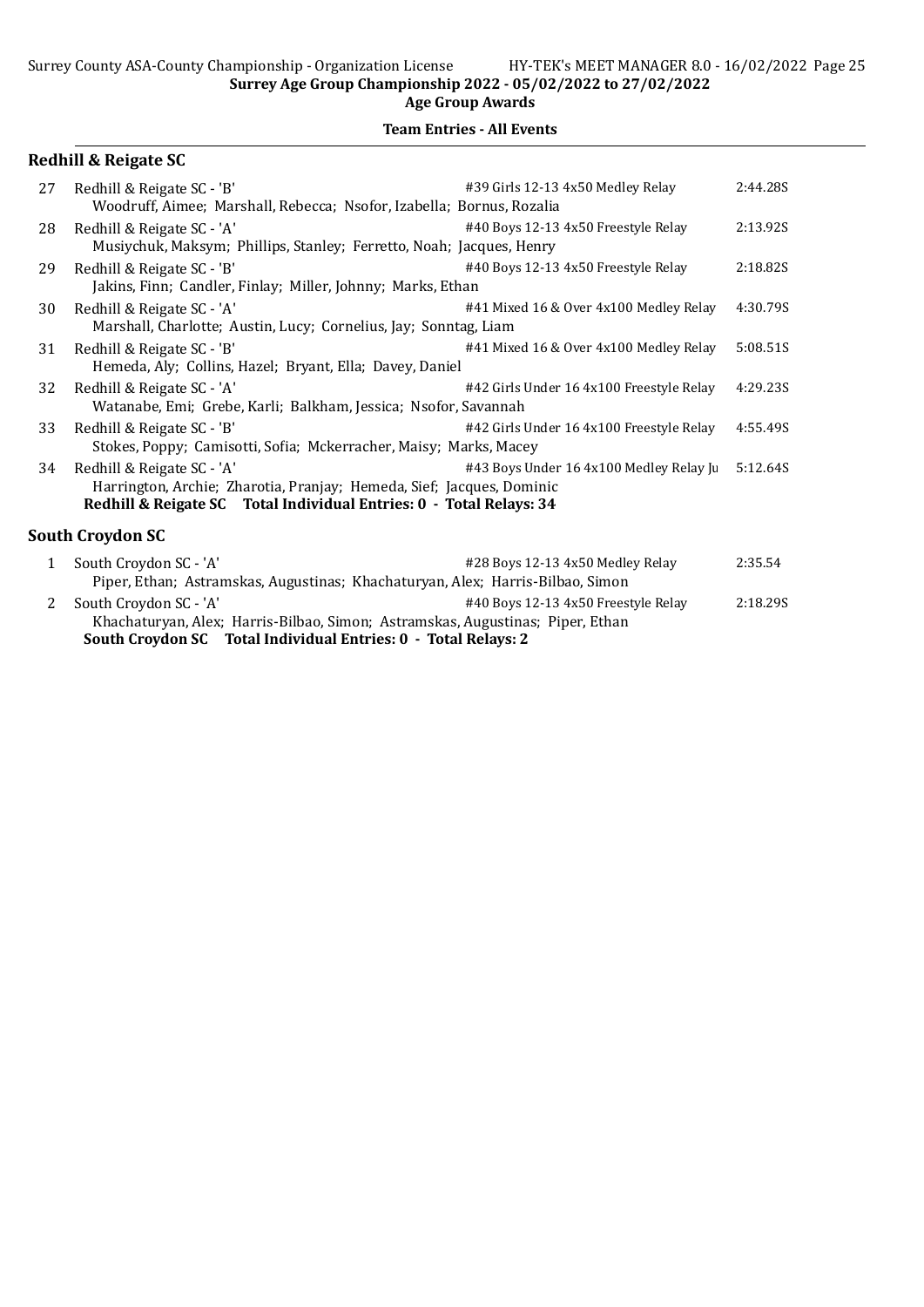Age Group Awards

## Team Entries - All Events

## Southwark Aquatics SC

| 1  | Southwark Aquatics SC - 'A'<br>Ferguson-Smith, Megan; Easter, Molly; Yosief, Reem; Hopkins, Zahra                                                                                    | #22 Girls 16 & Over 4x100 Freestyle Relay 5:07.79S |           |
|----|--------------------------------------------------------------------------------------------------------------------------------------------------------------------------------------|----------------------------------------------------|-----------|
| 2  | Southwark Aquatics SC - 'A'<br>Ashworth, Finn; Gawuc, Wojciech; Samokhvalov, Michael; De Franceschi, Andrea                                                                          | #23 Boys 16 & Over 4x100 Medley Relay S X4:51.49S  |           |
| 3  | Southwark Aquatics SC - 'A'<br>Senior-Osajivbe, Daniel; Ashworth, Mieke; Moore, Yuliya; Demetriou Fox, Leo<br>Ferrinho, Leni; Ferguson-Smith, Findlay;                               | #24 Mixed Under 16 4x100 Freestyle Rela X4:32.25S  |           |
| 4  | Southwark Aquatics SC - 'A'<br>Peverelli, Santiago; Kosovic, Niko; Ayling, Ben; Parker, Jacob                                                                                        | #28 Boys 12-13 4x50 Medley Relay                   | X2:52.71S |
| 5  | Southwark Aquatics SC - 'B'<br>Orlandi, Matthew; Zhou, John; Tsekhonya, Zachary; Lansing, Noah<br>Styrnik, David;                                                                    | #28 Boys 12-13 4x50 Medley Relay                   | X3:17.62S |
| 6  | Southwark Aquatics SC - 'A'<br>Ung, Melissa; Ip, Natalie; Ashworth, Noortje; Olugosi, Joy<br>Bow, Angel;                                                                             | #29 Girls 12-13 4x50 Freestyle Relay               | X2:31.37S |
| 7  | Southwark Aquatics SC - 'A'<br>Ashworth, Finn; Gawuc, Wojciech; Ferguson-Smith, Megan; Easter, Molly<br>De Franceschi, Andrea; Yosief, Reem;                                         | #30 Mixed 16 & Over 4x100 Freestyle Rel: X4:26.81S |           |
| 8  | Southwark Aquatics SC - 'A'<br>Senior-Osajivbe, Daniel; Demetriou Fox, Leo; Ferguson-Smith, Findlay; Goode, Daniel<br>Kinsler, Cal;                                                  | #31 Boys Under 16 4x100 Freestyle Relay X4:59.43S  |           |
| 9  | Southwark Aquatics SC - 'A'<br>Tonska, Anastazja; Moore, Yuliya; Ashworth, Mieke; Ferrinho, Leni                                                                                     | #32 Girls Under 16 4x100 Medley Relay Ju X5:35.15S |           |
| 10 | Southwark Aquatics SC - 'A'<br>Gawuc, Wojciech; Ashworth, Finn; Samokhvalov, Michael; De Franceschi, Andrea                                                                          | #33 Boys 16 & Over 4x100 Freestyle Relay X4:04.07S |           |
| 11 | Southwark Aquatics SC - 'A'<br>Hopkins, Zahra; Easter, Molly; Ferguson-Smith, Megan; Yosief, Reem                                                                                    | #34 Girls 16 & Over 4x100 Medley Relay S X5:45.05S |           |
| 12 | Southwark Aquatics SC - 'A'<br>Moore, Yuliya; Senior-Osajivbe, Daniel; Ferguson-Smith, Findlay; Ashworth, Mieke                                                                      | #35 Mixed Under 16 4x100 Medley Relay   X5:17.81S  |           |
| 13 | Southwark Aquatics SC - 'A'<br>Ung, Melissa; Olugosi, Joy; Ashworth, Noortje; Bow, Angel<br>Ip, Natalie;                                                                             | #39 Girls 12-13 4x50 Medley Relay                  | X2:47.97S |
| 14 | Southwark Aquatics SC - 'A'<br>Parker, Jacob; Peverelli, Santiago; Ayling, Ben; Kosovic, Niko                                                                                        | #40 Boys 12-13 4x50 Freestyle Relay                | X2:26.30S |
| 15 | Southwark Aquatics SC - 'B'<br>Lansing, Noah; Zhou, John; Orlandi, Matthew; Styrnik, David<br>Tsekhonya, Zachary;                                                                    | #40 Boys 12-13 4x50 Freestyle Relay                | X2:47.03S |
| 16 | Southwark Aquatics SC - 'A'<br>Samokhvalov, Michael; Easter, Molly; Ferguson-Smith, Megan; De Franceschi, Andrea                                                                     | #41 Mixed 16 & Over 4x100 Medley Relay X5:08.16S   |           |
| 17 | Southwark Aquatics SC - 'A'<br>Ashworth, Mieke; Moore, Yuliya; Ferrinho, Leni; Tonska, Anastazja                                                                                     | #42 Girls Under 16 4x100 Freestyle Relay X4:43.25S |           |
| 18 | Southwark Aquatics SC - 'A'<br>Goode, Daniel; Senior-Osajivbe, Daniel; Kinsler, Cal; Ferguson-Smith, Findlay<br>Southwark Aquatics SC Total Individual Entries: 0 - Total Relays: 18 | #43 Boys Under 16 4x100 Medley Relay Ju X5:49.05S  |           |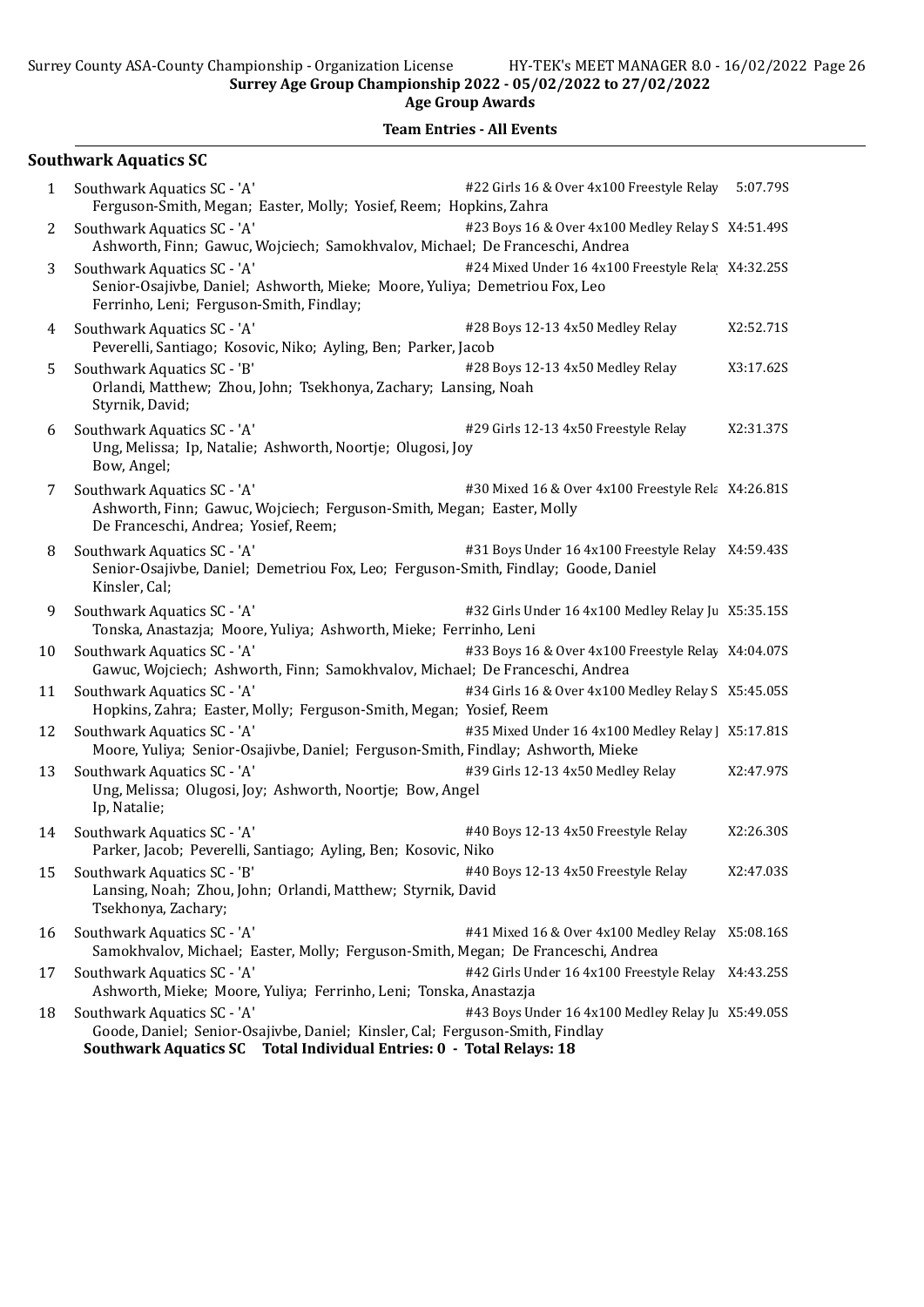Surrey Age Group Championship 2022 - 05/02/2022 to 27/02/2022

#### Age Group Awards

## Team Entries - All Events

## SouthWest LondonFin SC

| $\mathbf{1}$ | SouthWest LondonFin SC - 'A'<br>Ukeje, Elendu; Livina, Luize; Ukeje, Ikenna; Ukeje, Leah                                                                                       | #24 Mixed Under 16 4x100 Freestyle Rela  | 4:38.50S  |
|--------------|--------------------------------------------------------------------------------------------------------------------------------------------------------------------------------|------------------------------------------|-----------|
| 2            | SouthWest LondonFin SC - 'B'<br>Gonzalez-Gomez, Alexander; Perex-Badalbit, Claudia; Cox, Jasper; Livina, Elize                                                                 | #24 Mixed Under 16 4x100 Freestyle Rela  | 5:46.70S  |
| 3            | SouthWest LondonFin SC - 'A'<br>Tona, Leo; Swash, Theodore; Cox, Samuel; Lonberg, Christian                                                                                    | #26 Boys 10-11 4x50 Freestyle Relay      | 2:59.90S  |
| 4            | SouthWest LondonFin SC - 'A'<br>Ukeje, Elendu; Cox, Jasper; Ukeje, Ikenna; Miller, Euan                                                                                        | #28 Boys 12-13 4x50 Medley Relay         | 2:36.80S  |
| 5            | SouthWest LondonFin SC - 'A'<br>Ukeje, Ikenna; Gonzalez-Gomez, Alexander; Cox, Jasper; Ukeje, Elendu                                                                           | #31 Boys Under 16 4x100 Freestyle Relay  | 5:04.10S  |
| 6            | SouthWest LondonFin SC - 'B'<br>Laszlo, Oliver; Stewart-Arrien, Markel; Lonberg, Christian; Miller, Euan                                                                       | #31 Boys Under 16 4x100 Freestyle Relay  | 6:17.30S  |
| 7            | SouthWest LondonFin SC - 'A'<br>Livina, Luize; Livina, Elize; Ukeje, Leah; Perex-Badalbit, Claudia                                                                             | #32 Girls Under 16 4x100 Medley Relay Ju | 6:03.70S  |
| 8            | SouthWest LondonFin SC - 'A'<br>Livina, Luize; Ukeje, Ikenna; Ukeje, Elendu; Ukeje, Leah                                                                                       | #35 Mixed Under 16 4x100 Medley Relay    | 5:15.80S  |
| 9            | SouthWest LondonFin SC - 'B'<br>Laszlo, Oliver; Gonzalez-Gomez, Alexander; Livina, Elize; Perex-Badalbit, Claudia                                                              | #35 Mixed Under 16 4x100 Medley Relay    | 6:31.60S  |
| 10           | SouthWest LondonFin SC - 'A'<br>Cox, Samuel; Tona, Leo; Lonberg, Christian; Swash, Theodore                                                                                    | #36 Boys 10-11 4x50 Medley Relay         | 3:33.90S  |
| 11           | SouthWest LondonFin SC - 'A'<br>Ukeje, Ikenna; Nunes Teixeira, Cristovao; Cox, Jasper; Ukeje, Elendu                                                                           | #38 Boys 4x200 Freestyle Relay           | 11:36.20S |
| 12           | SouthWest LondonFin SC - 'A'<br>Ukeje, Ikenna; Cox, Jasper; Miller, Euan; Ukeje, Elendu                                                                                        | #40 Boys 12-13 4x50 Freestyle Relay      | 2:17.20S  |
| 13           | SouthWest LondonFin SC - 'A'<br>Livina, Luize; Perex-Badalbit, Claudia; Livina, Elize; Ukeje, Leah                                                                             | #42 Girls Under 16 4x100 Freestyle Relay | 5:09.30S  |
| 14           | SouthWest LondonFin SC - 'A'<br>Laszlo, Oliver; Gonzalez-Gomez, Alexander; Ukeje, Elendu; Ukeje, Ikenna                                                                        | #43 Boys Under 16 4x100 Medley Relay Ju  | 5:39.30S  |
| 15           | SouthWest LondonFin SC - 'B'<br>Stewart-Arrien, Markel; Cox, Jasper; Lonberg, Christian; Miller, Euan<br>SouthWest LondonFin SC Total Individual Entries: 0 - Total Relays: 15 | #43 Boys Under 16 4x100 Medley Relay Ju  | 7:04.00S  |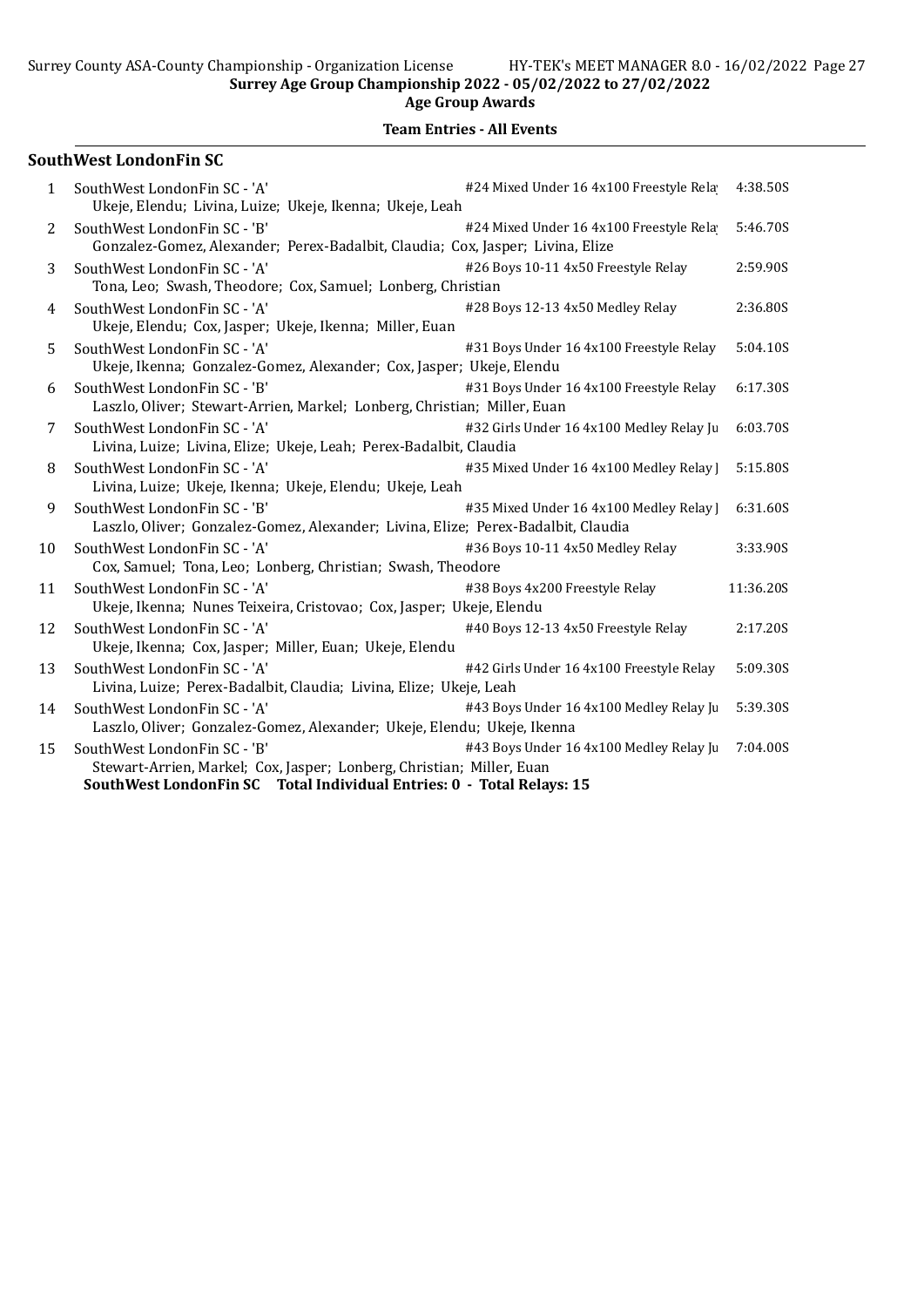|              | <b>Sutton &amp; Cheam SC</b>                                                                                                                                                                                          |          |
|--------------|-----------------------------------------------------------------------------------------------------------------------------------------------------------------------------------------------------------------------|----------|
| $\mathbf{1}$ | #22 Girls 16 & Over 4x100 Freestyle Relay<br>Sutton & Cheam SC - 'A'<br>Proctor, Lola; Graham, Isabella; Medcalf, Lucy Jane; Jackson, Sophia                                                                          | 4:06.62S |
| 2            | #24 Mixed Under 16 4x100 Freestyle Rela<br>Sutton & Cheam SC - 'A'<br>Orpin, Aidan; Freeze, Ellie; Pawelkowicz, Matylda; Blanks, Baylan                                                                               | 4:06.65S |
| 3            | Sutton & Cheam SC - 'A'<br>#25 Girls 10-11 4x50 Medley Relay<br>Hughes-Leaver, Eva; Brenyovska, Maggie; Sengonul, Lara; Joubert, Alyssa                                                                               | 2:57.80S |
| 4            | #26 Boys 10-11 4x50 Freestyle Relay<br>Sutton & Cheam SC - 'A'<br>Leung, Oden; Orpin, Ethan; Breakspear, George; Wong, Cheuk                                                                                          | 2:25.31S |
| 5            | #28 Boys 12-13 4x50 Medley Relay<br>Sutton & Cheam SC - 'A'<br>Burd, Alex; Evans, Stuart; Burkill, Joshua; Poole, Harry                                                                                               | 2:19.235 |
| 6            | #28 Boys 12-13 4x50 Medley Relay<br>Sutton & Cheam SC - 'B'<br>Drzaic, Max; Rrustemaj, Dylan; Heaton, Thomas; Macfarlane, Cameron                                                                                     | 2:31.12S |
| 7            | #29 Girls 12-13 4x50 Freestyle Relay<br>Sutton & Cheam SC - 'A'<br>Thorp, Tilly; Lew, Freya; Angiama, Sophia-Anne; Roselt, Esmari                                                                                     | 2:09.57S |
| 8            | Sutton & Cheam SC - 'B'<br>#29 Girls 12-13 4x50 Freestyle Relay<br>Gillen, Amara; Stewart, Miah; Edwards, Florence; Hawkins, Bella                                                                                    | 2:16.76S |
| 9            | Sutton & Cheam SC - 'A'<br>#30 Mixed 16 & Over 4x100 Freestyle Rela<br>Irvine, William; Proctor, Lola; Jackson, Sophia; Malov, Filip                                                                                  | 3:48.35S |
| 10           | #31 Boys Under 16 4x100 Freestyle Relay<br>Sutton & Cheam SC - 'A'<br>Blanks, Baylan; Blackman, Harry; Douglas, Fletcher; Orpin, Aidan                                                                                | 3:57.50S |
| 11           | #32 Girls Under 16 4x100 Medley Relay Ju<br>Sutton & Cheam SC - 'A'<br>Freeze, Ellie; Ghedu-Molinari, Gabriela; Kozhevnikova, Marina; Pawelkowicz, Matylda                                                            | 4:58.34S |
| 12           | #32 Girls Under 16 4x100 Medley Relay Ju<br>Sutton & Cheam SC - 'B'<br>Sorrera, Hayley; Kendle, Millie; Thorp, Tilly; Roselt, Esmari                                                                                  | 5:16.62S |
| 13           | #33 Boys 16 & Over 4x100 Freestyle Relay<br>Sutton & Cheam SC - 'A'<br>Irvine, William; Segatta, Luca; Van Domselaar, Martin; Malov, Filip                                                                            | 3:42.90S |
| 14           | #34 Girls 16 & Over 4x100 Medley Relay S<br>Sutton & Cheam SC - 'A'<br>Medcalf, Lucy Jane; Mujer, Maegan; Jackson, Sophia; Proctor, Lola                                                                              | 4:32.99S |
| 15           | Sutton & Cheam SC - 'A'<br>#35 Mixed Under 16 4x100 Medley Relay<br>Blanks, Baylan; Ghedu-Molinari, Gabriela; Orpin, Aidan; Freeze, Ellie                                                                             | 4:28.65S |
| 16           | #36 Boys 10-11 4x50 Medley Relay<br>Sutton & Cheam SC - 'A'<br>Orpin, Ethan; Wong, Cheuk; Leung, Oden; Breakspear, George                                                                                             | 2:43.19S |
| 17           | #37 Girls 10-11 4x50 Freestyle Relay<br>Sutton & Cheam SC - 'A'<br>Joubert, Alyssa; Hughes-Leaver, Eva; Man, Avalina; Sengonul, Lara                                                                                  | 2:39.39S |
| 18           | #39 Girls 12-13 4x50 Medley Relay<br>Sutton & Cheam SC - 'A'<br>Lew, Freya; Gillen, Amara; Thorp, Tilly; Roselt, Esmari                                                                                               | 2:26.70S |
| 19           | Sutton & Cheam SC - 'B'<br>#39 Girls 12-13 4x50 Medley Relay<br>Stewart, Miah; Edwards, Florence; Parashkevova, Gabriela; Angiama, Sophia-Anne                                                                        | 2:35.42S |
| 20           | Sutton & Cheam SC - 'A'<br>#40 Boys 12-13 4x50 Freestyle Relay<br>Burkill, Joshua; Heaton, Thomas; Poole, Harry; Evans, Stuart                                                                                        | 2:04.85S |
| 21           | Sutton & Cheam SC - 'B'<br>#40 Boys 12-13 4x50 Freestyle Relay<br>O'Brien, Arron; Drzaic, Max; Burd, Alex; Macfarlane, Cameron                                                                                        | 2:11.88S |
| 22           | #42 Girls Under 16 4x100 Freestyle Relay<br>Sutton & Cheam SC - 'A'<br>Pawelkowicz, Matylda; Roselt, Esmari; Ghedu-Molinari, Gabriela; Freeze, Ellie                                                                  | 4:27.05S |
| 23           | #42 Girls Under 16 4x100 Freestyle Relay<br>Sutton & Cheam SC - 'B'<br>Sorrera, Hayley; Schmitz, Gracie; Kendle, Millie; Kozhevnikova, Marina                                                                         | 4:40.21S |
| 24           | Sutton & Cheam SC - 'A'<br>#43 Boys Under 16 4x100 Medley Relay Ju<br>Blanks, Baylan; Januskevicius, Tauras; Orpin, Aidan; Douglas, Fletcher                                                                          | 4:21.93S |
| 25           | Sutton & Cheam SC - 'B'<br>#43 Boys Under 16 4x100 Medley Relay Ju<br>Blackman, Harry; Hoang, Danny; Burkill, Joshua; Evans, Stuart<br>Total Individual Entries: 0 - Total Relays: 25<br><b>Sutton &amp; Cheam SC</b> | 4:55.90S |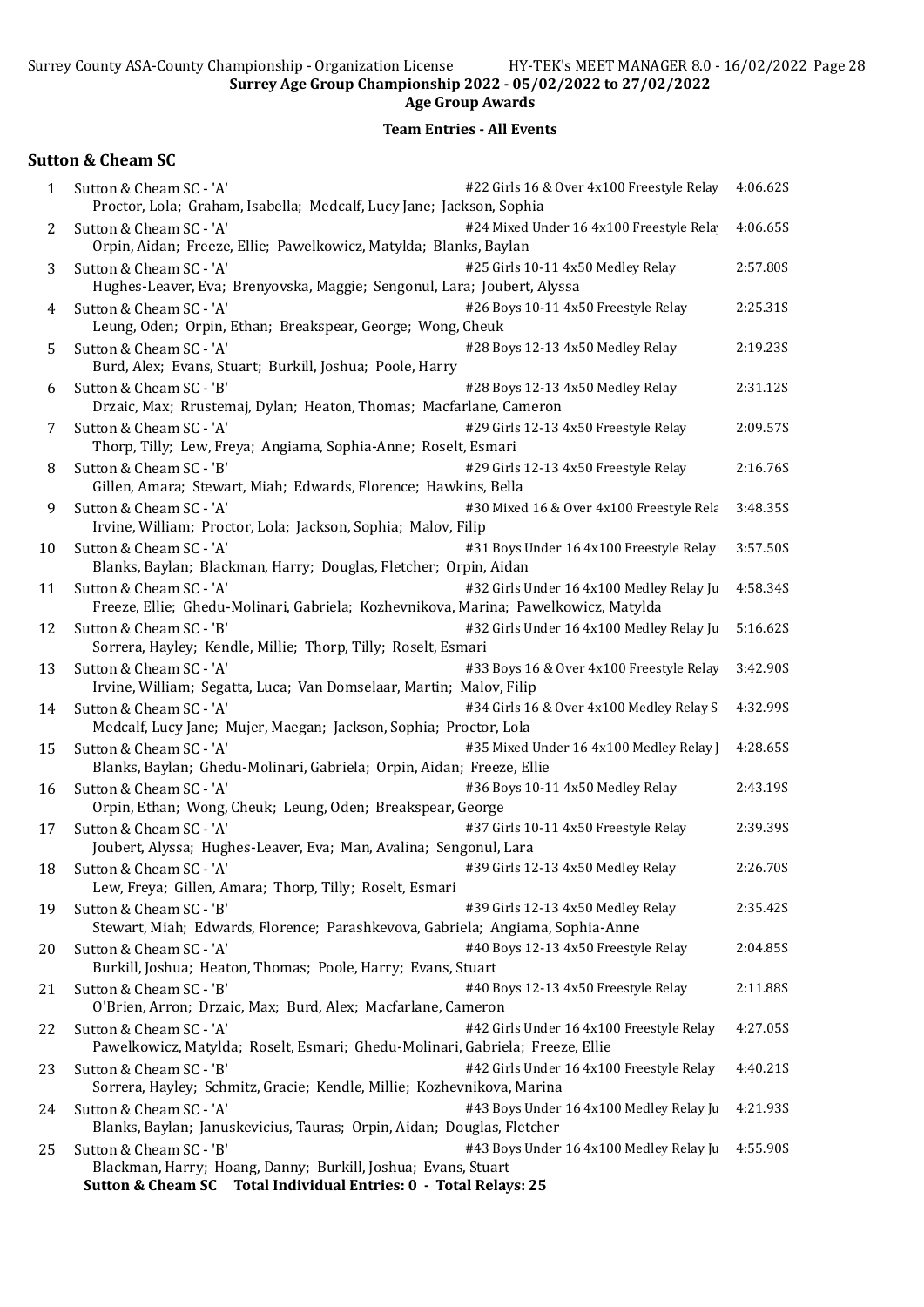Age Group Awards

|              | <b>Wandsworth SC</b>                                                                                                                                                                                |            |
|--------------|-----------------------------------------------------------------------------------------------------------------------------------------------------------------------------------------------------|------------|
| $\mathbf{1}$ | #23 Boys 16 & Over 4x100 Medley Relay S<br>Wandsworth SC - 'A'<br>Alexandre, Virgile; Street, Thomas; Astbury, Joshua; Gamble, Isaac                                                                | <b>NTS</b> |
| 2            | Wandsworth SC - 'A'<br>#24 Mixed Under 16 4x100 Freestyle Rela<br>Morgan, Max; Sutton, Camilla; Wang, Ruhan; Street, Benjamin                                                                       | <b>NTS</b> |
| 3            | Wandsworth SC - 'A'<br>#25 Girls 10-11 4x50 Medley Relay<br>Sochovsky, Evangeline; Sparkes, Eleanor; Adams, Arabella; Longo, Ginevra                                                                | <b>NTS</b> |
| 4            | Wandsworth SC - 'A'<br>#28 Boys 12-13 4x50 Medley Relay<br>Atti, Bastiano; Backshall, Jake; Henwood, Edward; Hill, Ernest                                                                           | <b>NTS</b> |
| 5            | #28 Boys 12-13 4x50 Medley Relay<br>Wandsworth SC - 'B'<br>Sochovsky, Max; Baritsch, Oscar; Bansal, Rahul; Marzeglia, Pietro                                                                        | <b>NTS</b> |
| 6            | Wandsworth SC - 'A'<br>#29 Girls 12-13 4x50 Freestyle Relay<br>Sutton, Camilla; Sparkes, Isabelle; Gordon, Emma; Wang, Ruhan                                                                        | <b>NTS</b> |
| 7            | #29 Girls 12-13 4x50 Freestyle Relay<br>Wandsworth SC - 'B'<br>Rosengren Harper-Tee, Freia; Joseph, Theodora; Daneshvar, Zoe; Riddiford, Imogen                                                     | <b>NTS</b> |
| 8            | #30 Mixed 16 & Over 4x100 Freestyle Rela<br>Wandsworth SC - 'A'<br>Street, Thomas; Hill, Olivia; Coles, Mia; Astbury, Joshua                                                                        | <b>NTS</b> |
| 9            | Wandsworth SC - 'A'<br>#31 Boys Under 16 4x100 Freestyle Relay<br>Morgan, Max; Street, Benjamin; Dyce-Crichlow, Tane; Goddard, Ryan                                                                 | <b>NTS</b> |
| 10           | #31 Boys Under 16 4x100 Freestyle Relay<br>Wandsworth SC - 'B'<br>Hill, Ernest; Henwood, Edward; Hagberg, Noah; Gamble, Austen                                                                      | <b>NTS</b> |
| 11           | Wandsworth SC - 'A'<br>#33 Boys 16 & Over 4x100 Freestyle Relay<br>Street, Thomas; Alexandre, Virgile; Gamble, Isaac; Astbury, Joshua                                                               | <b>NTS</b> |
| 12           | #37 Girls 10-11 4x50 Freestyle Relay<br>Wandsworth SC - 'A'<br>Sochovsky, Evangeline; Sparkes, Eleanor; Longo, Ginevra; Adams, Arabella                                                             | <b>NTS</b> |
| 13           | #39 Girls 12-13 4x50 Medley Relay<br>Wandsworth SC - 'A'<br>Sparkes, Isabelle; Gordon, Emma; Sutton, Camilla; Wang, Ruhan                                                                           | <b>NTS</b> |
| 14           | Wandsworth SC - 'B'<br>#39 Girls 12-13 4x50 Medley Relay<br>Riddiford, Imogen; Daneshvar, Zoe; Rosengren Harper-Tee, Freia; Joseph, Theodora                                                        | <b>NTS</b> |
| 15           | Wandsworth SC - 'A'<br>#40 Boys 12-13 4x50 Freestyle Relay<br>Backshall, Jake; Hill, Ernest; Bansal, Rahul; Henwood, Edward                                                                         | <b>NTS</b> |
| 16           | #40 Boys 12-13 4x50 Freestyle Relay<br>Wandsworth SC - 'B'<br>Marzeglia, Pietro; Sochovsky, Max; Curle, Luke; Atti, Bastiano                                                                        | <b>NTS</b> |
| 17           | #41 Mixed 16 & Over 4x100 Medley Relay<br>Wandsworth SC - 'A'<br>Alexandre, Virgile; Street, Thomas; Hill, Olivia; Coles, Mia                                                                       | <b>NTS</b> |
| 18           | Wandsworth SC - 'A'<br>#43 Boys Under 16 4x100 Medley Relay Ju<br>Hagberg, Noah; Morgan, Max; Henwood, Edward; Street, Benjamin                                                                     | <b>NTS</b> |
| 19           | Wandsworth SC - 'B'<br>#43 Boys Under 16 4x100 Medley Relay Ju<br>Dyce-Crichlow, Tane; Backshall, Jake; Hill, Ernest; Goddard, Ryan<br>Wandsworth SC Total Individual Entries: 0 - Total Relays: 19 | <b>NTS</b> |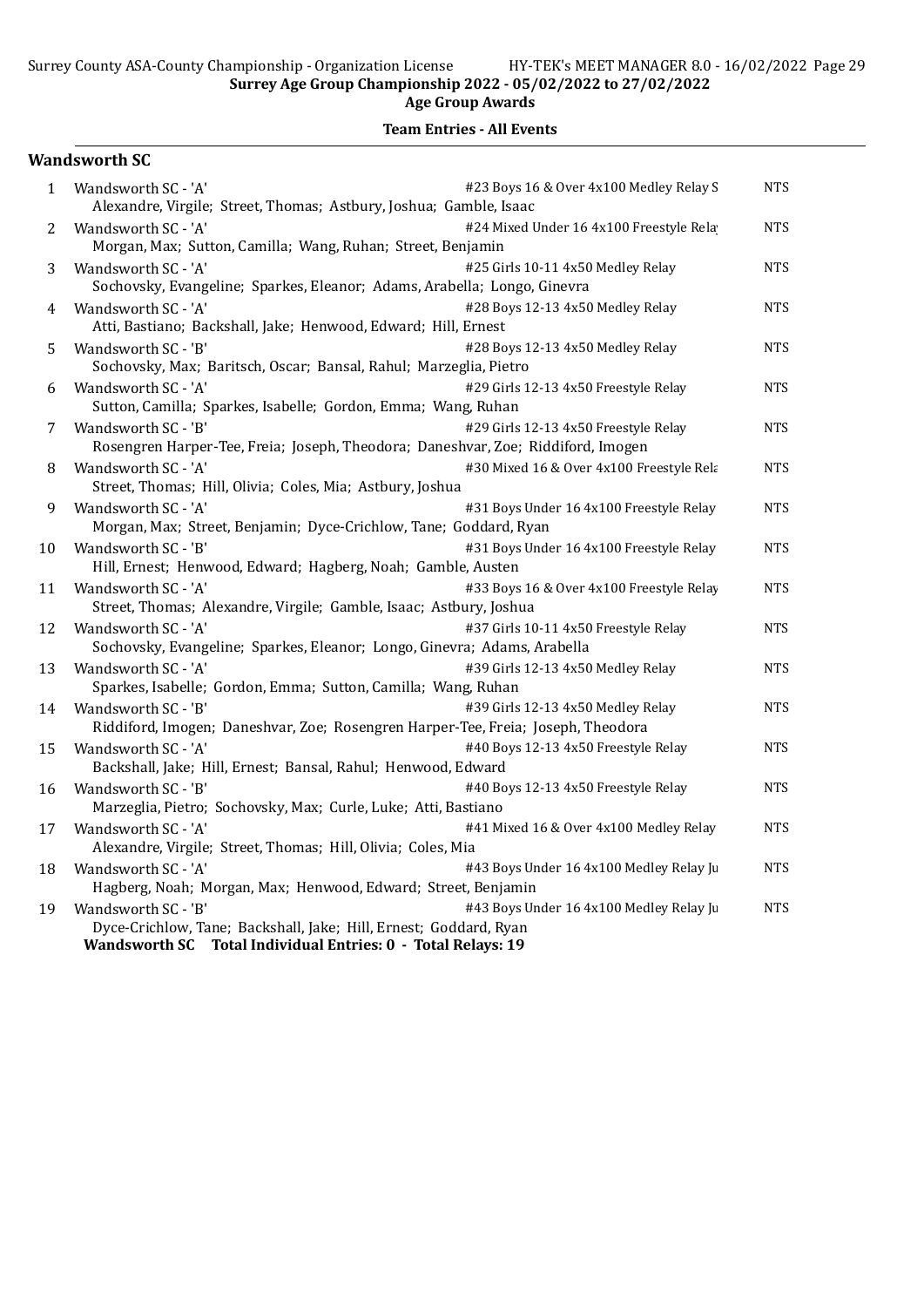|              | <b>Wey Valley SC</b>                                                                                                                                                                                   |            |
|--------------|--------------------------------------------------------------------------------------------------------------------------------------------------------------------------------------------------------|------------|
| $\mathbf{1}$ | #22 Girls 16 & Over 4x100 Freestyle Relay<br>Wey Valley SC - 'A'<br>Garner, Abigail; Colton, Sibella; Johnson, Ellie; Parke, Naomi                                                                     | 4:43.00S   |
| 2            | #23 Boys 16 & Over 4x100 Medley Relay S<br>Wey Valley SC - 'A'<br>Whibberley, Vincent; Colton, Joe; Paul, Matthew; Thomas, Greg                                                                        | 4:25.00S   |
| 3            | Wey Valley SC - 'A'<br>#24 Mixed Under 16 4x100 Freestyle Rela<br>Fowler, George; Stredwick, Lilia; Moore, Lilia; Fowler, Thomas                                                                       | 4:10.00S   |
| 4            | Wey Valley SC - 'A'<br>#25 Girls 10-11 4x50 Medley Relay<br>Hill, Florence; Bazley, Bella; McHardy, Lydia; Duncan, Isla                                                                                | 3:10.00S   |
| 5            | #26 Boys 10-11 4x50 Freestyle Relay<br>Wey Valley SC - 'A'<br>Campbell, Jude; Paul, Harry; Tournier, Luke; Hanna, Isaac                                                                                | <b>NTS</b> |
| 6            | Wey Valley SC - 'A'<br>#29 Girls 12-13 4x50 Freestyle Relay<br>Turner, Flora; Johnson, Lauren; Johnson, Evie; Oxley, Keira                                                                             | 2:01.40S   |
| 7            | Wey Valley SC - 'A'<br>#30 Mixed 16 & Over 4x100 Freestyle Rela<br>Anderton, Matthew; Garner, Abigail; Colton, Sibella; Paul, Matthew                                                                  | 4:21.00S   |
| 8            | Wey Valley SC - 'A'<br>#31 Boys Under 16 4x100 Freestyle Relay<br>Fowler, Thomas; Greenbank, Sebbie; Hicks, Timmy; Fowler, George                                                                      | 4:31.00S   |
| 9            | Wey Valley SC - 'A'<br>#32 Girls Under 16 4x100 Medley Relay Ju<br>Stredwick, Lilia; Atkinson, Martha; Moore, Lilia; Pye, Katie                                                                        | 5:12.00S   |
| 10           | Wey Valley SC - 'A'<br>#33 Boys 16 & Over 4x100 Freestyle Relay<br>Thomas, Greg; Paul, Matthew; Anderton, Matthew; Abel, Felix                                                                         | 3:58.00S   |
| 11           | Wey Valley SC - 'A'<br>#34 Girls 16 & Over 4x100 Medley Relay S<br>Maguire, Lily; Colton, Sibella; Garner, Abigail; Parke, Naomi                                                                       | 5:15.00S   |
| 12           | Wey Valley SC - 'A'<br>#35 Mixed Under 16 4x100 Medley Relay ]<br>Stredwick, Lilia; Hicks, Timmy; Fowler, George; Moore, Lilia                                                                         | 4:52.00S   |
| 13           | #36 Boys 10-11 4x50 Medley Relay<br>Wey Valley SC - 'A'<br>Hanna, Isaac; Campbell, Jude; Tournier, Luke; Paul, Harry                                                                                   | 3:20.00S   |
| 14           | Wey Valley SC - 'A'<br>#37 Girls 10-11 4x50 Freestyle Relay<br>McHardy, Lydia; Greenbank, Annabel; Hill, Florence; Duncan, Isla                                                                        | 2:28.30S   |
| 15           | Wey Valley SC - 'A'<br>#38 Boys 4x200 Freestyle Relay<br>Thomas, Greg; Fowler, George; Paul, Matthew; Fowler, Thomas                                                                                   | 8:50.00S   |
| 16           | #39 Girls 12-13 4x50 Medley Relay<br>Wey Valley SC - 'A'<br>Oxley, Keira; Johnson, Lauren; Johnson, Evie; Turner, Flora                                                                                | 2:29.00S   |
| 17           | Wey Valley SC - 'A'<br>#40 Boys 12-13 4x50 Freestyle Relay<br>Tournier, Philip; Toh, Liam; Chau, Sebastian; Stubbings, Tom                                                                             | <b>NTS</b> |
| 18           | #41 Mixed 16 & Over 4x100 Medley Relay<br>Wey Valley SC - 'A'<br>Whibberley, Vincent; Colton, Sibella; Paul, Matthew; Parke, Naomi                                                                     | 4:46.00S   |
| 19           | Wey Valley SC - 'A'<br>#42 Girls Under 16 4x100 Freestyle Relay<br>Stredwick, Lilia; Paul, Charlotte; Pye, Katie; Moore, Lilia                                                                         | 4:41.00S   |
| 20           | Wey Valley SC - 'A'<br>#43 Boys Under 16 4x100 Medley Relay Ju<br>Fowler, Thomas; Hicks, Timmy; Fowler, George; Angell, Owen<br><b>Wey Valley SC</b><br>Total Individual Entries: 0 - Total Relays: 20 | 4:48.00S   |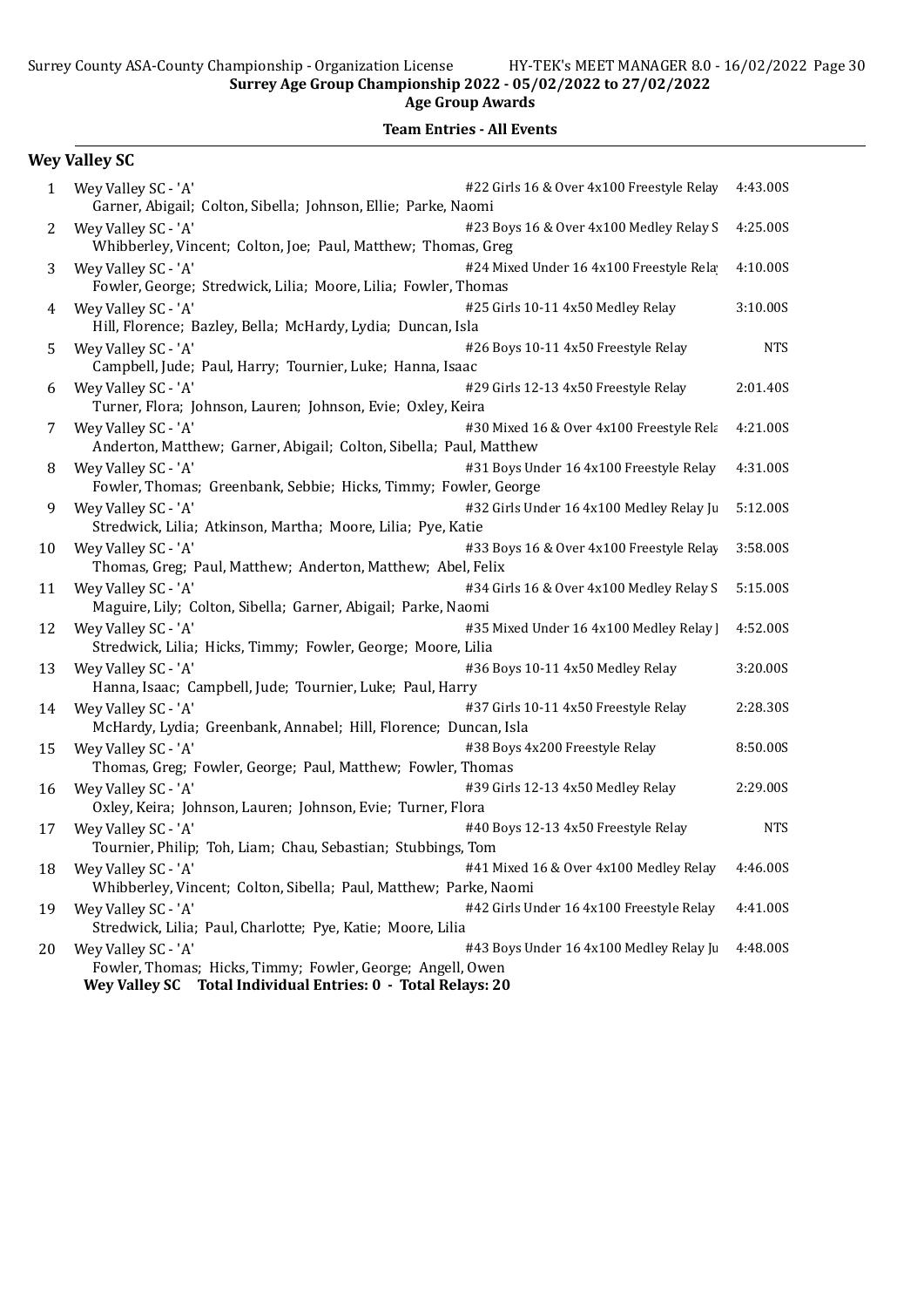Age Group Awards

|              | <b>Woking SC</b>                                                                                                                         |          |
|--------------|------------------------------------------------------------------------------------------------------------------------------------------|----------|
| $\mathbf{1}$ | #22 Girls 16 & Over 4x100 Freestyle Relay<br>Woking SC - 'A'<br>Pritchard, Erin; Mills, Olivia; Livingstone, Maddi; Hill, Isabelle       | 4:20.00  |
| 2            | #23 Boys 16 & Over 4x100 Medley Relay S<br>Woking SC - 'A'<br>Reeve, Nathaniel; Thompson, Joshua; King, Rubens; Van Der Leest, Fredrick  | 4:00.00  |
| 3            | Woking SC - 'A'<br>#24 Mixed Under 16 4x100 Freestyle Rela<br>Platt, Ben; Turner, Daniel; Gale, Tegan; Tanaka, Mana                      | 4:11.00  |
| 4            | Woking SC - 'A'<br>#25 Girls 10-11 4x50 Medley Relay<br>Henderson, Erin; Macleod, Ellie; Selden, Eva; Johnson, Francesca                 | 2:41.00  |
| 5            | #25 Girls 10-11 4x50 Medley Relay<br>Woking SC - 'B'<br>Birch, Mia; Pollock, Charlotte; Warmington, Elizabeth; Bryant, Lauren            | 3:08.00  |
| 6            | #26 Boys 10-11 4x50 Freestyle Relay<br>Woking SC - 'A'<br>Hutchinson, Joshua; Madath, Nick; Finke, Edward; Turata, Leonardo              | 2:27.00  |
| 7            | #26 Boys 10-11 4x50 Freestyle Relay<br>Woking SC - 'B'<br>Crook, Harry; Hornzee, Harry; Marango, Israel; Song, Alexander                 | 2:41.00  |
| 8            | Woking SC - 'A'<br>#28 Boys 12-13 4x50 Medley Relay<br>Turner, Ryan; Reeve, Galahad; Truter, Neco; De Oliveira, Pedro                    | 2:28.00  |
| 9            | Woking SC - 'A'<br>#29 Girls 12-13 4x50 Freestyle Relay<br>Hornzee, Violette; Rose, Izzy; Lockyer, Tilly; Brown, Scarlett                | 2:03.00  |
| 10           | Woking SC - 'B'<br>#29 Girls 12-13 4x50 Freestyle Relay<br>Platt, Alex; Owen, Evie; Carnell, Eleanor; Redding, Scarlett                  | 2:11.00  |
| 11           | Woking SC - 'A'<br>#30 Mixed 16 & Over 4x100 Freestyle Rela<br>King, Rubens; Van Der Leest, Fredrick; Livingstone, Maddi; Hill, Isabelle | 3:59.00  |
| 12           | #31 Boys Under 16 4x100 Freestyle Relay<br>Woking SC - 'A'<br>Zhang, Denver; Turner, Daniel; Turata, Samuele; Platt, Ben                 | 4:22.00  |
| 13           | #32 Girls Under 16 4x100 Medley Relay Ju<br>Woking SC - 'A'<br>Hornzee, Bella; Trojanovich, Ellie; Elford, Abi; Gale, Tegan              | 4:42.00  |
| 14           | Woking SC - 'B'<br>#32 Girls Under 16 4x100 Medley Relay Ju<br>Warmington, Sadie; Townsend, Isabelle; Tanaka, Mana; Luzan, Rita          | 4:55.00  |
| 15           | Woking SC - 'A'<br>#33 Boys 16 & Over 4x100 Freestyle Relay<br>King, Rubens; Howell, Ben; Van Der Leest, Fredrick; Reeve, Nathaniel      | 3:46.00  |
| 16           | #34 Girls 16 & Over 4x100 Medley Relay S<br>Woking SC - 'A'<br>Mills, Olivia; Hill, Isabelle; Livingstone, Maddi; Pritchard, Erin        | 4:51.00  |
| 17           | #35 Mixed Under 16 4x100 Medley Relay  <br>Woking SC - 'A'<br>Turner, Daniel; Zhang, Denver; Elford, Abi; Gale, Tegan                    | 4:43.64S |
| 18           | #36 Boys 10-11 4x50 Medley Relay<br>Woking SC - 'A'<br>Turata, Leonardo; Finke, Edward; Marango, Israel; Hutchinson, Joshua              | 2:46.00  |
| 19           | #36 Boys 10-11 4x50 Medley Relay<br>Woking SC - 'B'<br>Hornzee, Harry; Hasegawa-York, Takara; Crook, Harry; Madath, Nick                 | 3:13.49S |
| 20           | Woking SC - 'A'<br>#37 Girls 10-11 4x50 Freestyle Relay<br>Macleod, Ellie; Selden, Eva; Birch, Mia; Johnson, Francesca                   | 2:20.00  |
| 21           | Woking SC - 'B'<br>#37 Girls 10-11 4x50 Freestyle Relay<br>Pollock, Charlotte; Warmington, Elizabeth; Bryant, Lauren; Henderson, Erin    | 2:39.44S |
| 22           | #39 Girls 12-13 4x50 Medley Relay<br>Woking SC - 'A'<br>Hornzee, Violette; Wheeler, Lucy; Rose, Izzy; Lockyer, Tilly                     | 2:20.12S |
| 23           | #39 Girls 12-13 4x50 Medley Relay<br>Woking SC - 'B'<br>Larwood, Verity; Hanif, Isla; Owen, Evie; Brown, Scarlett                        | 2:28.03S |
| 24           | #40 Boys 12-13 4x50 Freestyle Relay<br>Woking SC - 'A'<br>Truter, Neco; Reeve, Galahad; Turner, Ryan; De Oliveira, Pedro                 | 2:12.38S |
| 25           | Woking SC - 'A'<br>#41 Mixed 16 & Over 4x100 Medley Relay<br>Mills, Olivia; Thompson, Joshua; King, Rubens; Hill, Isabelle               | 4:23.03S |
| 26           | Woking SC - 'A'<br>#42 Girls Under 16 4x100 Freestyle Relay<br>Tanaka, Mana; Hornzee, Bella; Warmington, Sadie; Gale, Tegan              | 4:08.90S |